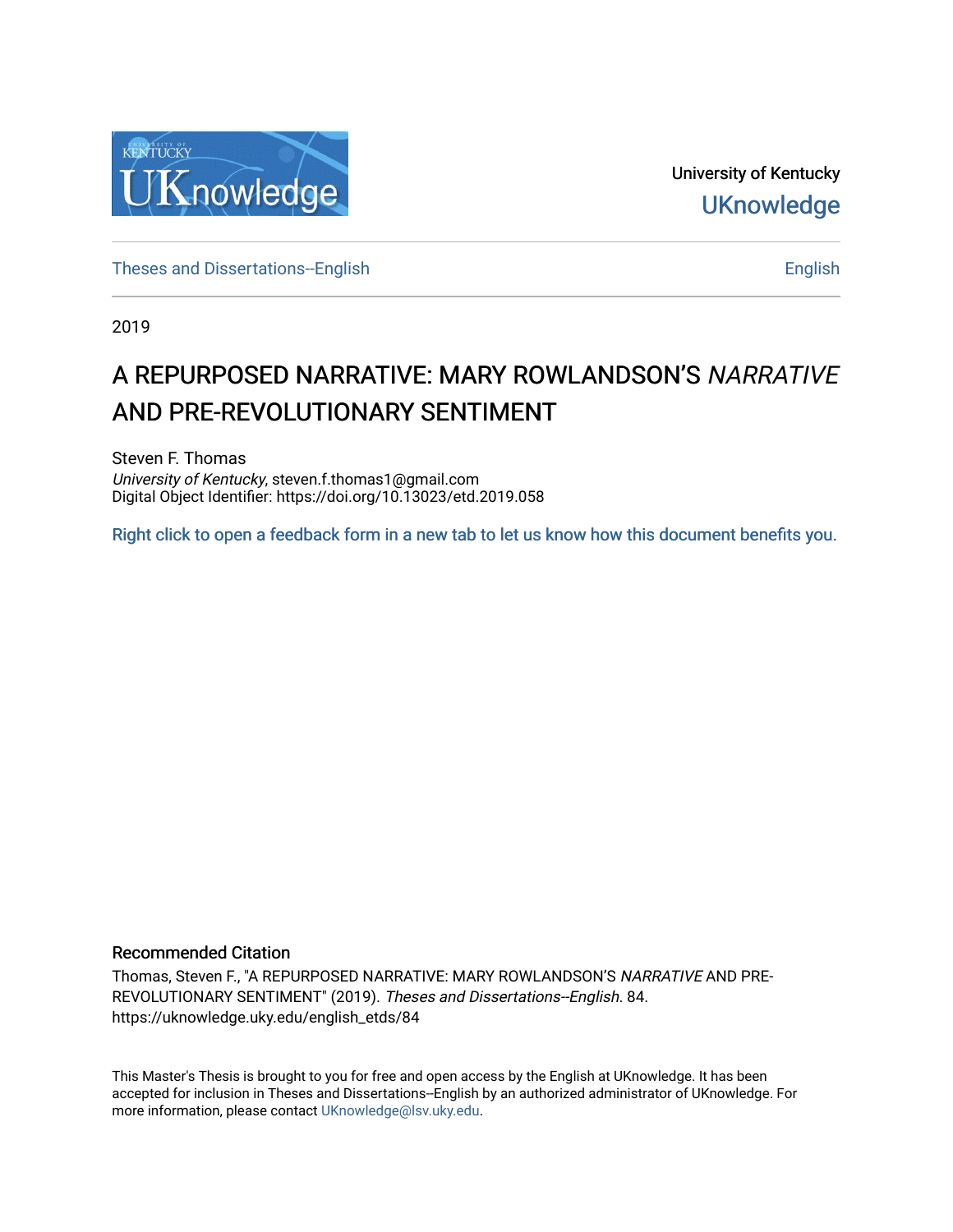# STUDENT AGREEMENT:

I represent that my thesis or dissertation and abstract are my original work. Proper attribution has been given to all outside sources. I understand that I am solely responsible for obtaining any needed copyright permissions. I have obtained needed written permission statement(s) from the owner(s) of each third-party copyrighted matter to be included in my work, allowing electronic distribution (if such use is not permitted by the fair use doctrine) which will be submitted to UKnowledge as Additional File.

I hereby grant to The University of Kentucky and its agents the irrevocable, non-exclusive, and royalty-free license to archive and make accessible my work in whole or in part in all forms of media, now or hereafter known. I agree that the document mentioned above may be made available immediately for worldwide access unless an embargo applies.

I retain all other ownership rights to the copyright of my work. I also retain the right to use in future works (such as articles or books) all or part of my work. I understand that I am free to register the copyright to my work.

# REVIEW, APPROVAL AND ACCEPTANCE

The document mentioned above has been reviewed and accepted by the student's advisor, on behalf of the advisory committee, and by the Director of Graduate Studies (DGS), on behalf of the program; we verify that this is the final, approved version of the student's thesis including all changes required by the advisory committee. The undersigned agree to abide by the statements above.

> Steven F. Thomas, Student Dr. Marion Rust, Major Professor Dr. Jill Rappoport, Director of Graduate Studies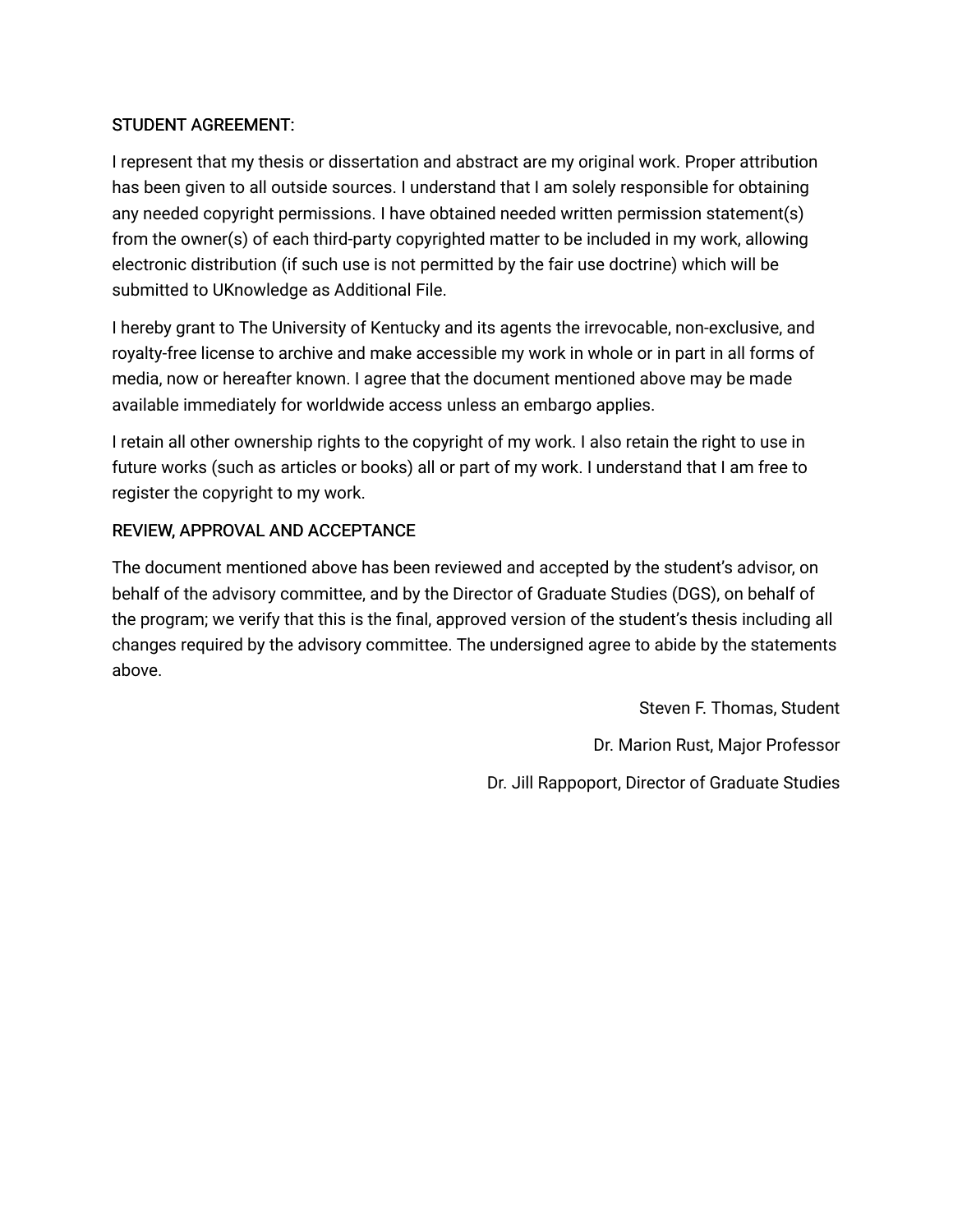## A REPURPOSED NARRATIVE: MARY ROWLANDSON'S *NARRATIVE* AND PRE-REVOLUTIONARY SENTIMENT

# THESIS \_\_\_\_\_\_\_\_\_\_\_\_\_\_\_\_\_\_\_\_\_\_\_\_\_\_\_\_\_\_\_\_\_\_\_\_\_\_\_\_

\_\_\_\_\_\_\_\_\_\_\_\_\_\_\_\_\_\_\_\_\_\_\_\_\_\_\_\_\_\_\_\_\_\_\_\_\_\_\_\_

A thesis submitted in partial fulfillment of the requirements for the degree of Master of Arts in the College of Arts and Sciences at the University of Kentucky

By

Steven F. Thomas

Lexington, Kentucky

Director: Dr. Marion Rust, Professor of English

Lexington, Kentucky

2019

Copyright © Steven F. Thomas 2019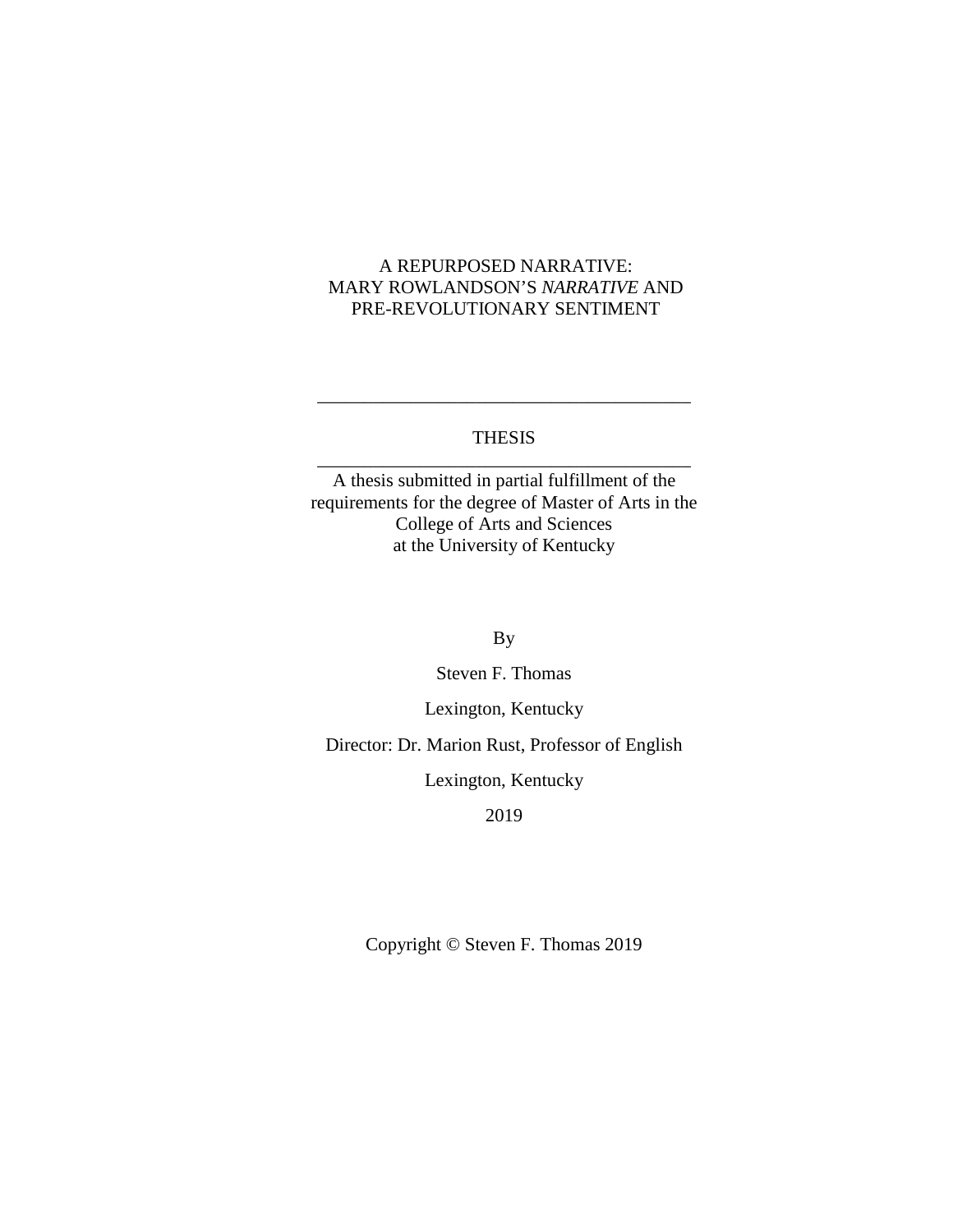## ABSTRACT OF THESIS

## A REPURPOSED NARRATIVE: MARY ROWLANDSON'S *NARRATIVE* AND PRE-REVOLUTIONARY SENTIMENT

Leading into the American Revolution, Puritan captivity narratives gained a resurgent popularity as nationalized sentiment burned towards political upheaval. Mary Rowlandson's *Narrative* (1682) was reprinted six times between 1770-1776, signifying an incredible interest in Puritan stories that seemed to antithetically inspire a progressive and radical revolution against England. *The Sovereignty and Goodness of God or A True History of the Captivity and Restoration of Mrs. Mary* Rowlandson enhanced an already fervent revolutionary sentiment, transforming a seemingly straightforward captivity narrative into a totem meant to represent the oppressive struggle between England and her most coveted colony.

Such a literary revival taps into an early American sentiment that understood and valued captivity for its power both to define American freedom and elicit revolutionary action. By examining the original 1682 text and numerous supplementary and critical articles and works, this thesis unveils how and why Mary Rowlandson inspired a seemingly unrelated insurgency nearly 100 years after her captivity. By aligning Mary Rowlandson's iconic mythology alongside contemporary depictions of captivity and bondage, eighteenth-century propagandists appropriated her image and story to meet their revolutionary rhetorical requirements.

KEYWORDS: Rowlandson, Captivity, Revolution, Propaganda, Puritan, Appropriation

Steven F. Thomas

03/27/2019

Date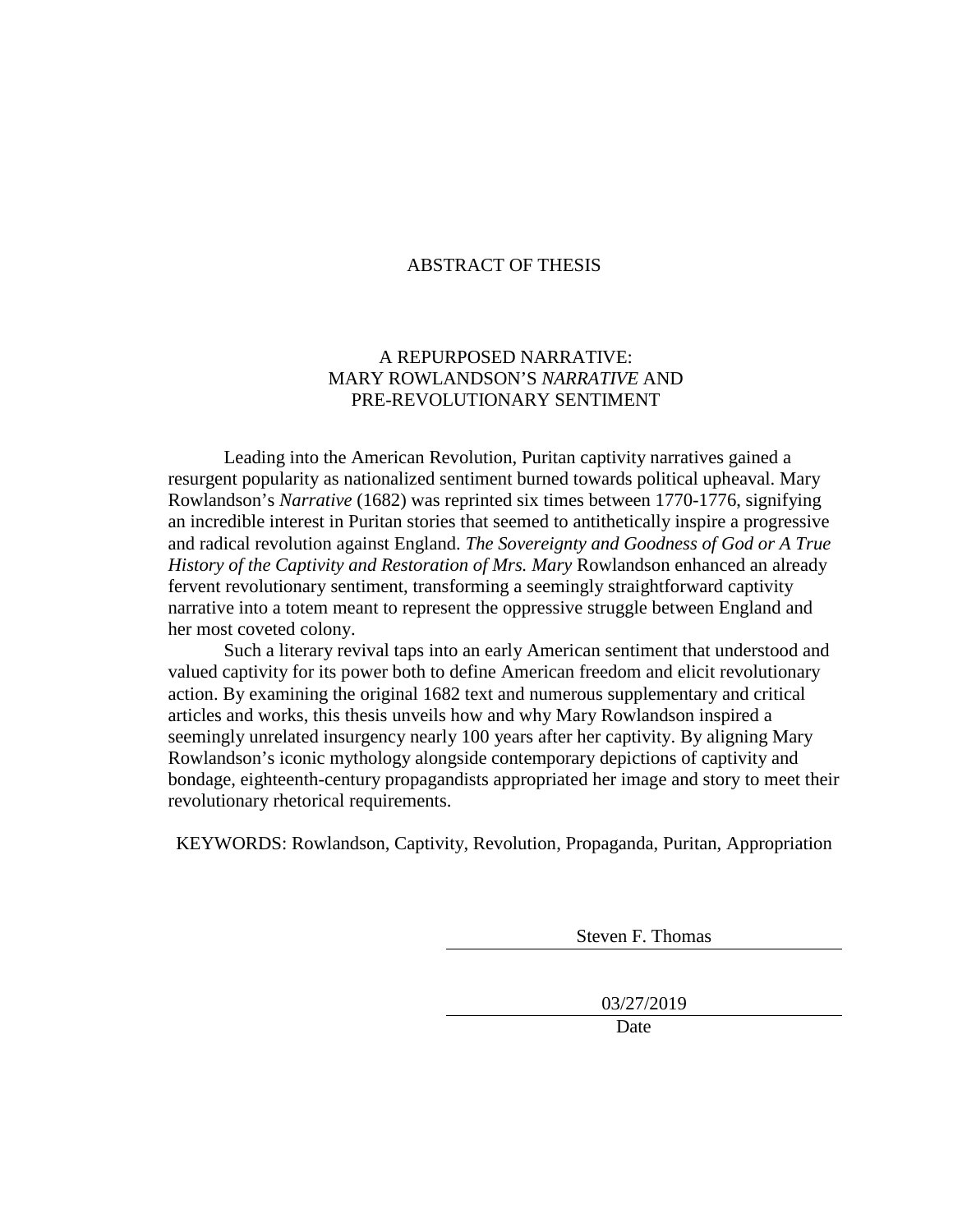# A REPURPOSED NARRATIVE: MARY ROWLANDSON'S *NARRATIVE* AND PRE-REVOLUTIONARY SENTIMENT

By Steven F. Thomas

Dr. Marion Rust

Director of Thesis

Dr. Jill Rappoport

Director of Graduate Studies

03/27/2019

Date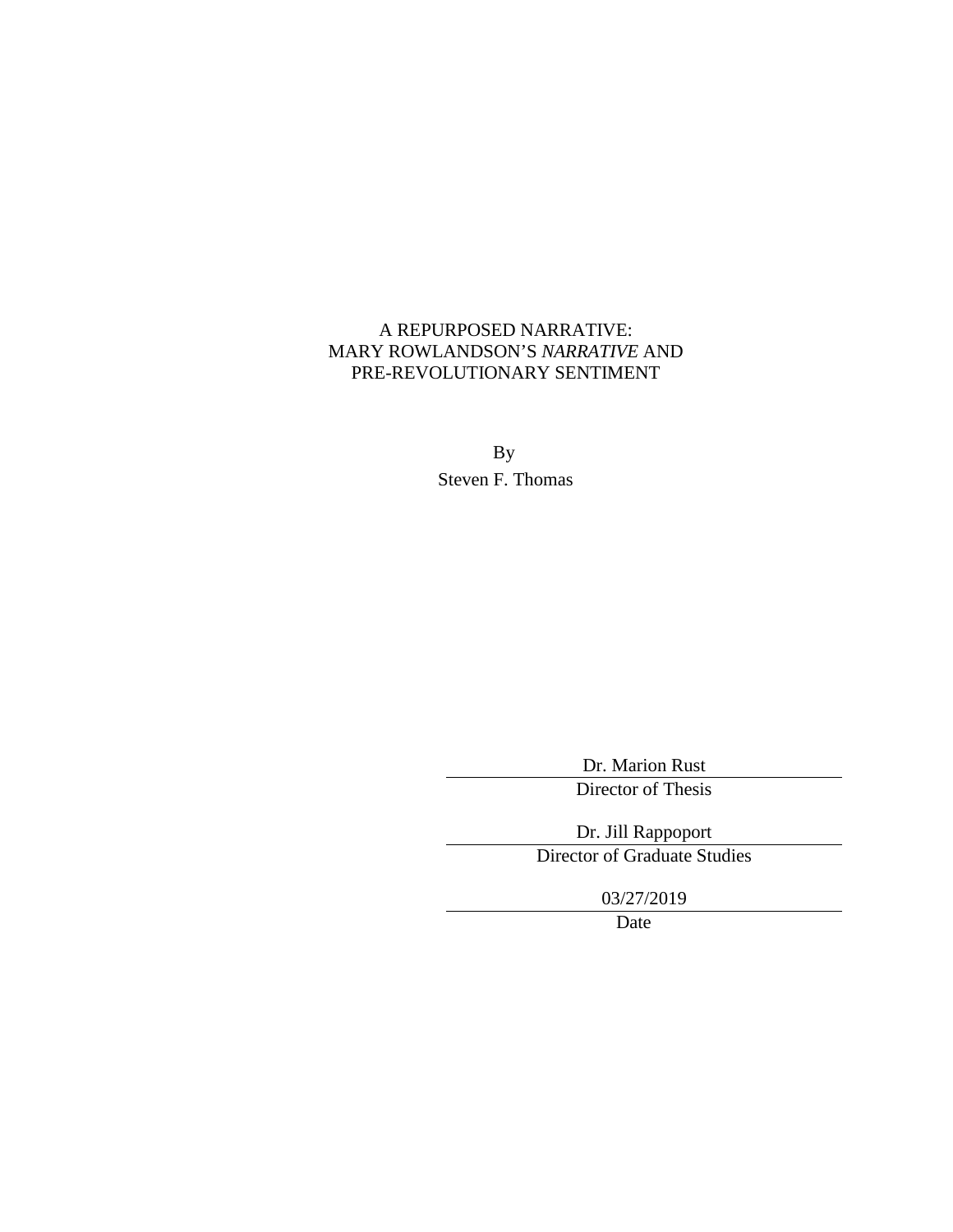#### ACKNOWLEDGEMENTS

<span id="page-5-0"></span>It takes a village to raise a child. Updating the age-old adage to my current academic position, it took a lot of people to finish this thesis. Although an independent project, my thesis could not have been completed to any degree of competence without the insightful input of my committee – Professors Andy Doolen and Michelle Sizemore, and my chair, Professor Marion Rust. Their collective experience, brilliance, and mastery of Early American Literature expanded my conceptual understanding, helped to clarify my often loosely constructed arguments, provided a sounding board to test my halfformed ideas, and over the course of the past two years, they have each honed my ability to effectively write in an academic environment and appreciate the complexities and beauty of early American literature.

The impetus for this thesis originated from Gregory Sieminski, a USMA scholar who examined Mary Rowlandson's input into the American Revolution nearly 30 years ago. Without his initial inquiry into her importance outside of the seventeenth-century, I would probably still be trying to find a thesis topic. Greg has been gracious enough to support my ideas from afar and has provided a reading and feedback for this project. Experienced scholars who take the time to support subordinate academics make this profession an incredibly rewarding endeavor.

As drafting concluded, my fellow graduate students graciously gave me their time and red ink. The insights and feedback provided by Jessica Van Gilder, Matt Wentz, Tanner Underwood, and Jillian Winter helped to turn a collection of ideas into a sharply polished paper. This project proved a daunting task, but through the involvement of many, it evolved into the most rewarding academic experience in my life.

iii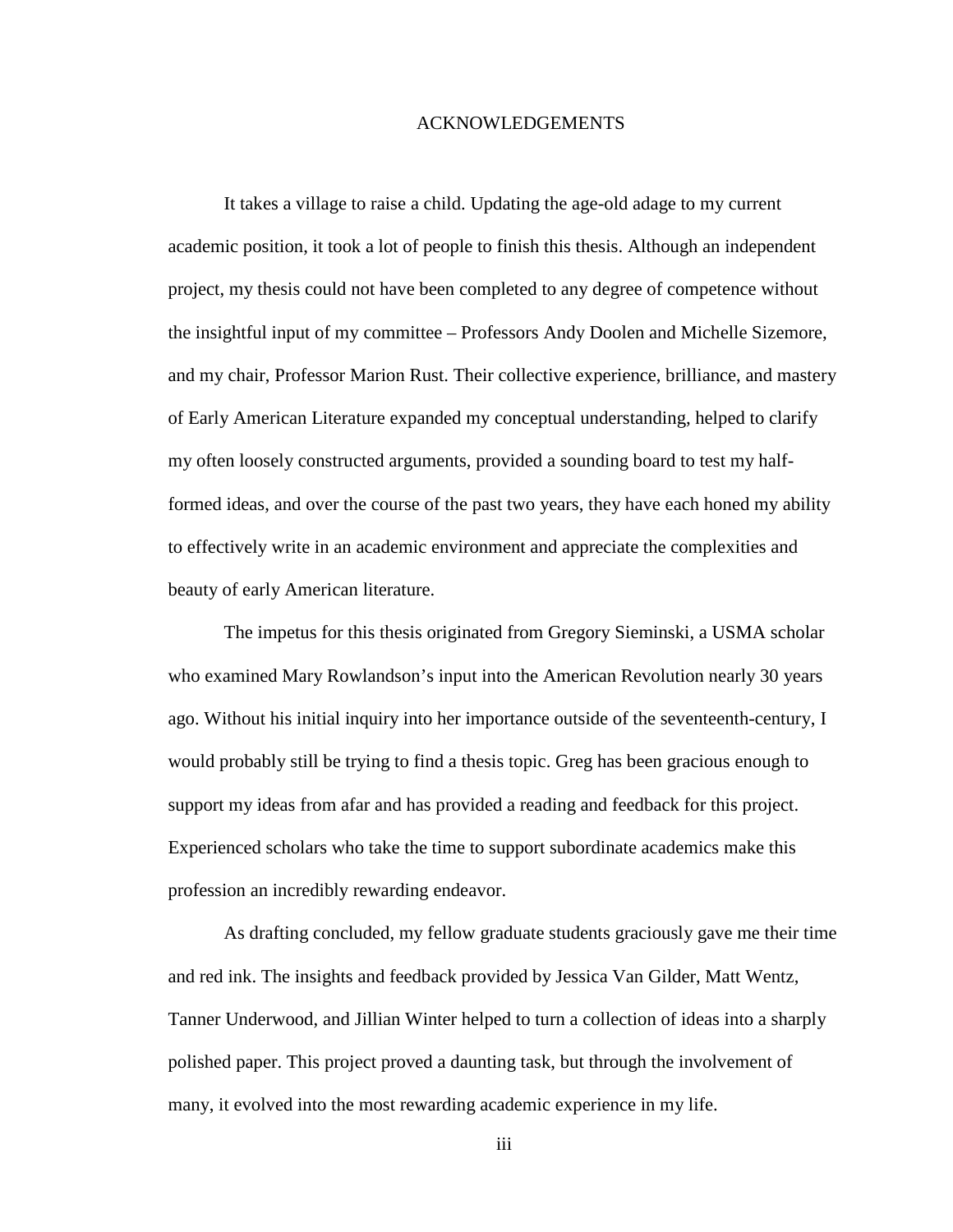# TABLE OF CONTENTS

| $L\bar{L}$                                                           |  |
|----------------------------------------------------------------------|--|
|                                                                      |  |
| 2.I                                                                  |  |
| CHAPTER 3. Inspiring Action: Stimulating Revolutionary Sentiment  32 |  |
| 3.1                                                                  |  |
| 3.2                                                                  |  |
| 3.3                                                                  |  |
| 3.4                                                                  |  |
| 3.5                                                                  |  |
| 3.6                                                                  |  |
| 3.7                                                                  |  |
|                                                                      |  |
| 4.1                                                                  |  |
|                                                                      |  |
|                                                                      |  |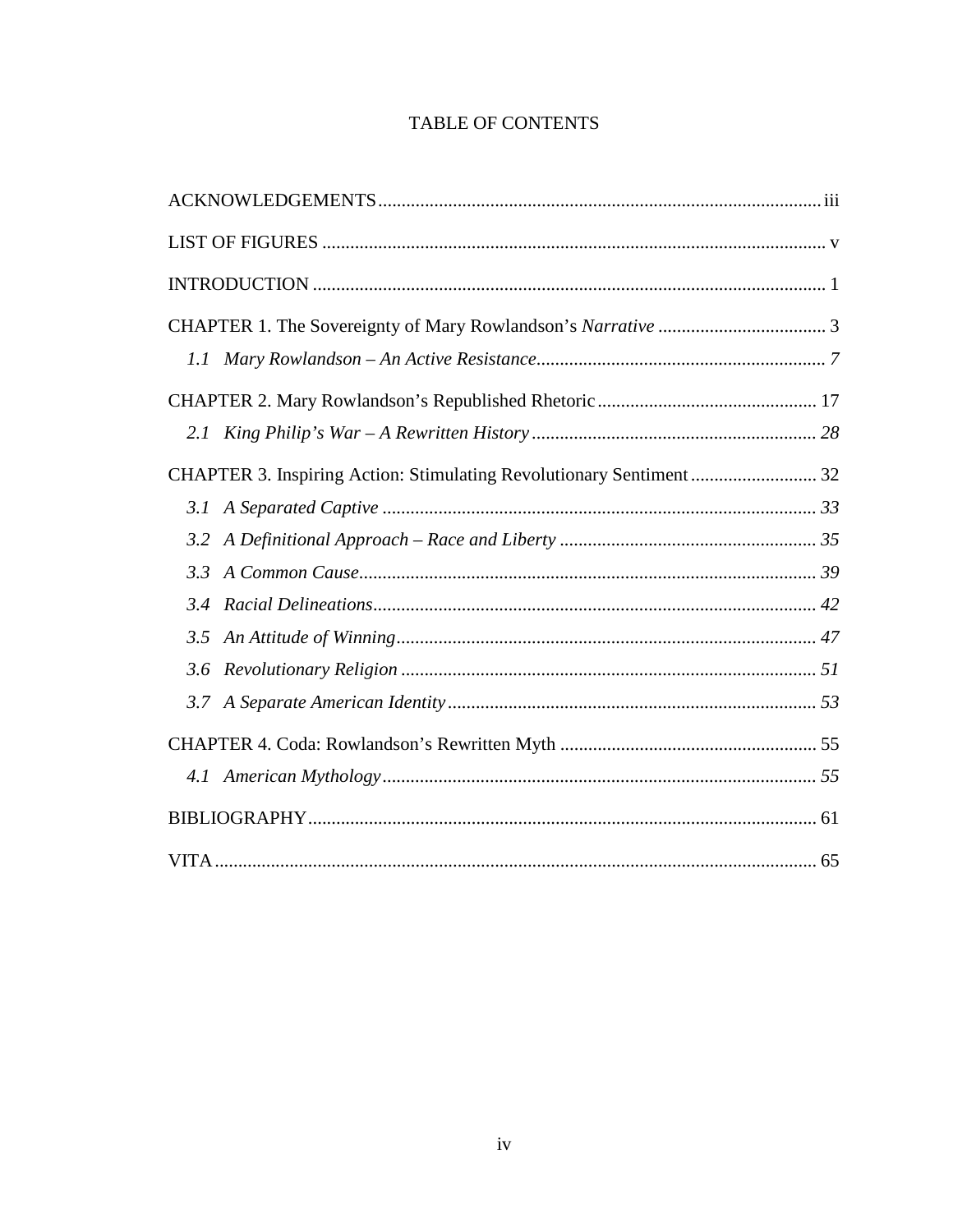# LIST OF FIGURES

<span id="page-7-0"></span>

| Figure 2.1: Portrait of Hannah Snell from Gleason's 1775 New England Almanac 22 |  |
|---------------------------------------------------------------------------------|--|
|                                                                                 |  |
|                                                                                 |  |
|                                                                                 |  |
|                                                                                 |  |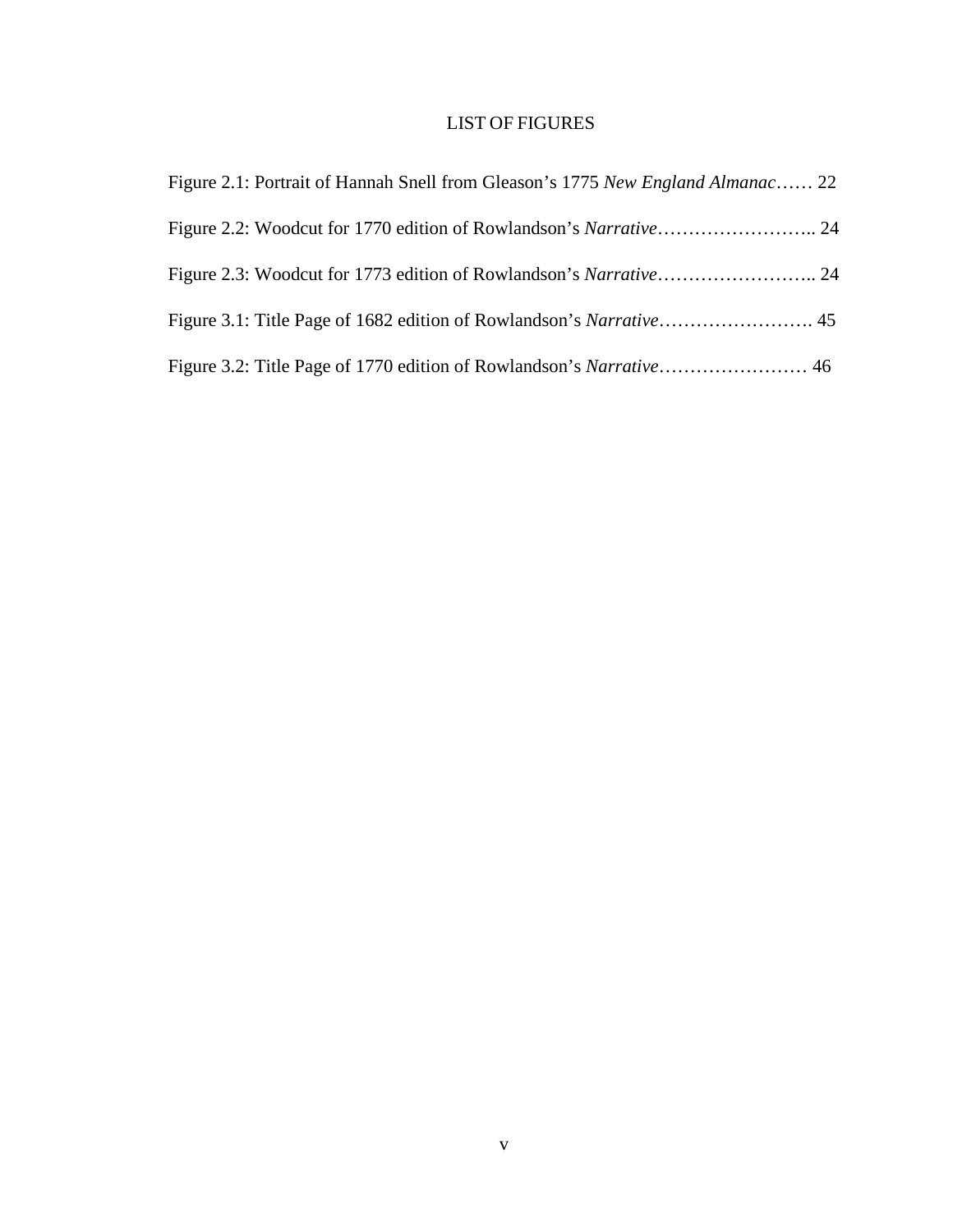#### INTRODUCTION

<span id="page-8-0"></span>Leading into the late eighteenth century, Puritan captivity narratives gained an immense popularity as nationalized sentiment burned towards political revolution. Mary Rowlandson's *Narrative* (1682) was reprinted six times between 1770-1776, signifying a renewed interest in Puritan stories that seemed to antithetically inspire a progressive and radical revolution against England. Somehow, *The Sovereignty and Goodness of God or A True History of the Captivity and Restoration of Mrs. Mary Rowlandson* enhanced an already fervent revolutionary sentiment, transforming a seemingly straightforward captivity narrative into a totem meant to represent the oppressive struggle between England and her most coveted colony.

The thesis is divided into four sections, which trace Mary Rowlandson's *Narrative* from 1682 to its six republishings printed between 1770-1776. Distilled to its most basic argument, Mary Rowlandson played an important role in pre-revolutionary rhetoric, inspiring an unrelated insurgency nearly 100 years after her captivity.

Eighteenth-century propagandists capitalized on her narrative, appropriating her image and story to meet their revolutionary rhetorical requirements. The first section, labeled "The Sovereignty of Mary Rowlandson's *Narrative*," examines Rowlandson's subversive and outright revolutionary actions within the text itself. Through a close reading analyzing her actions throughout each remove, I expose Mary Rowlandson's independent agency and present her defiant character in the original 1682 edition as a precursor for later revolutionary repurposed prints.

Section Two, "Mary Rowlandson's Republished Rhetoric," provides an overview of propagandists' appropriation of her image and captivity's overall place in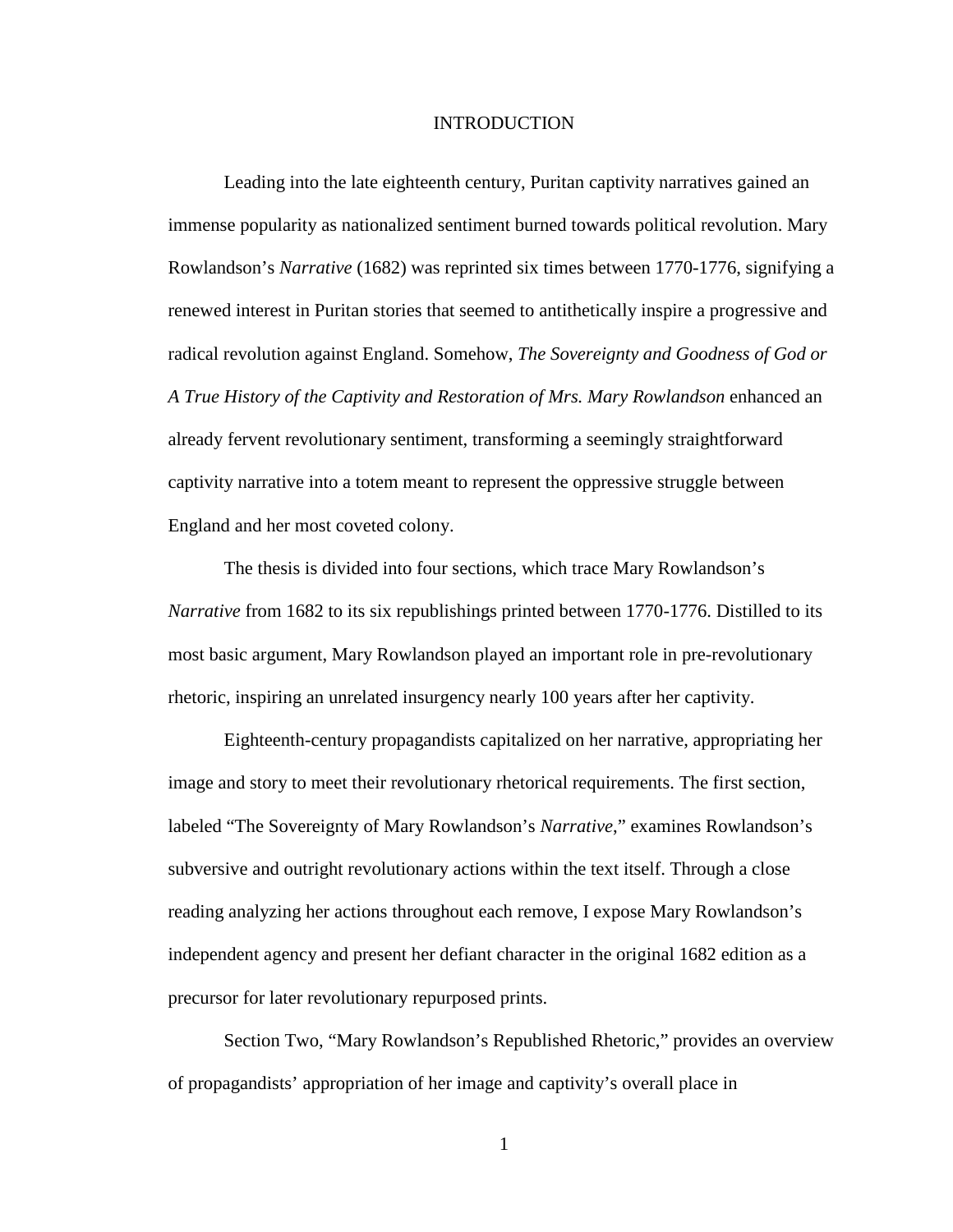revolutionary rhetoric. By examining Rowlandson's reprinted versions and aligning them alongside contemporary propaganda, I situate Rowlandson's *Narrative* within a greater rhetorical framework. The third section, "Inspiring Action: Stimulating Revolutionary Sentiment," begins to answer how and why her story affected American conceptions of race, freedom, liberty, and ultimately, revolution against England. By appealing to an intense national sentiment familiar with themes of bondage, revolutionary propagandists utilized images of captivity to inspire national rebellion, define notions of individual and national liberty, and embolden an American public belief that England represented an oppressive political captor.

The final section, titled "Rowlandson's Rewritten Myth," brings my arguments under one all-encompassing concept – national mythology. I place Mary Rowlandson alongside literary and historical heroes who played an important role in shaping our national character. By labeling Mary Rowlandson as a mythic hero, her literal story begins to fade as her mythic character gains a more prominent position.

Consequently, *A True History of the Captivity and Restoration of Mrs. Mary Rowlandson* holds an authoritative place in our colonial canon. It serves as not only one of the most influential works of the seventeenth-century, but also as one of the most read, most referenced, most studied, and most written about stories in modern collegiate English classrooms. Within this already impressive array of academic attention, I hope to add yet another layer of necessary critical analysis. Couched in my own intensive historical analysis, this essay seeks to illuminate Mary Rowlandson's subverted and repurposed revolutionary role as an American mythological hero.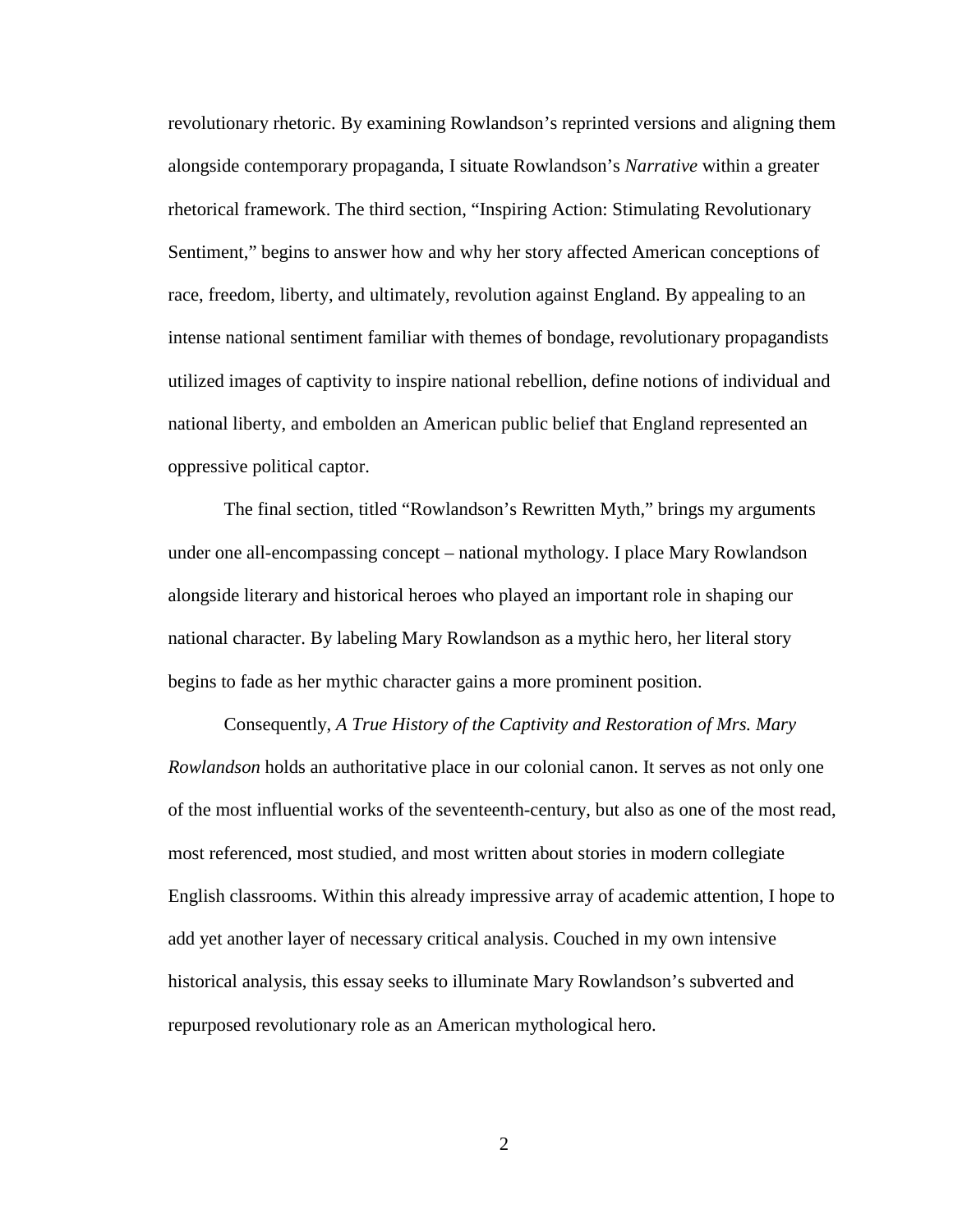#### CHAPTER 1. THE SOVEREIGNTY OF MARY ROWLANDSON'S *NARRATIVE*

<span id="page-10-0"></span>You are a passive victim, captured and threatened by a racial enemy until God's providence (later a human hero) can effect your deliverance. You must shelter the masculine covenant as lost lady and lofty idol. You will water the American venture with your tears. "And my knees trembled under me, And I was walking through the valley of the Shadow of Death." The truth is what you are worth. - Susan Howe, *The Birth-mark* (97).

In the *Narrative*'s first extant edition,<sup>[1](#page-10-1)</sup> Mary Rowlandson's actions provide a counternarrative to the submissiveness described in the text's introductory pages*.*[2](#page-10-2) On its surface, her story reflects a Puritanical "Narrative of the wonderfully awful, wise, holy, powerful, and gracious providence of God" (8) described by the author of the introduction – an undeniable "instance of the Soveraignty [sic] of God" (11). Even within the text itself, Rowlandson hardly moves without attributing glory to God, whether through her own admission, or a carefully inserted Bible quotation by her own hand or those of her ministerial influencers. The primary purpose of this first section is to assert Rowlandson's resistance against submission and lay the foundation for later prerevolutionary appropriations of her story. Undeniably, the mediated intent for the original publication was to further Calvinist doctrine, removing individual agency and placing it all in God's hands. Paradoxically, in its first few pages, Rowlandson claims this story as her own instead of solely attributing her actions to God's Providence. She declares her intent to tell "what happened to me during that grievous captivity" as a testament to her own survival (14). As I will demonstrate through a sequential close reading of Rowlandson's actions and purposeful descriptive language within the text, hidden within

<span id="page-10-1"></span><sup>&</sup>lt;sup>1</sup> The original edition no longer exists, and we rely solely on its second reprinting in 1682. The edition printed in Derounian-Stodola's collection is a version derived from its fourth printing, also produced in 1682. All quotations of Rowlandson's *Narrative*, unless noted otherwise, come from Stodola's edition.

<span id="page-10-2"></span><sup>2</sup> Throughout this section and the rest of the essay, for brevity's sake, I use *Narrative* as an encompassing title for Rowlandson's text, whether referencing *The Sovereignty and Goodness of God* (1682) or *The Narrative of the Removes and Sufferings of Mary Rowlandson* (1770, 1771, 1773) or *The Narrative of the Captivity and Restoration of Mrs. Mary Rowlandson (1720)*.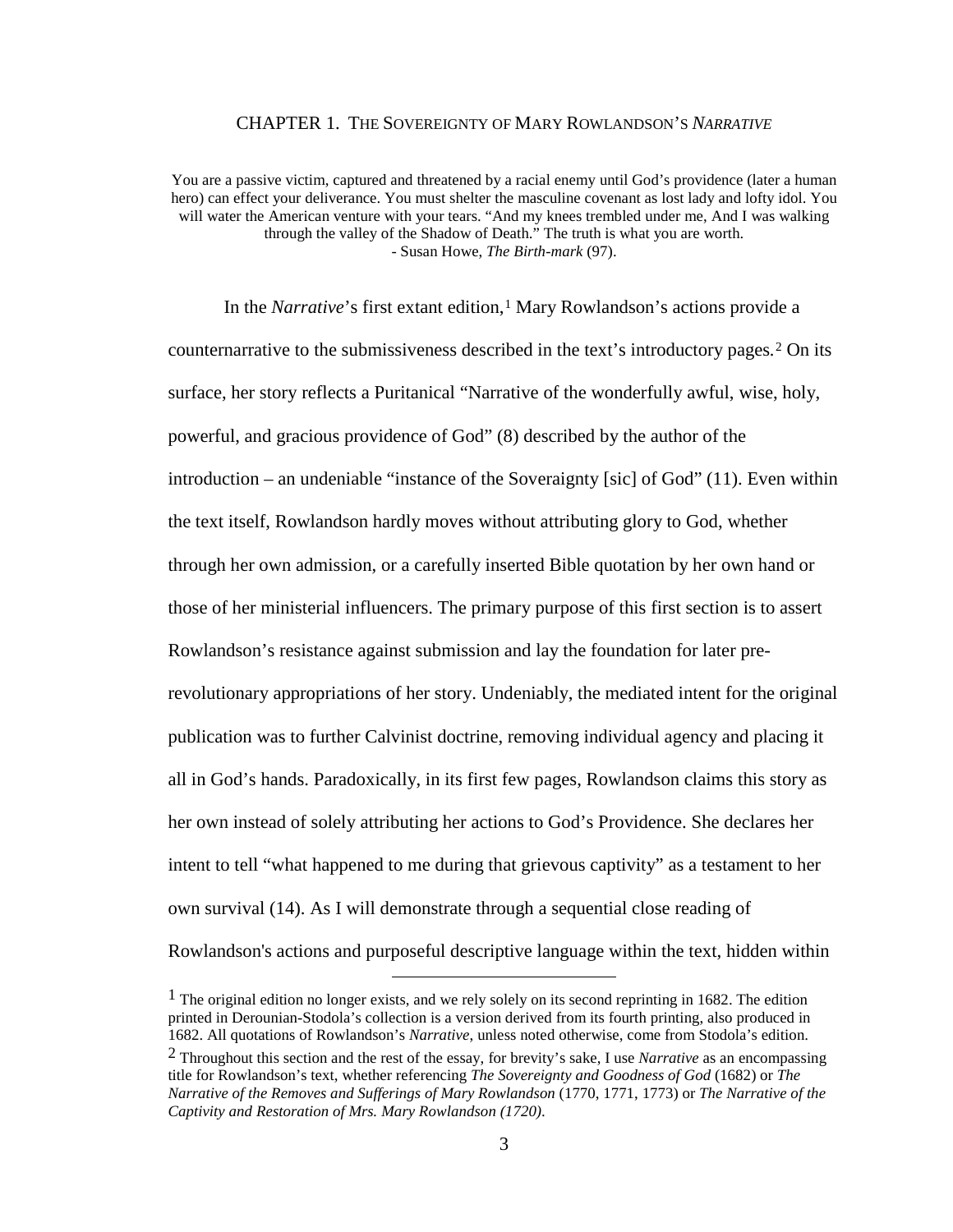the blatant themes of Puritanical submission, Rowlandson not only survives – she thrives.[3](#page-11-0)

Before moving into the textual analysis, it seems necessary to address the question surrounding the authenticity of Mary Rowlandson's seemingly honest account. In Katheryn Zabelle Derounian-Stodola's 1988 article aptly titled "The Publication, Promotion, and Distribution of Mary Rowlandson's Indian Captivity Narrative in the Seventeenth Century," Stodola claims that Increase Mather not only authored the preface signed "Per Amicum" but also influenced its content during and after Rowlandson's writing process. Her view joins numerous early American scholars and Mather's mediation of the text, at whatever level, is one that I attribute to him without equivocation throughout the essay.[4](#page-11-1)

To distinguish my introductory analysis from an already inundated critical chorus, I turn to two critics who most closely align with my own reading of Mary Rowlandson's revolutionary character – Michelle Burnham and Christopher Castiglia. Following a brief description of their primary arguments that dialogically align Rowlandson's selfpresentation as both a passive victim and a victorious survivor, I introduce specific textual instances that illuminate my primary claim that Rowlandson demonstrates not only an amazing will to survive, but also a subversiveness that pre-revolutionary propagandists later utilized to refashion her into an American Daughter of Liberty.

<span id="page-11-0"></span> $3$  This seems a bold statement and in no way do I argue that her captivity (or any captivity) was a pleasant experience. The initial description of the attack in Lancaster is enough to give anyone nightmares (Rowlandson 12). My intent rests far more on stepping outside of an established narrative that portrays Rowlandson as the quintessential Puritan woman – submissive, thankful, and a puppet for her ministerial mediators. Denise MacNeil reflects the closest critical alignment to my own position, a view that aligns Rowlandson against Joseph Campbell's monomythic heroic attributes.

<span id="page-11-1"></span><sup>4</sup> As Gordon Sayre describes in his introduction to the *Narrative*: "perhaps the most salient critical debate over the text concerns the degree to which Rowlandson's writing may have been influenced, coerced, or edited by the powerful Puritan ministers who managed and interpreted the war effort" (130).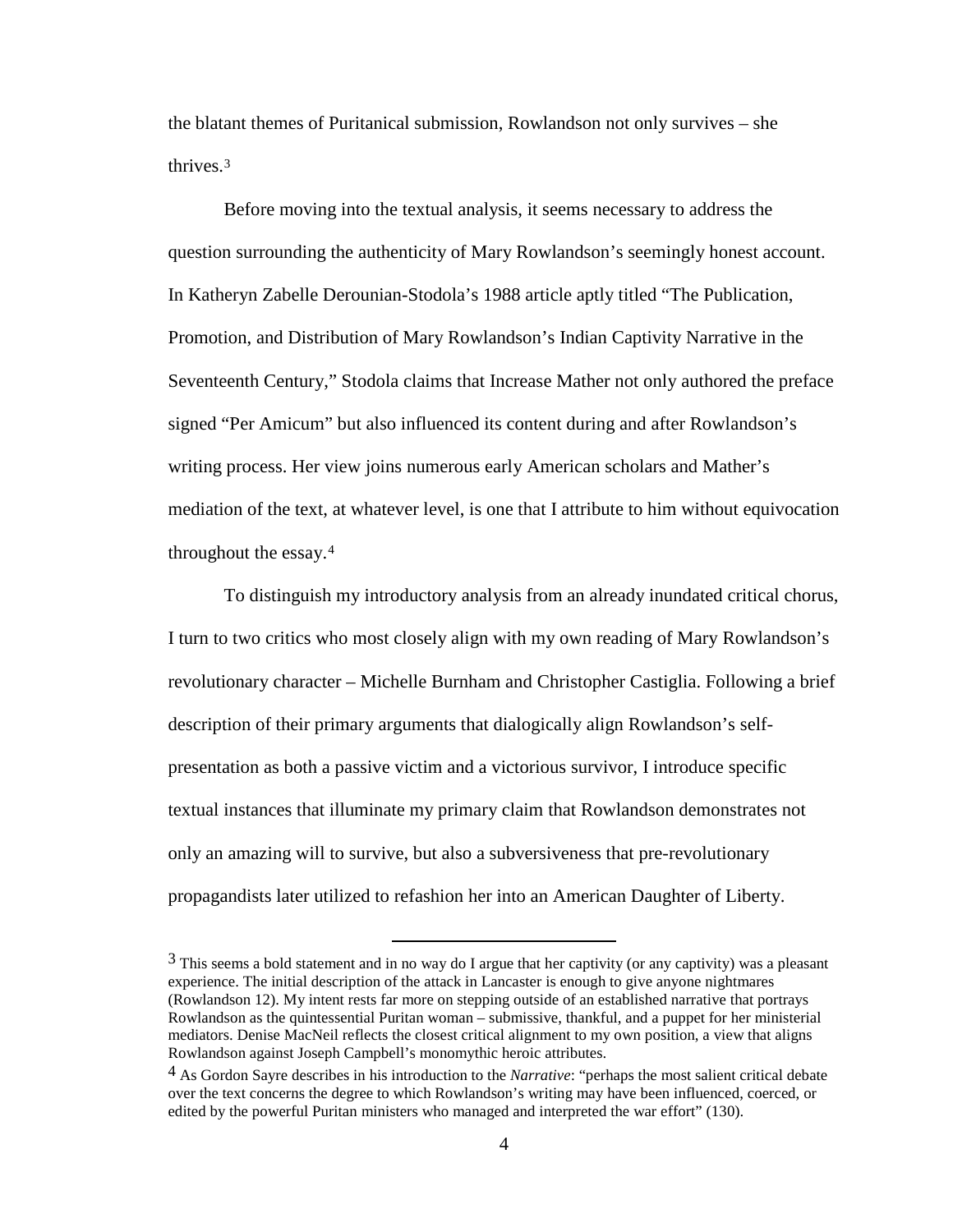Michelle Burnham's *Captivity and Sentiment* highlights Rowlandson's cultural appropriation throughout her captivity, identifying instances where Rowlandson begins to question her perception of "Indians as savage and cruel," while also providing contradictory descriptions of "individual Indians who are kind and sympathetic" (17). At the end of Rowlandson's captivity, Rowlandson must reckon with this newfound racial parity. In the end, she views her captors negatively – as murderous heathens – but even within that judgment, she begins to see the humanity of individual American Indians. Burnham diagnoses Rowlandson's dual identity as a survival symptom that results from her prolonged captivity and eventual return to English society – a unique twist on the Stockholm Syndrome. She states that Rowlandson must constantly "sustain her ties to English culture" while simultaneously developing "relations with the Algonquin community" (45). And, when redeemed from captivity, she must contend with both realities. Mary Rowlandson is not solely a victim or archetype for a gripping conversion narrative. She becomes something far more nuanced and complicated.

In an earlier article, Burnham even more directly challenges Rowlandson's Puritanical conversion narrative as one that focuses solely on the initial captivity and ultimate redemption and instead focuses on the arduous journey in between ("Journey" 60), lauding Rowlandson's self-preservation and survival throughout. I both agree with and extend Burnham's notion of Rowlandson's dual identity, whether as racially bifurcated or as a submissive survivalist, to one who is also subversive in the face of adversity. And more importantly, for the scope of this study, Rowlandson consistently presents a character ripe for repurposing as a revolutionary heroine. As demonstrated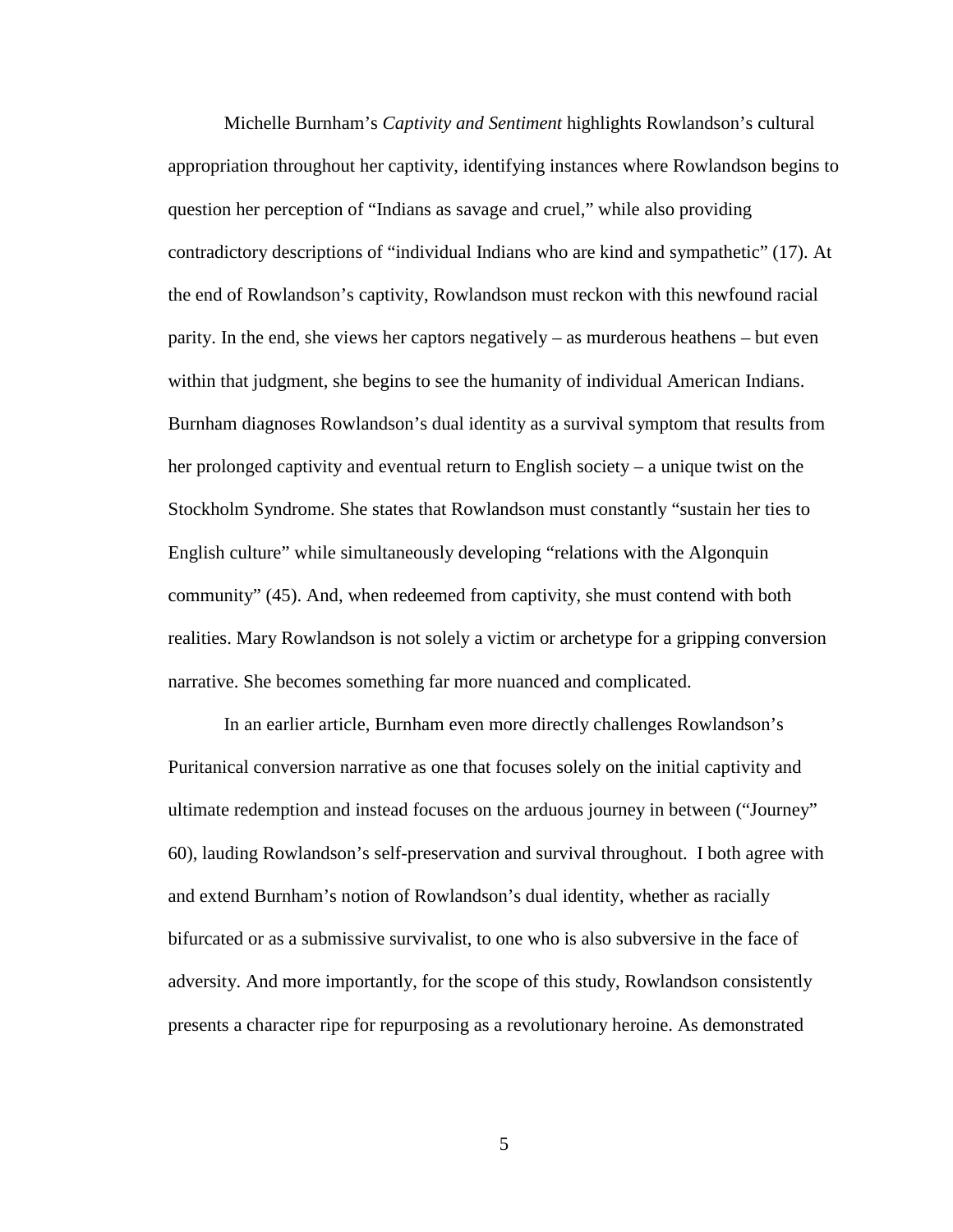through this section, Rowlandson establishes character attributes contrary to the submissive character advertised in Increase Mather's introduction.

Along similar lines, Christopher Castiglia rightly asserts that Rowlandson's narrative "challenges several central assumptions of her home culture," leading to a completely new understanding and appreciation of Indian culture – one that humanizes her captors "as more than stock characters of her religious salvation" (46). Progressing through each remove, Rowlandson blurs the Puritanical black-and-white binary disproven by Castiglia in *Bound and Determined.* As a result, she redefines her own agency. Mary Rowlandson becomes a character who not only survives but actively resists oppression by her Algonquin captors.

In addition to identifying Rowlandson's challenge to Puritanical identity, Castiglia notes two essential elements of Rowlandson's growth while in captivity – economic labor and gender norms. Castiglia argues that racial identity "seems closely related to her changed notion of acceptable gender activities" and ultimately leads her to assume an "economic position in the community" (51). Rowlandson depicts an economic independence unknown in her position as a minister's wife and, according to Castiglia, herein lies the pivotal moment that transforms Rowlandson from a passive victim to an assertive survivor in charge of her fate. Castiglia's analysis aligns similarly with my own, but I emphasize Rowlandson's autonomy beyond economics. Through the examples highlighted within this section, I contend that Rowlandson displays agency even before she meets King Philip and enters the Indian economy as a seamstress. The textual references I examine throughout this first section position Mary Rowlandson as one who extends and enhances the descriptions offered by both Castiglia and Burnham.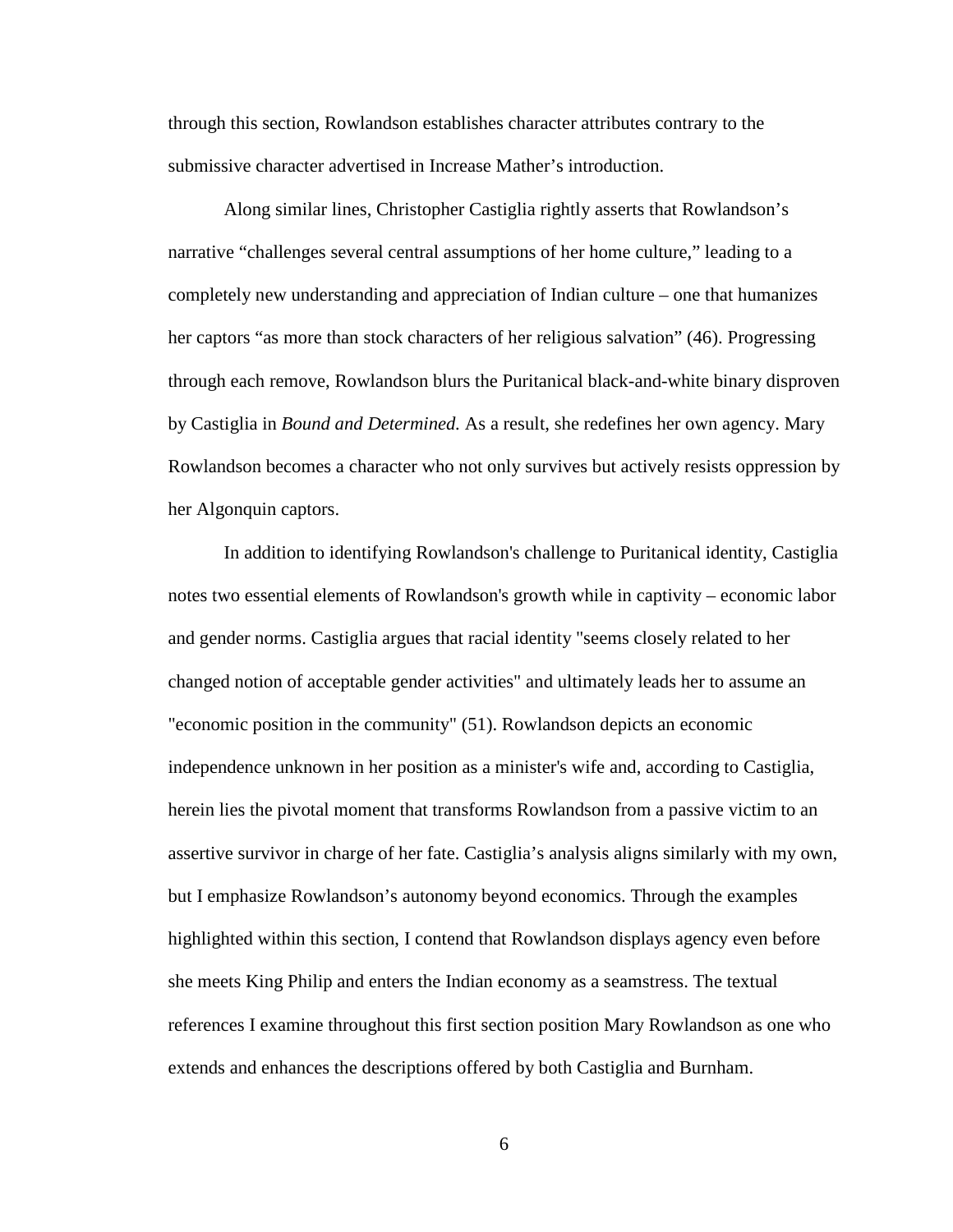Conversely, critics who emphasize Rowlandson as the "prototype of woman as victim" (Stodola xxi) noted by Kathryn Derounian-Stodola in the introduction to *Women's Indian Captivity Narratives* or those who paint Rowlandson as simply an archetypical extension of the Puritan conversion narrative such as Richard Slotkin in *Regeneration through Violence* may closely align with early Puritan intentions,[5](#page-14-1) but I believe they misidentify Rowlandson's "paradoxically defiant yet submissive female voice" (Lepore 126).[6](#page-14-2) Rather, alongside Susan Howe, Christopher Castiglia, and Michelle Burnham, I conclude that Rowlandson subverts the status quo. The remainder of this first section demonstrates Rowlandson's resolve.

#### <span id="page-14-0"></span>**1.1 Mary Rowlandson – An Active Resistance**

 $\overline{a}$ 

In 1676 Narraganset Indians captured Mary Rowlandson, the wife of prominent Puritan minister, Joseph Rowlandson, in Lancaster, Massachusetts and held her captive for eleven-and-a-half weeks. In 1682, through the mediation of ministers Increase Mather and her husband,<sup>[7](#page-14-3)</sup> she published an account of her captivity, initially titling it *The Sovereignty and Goodness of God*. As the title implies, much of the text focuses on

<span id="page-14-1"></span><sup>5</sup> In *Regeneration through* Violence, Richard Slotkin attributes the creation of an American genre (the captivity narrative) to Rowlandson, a view I wholeheartedly endorse. Her position as an archetypical Puritan (102-108) works within the construct Slokin identifies, but as this paper demonstrates, my argument arrives at a more subversive rendering.

<span id="page-14-2"></span><sup>6</sup> David Minter's "By Dens of Lions: Notes on Stylization in Early Puritan Captivity Narratives" also provides an overview of Roy Harvey Pearce's dated treatment of Puritan narratives as stories that solidified Puritan theology, gender dynamics, and their relation to conversion narratives of the period.

<span id="page-14-3"></span> $<sup>7</sup>$  In its seventeenth-century editions, an accompanying sermon was published that advocated for religious</sup> fasting. Much like Mather, it is commonly assumed Joseph affected his wife's account, assisting with edits, Biblical quotations, and providing ministerial and domestic guidance about how her story ought to read. I purposely avoid specifics surrounding mediation (since it is nearly impossible to prove something like that), but instead accept that there was indeed mediation (to whatever degree). Stodola's introduction to the *Narrative* also notes the irony of advocating for purposely starving yourself versus the very real starvation that Rowlandson faced in the first several days of her captivity.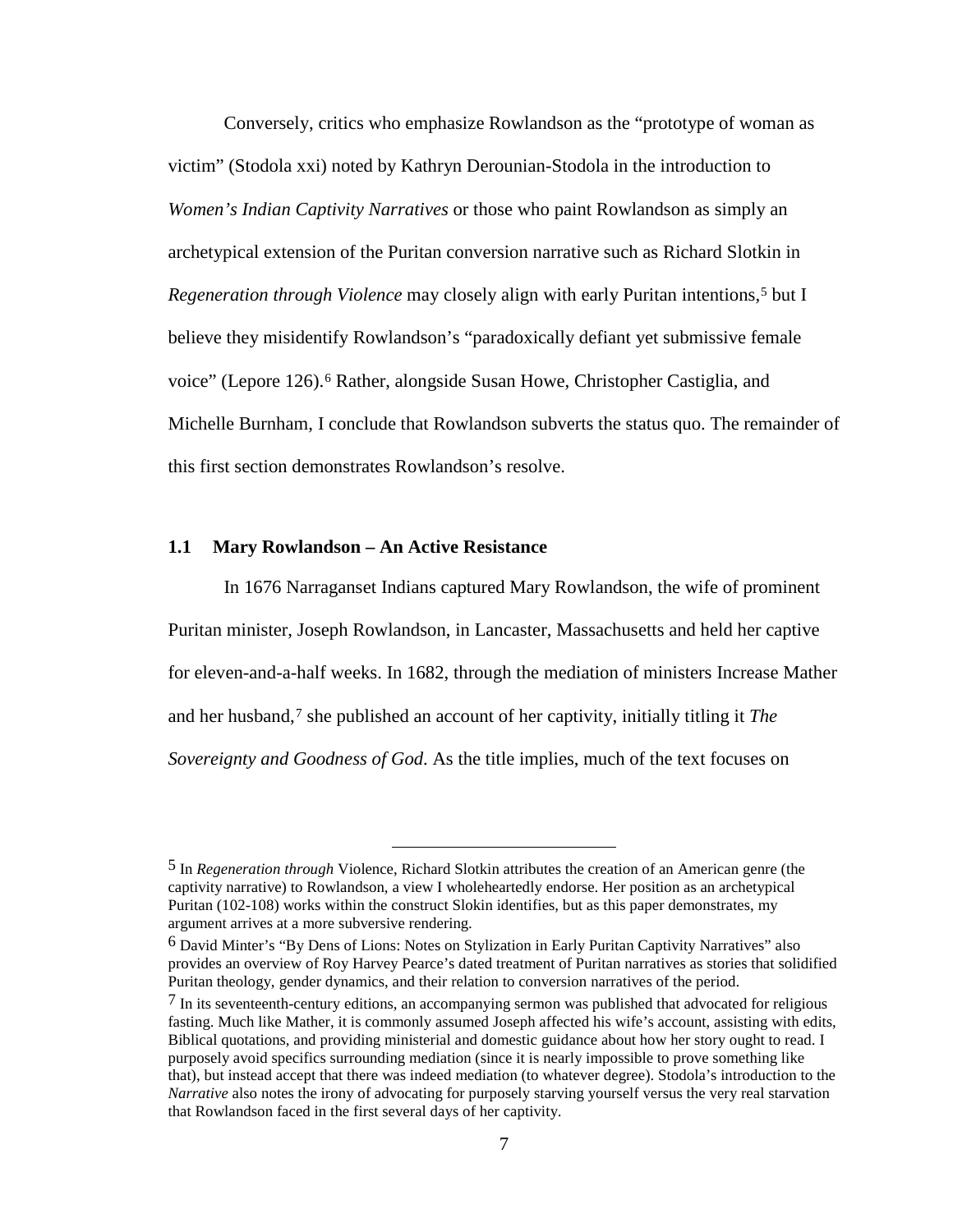Rowlandson's reliance on God and her ability to outlast the inequities of this world due solely to God's grace and goodness.

Mary Rowlandson's story captures both the fear and ultimate redemption felt by many in colonial New England. It reinforces two very prominent Puritan teachings – God's sovereignty and the necessity to suffer iniquities in order to test a believer's resolve and selection as a member of God's elect. At any time, "heathen" Indians could attack and disrupt colonial civilization. As a Puritan settlement based on God's promise, this posed both a theological and physical conundrum. In addition to a persistent physical threat, the fight between the indigenous population and Puritan colonists subsequently assumed an overwhelming religious tone. Thus, Rowlandson's version of King Philip's War steeped in religious rhetorical zeal is not particularly surprising. As a Puritan, she deliberately frames the narrative within a very apparent Calvinist doctrine and describes her captors in deliberate good-vs-evil terminology. As stated by Jill Lepore in *The Name of War*, Rowlandson was not only "redeemed from captivity, but captivity also redeemed her" (127).

Throughout her story (and her life), Rowlandson remains bound by Puritanical conventions of both submissive religiosity and her diminished position as a woman in an entirely patriarchal Puritan hierarchy. In the introduction, Mather gives accolades to God for "preserving, supporting, and carrying through so many such extream [sic] hazards, unspeakable difficulties and disconsolateness, and at last delivering her out of them all" (8). Mather reinforces not only Calvinist doctrine but also Rowlandson's place as a woman in Puritan society by stripping her of her own ability to save herself. Her redemption is not achieved through Rowlandson's ingenuity, agency, and independent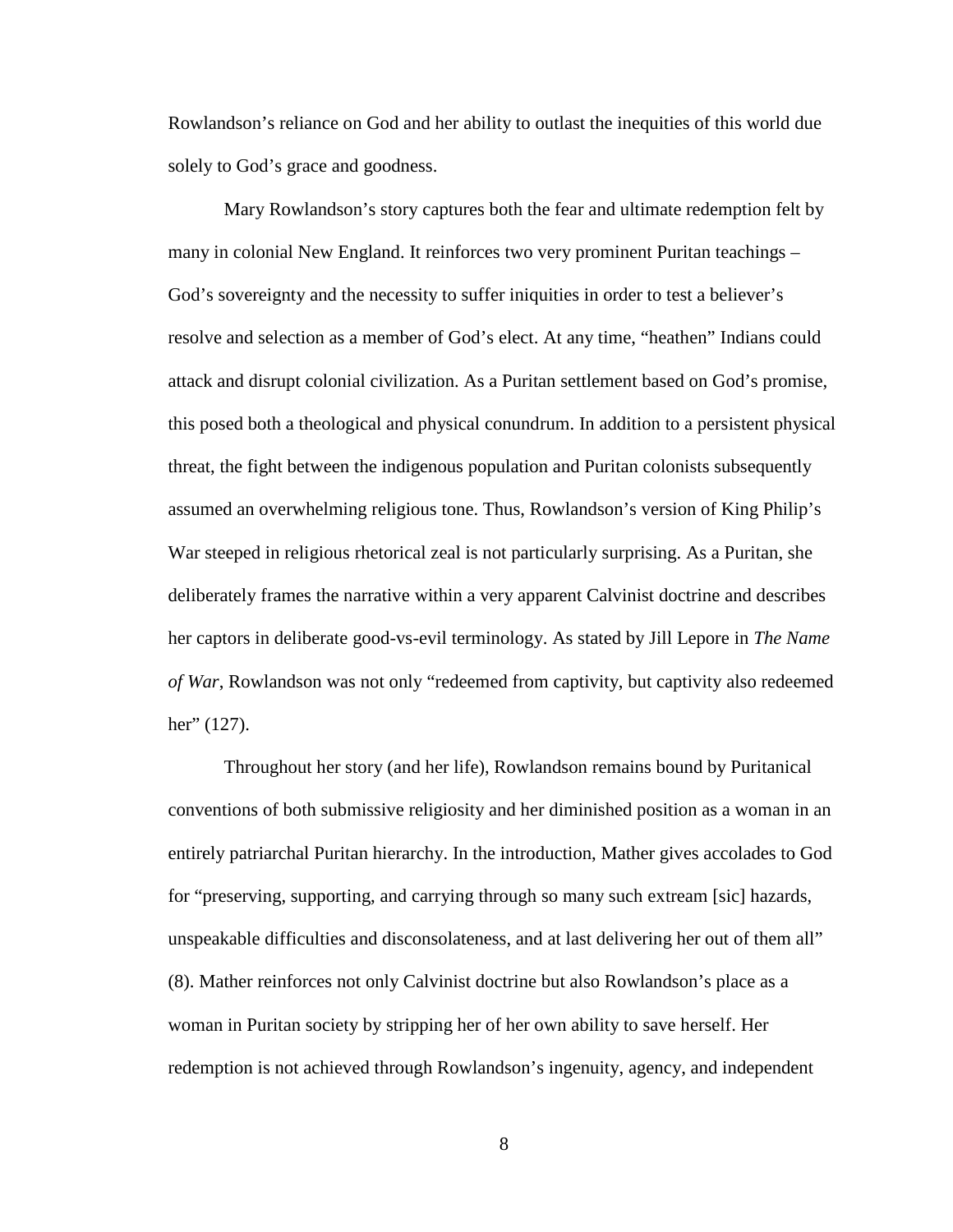action, but through her innate devotion and "gratitude unto God" (9). Mather claims that Rowlandson's rescue came only from God's Providence and that her suffering was something to be celebrated, claiming that captivity was "good for her, yea better than she hath been, than she should not have been, thus afflicted" (11). By highlighting his introduction, it is not my intention to openly criticize Calvinist doctrine. Rather, Rowlandson's *Narrative* was initially presented as an example of Godly submission and on the surface, reinforces a relatively rigid stereotype. Surviving an ordeal such as Rowlandson's captivity ought to inspire a thankful heart, yet Rowlandson also demonstrates far more ingenuity, resistance, and agency than Mather gives her credit in his introduction.

Separated into removes tracing her movement throughout the wilderness, Mary Rowlandson's story begins with the attack on her home in Lancaster, Massachusetts on February 10, 1675. As the text continues, Rowlandson presents herself as a complicated character who is both submissive at times and resistant throughout her captivity. Injured in the attack and surrounded by indescribable death and destruction, Rowlandson confronts two very real possibilities: survive or die. Recalling the attack, Rowlandson describes a sad scene (13):

Now is that dreadful Hour come, that I have often heard off… but now mine Eyes see it. Some in our House were fighting for their Lives, others wallowing in their Blood; the House on fire over our Heads, and the bloody Heathen ready to knock us on the Head if we stirred out.

At this point, Rowlandson had been shot through her abdomen, and her unnamed sister appeared as the only other survivor. Confronted with hopelessness, her sister sees no other option than conceding defeat and exclaims "Lord, let me die" when facing her attackers (13). Immediately thereafter, Rowlandson's sister is shot and dies. Conversely,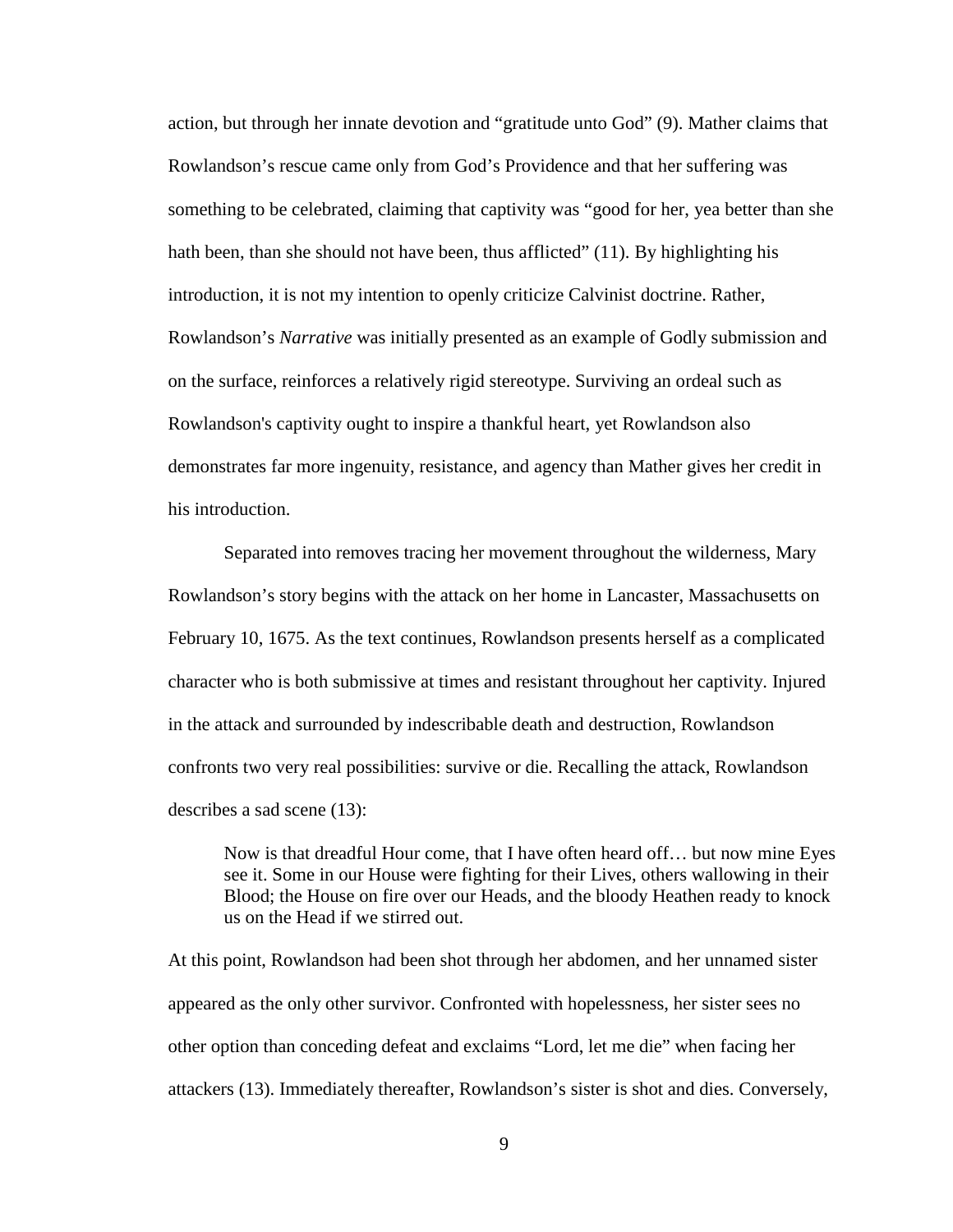Rowlandson chooses life.[8](#page-17-0) Much has been critically said about her willingness "to go along with those ravenous bears" (14), but when described in this scene through life (survival) and death (concession), it becomes a much more nuanced decision. Lepore questions Rowlandson's curious admission that she is "willing to go along with them" (14), claiming "true, she was wounded and terrified, and had clearly been threatened; still, captives were not supposed to be "willing" (Lepore 128). My view, however, arrives at a far more supportive position towards Rowlandson's intentions. Her choice to willingly go with her captors signifies a purposeful and necessary decision.

Much like Susan Howe who claims that "Mrs. Rowlandson was eager and able to save herself" (92), Mary Rowlandson was not, as Stodola describes in her introduction, simply the "prototype of woman as victim" (xxi). Rowlandson's decision seems an ambitious choice that sets the tone for the rest of her captivity. Mary Rowlandson is a survivor. Moreover, as described by Howe, she manages to "subvert her own orthodoxy" (100) by claiming her own path.

Within these first few pages of Rowlandson's *Narrative*, she details the attack, carefully identifying each part of her world that was torn apart on that fateful night. Not only does Rowlandson lose her freedom, but she also loses all material possessions and familial attachments. Those charged with the protection of her home – friends and relatives – fell immediately. Describing the mayhem, she notes that "quickly they wounded one Man among us, then another, and then a third" (12). Throughout it all, her

<span id="page-17-0"></span><sup>&</sup>lt;sup>8</sup> Uninjured and hopeless, Rowlandson's sister succumbs to hopelessness and gladly accepts death. Injured and facing the same desperate scenario, Mary Rowlandson opts for survival, even if it means a temporary submission to an enemy who just murdered her entire family and livelihood. Rowlandson's will to live bleeds through the rest of her captivity.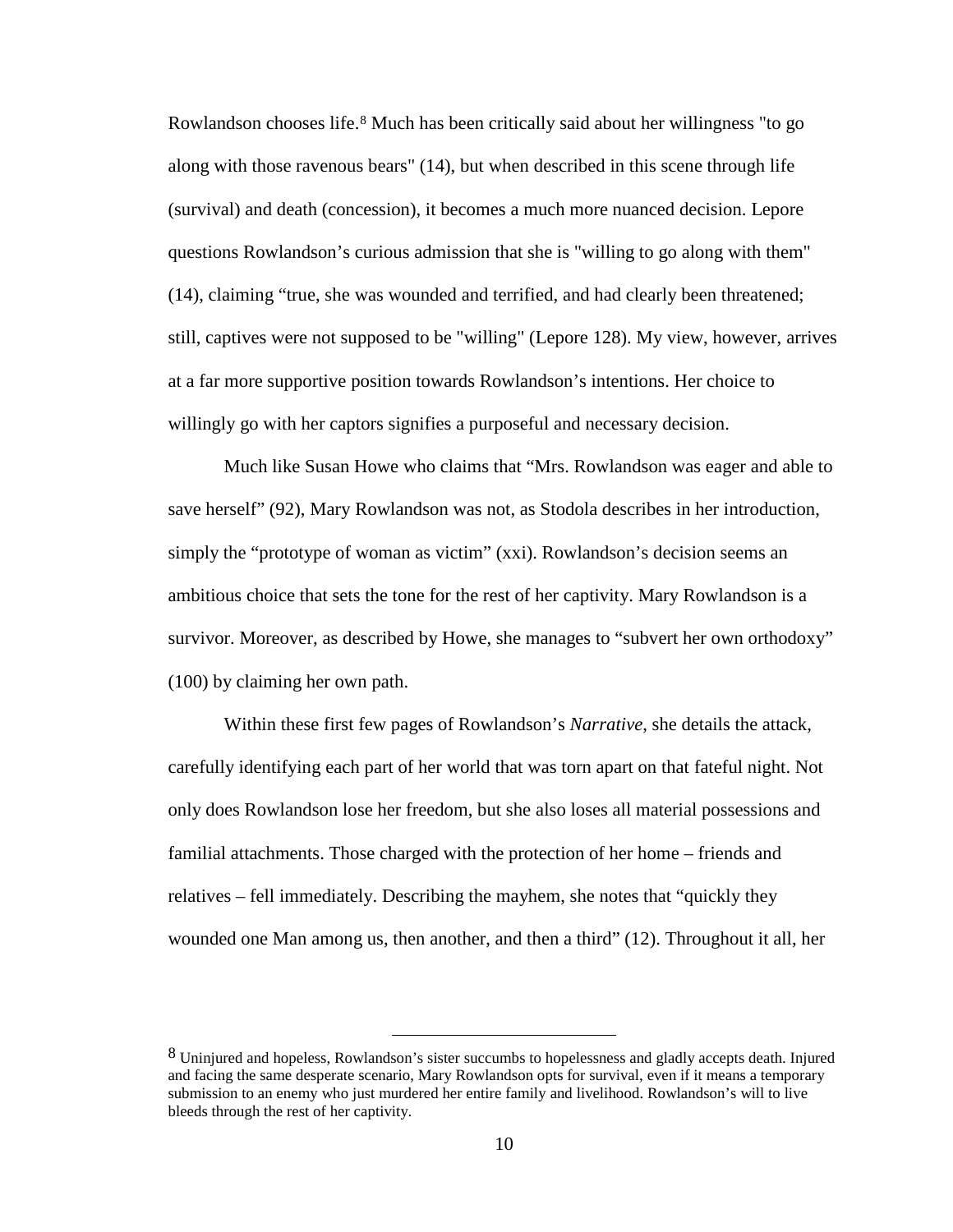husband is also absent "in the Bay" (15), adding to Mary's solitude.<sup>[9](#page-18-0)</sup> Her brother-in-law died an emasculating and horrible death, falling victim to his attackers who stripped him naked after brutally killing him.[10](#page-18-1) Her final male protector dies an embarrassing death, leaving Mary Rowlandson to fend for herself. In the end, she makes a comprehensive list of her losses: "All was gone, my Husband… my Children… my Relations and Friends… our house and home… our comforts" (15). Mary Rowlandson is alone, broken, and nearly beaten.

In this final statement before she leaves with her captors, Rowlandson's intense sorrow is evident. She complains. She laments. She cries out to the unfairness of it all. Nevertheless, she resolves to *survive*. She admits to having "no Christian friend near" (16) and at this moment, decides to depend on herself (and admittedly her relationship with God) for her own survival. The road ahead is rough, but this is the literary launch point for Mary Rowlandson's journey toward independence. So many outside forces have aligned against her – the Indian attack itself, the absence of any Christian friends, the death of her family, and eleven weeks of moving through the woods on foot – but somehow, she exceeds all expectations.

Grievously injured in her initial capture, by the third remove, Mary Rowlandson's wound had festered and become nearly unbearable as the group moves towards the "Indian Town called Wenimesset, Northward of Quabaug" (16) for an extended

<span id="page-18-0"></span><sup>9</sup> Historical records now reveal that he was pleading with the Massachusetts governor (John Winthrop) to get more military protection in Lancaster (Slotkin *Dreadful* 303), so I can't be too hard on Joseph for not being there.

<span id="page-18-1"></span><sup>10</sup> Increase Mather utilizes the language of nakedness in his 1675 sermon titled "The Wicked Man's Portion," a litany of offenses committed against God. He describes nearly every imaginable sin, but in the end, describes clothing as a metaphor for sin and exhorts his parishioners that their "naked souls must appear before God the judge of all" (Mather *Wicked* 21). Read through his theological language, Rowlandson's brother's sin is exposed, and his soul then matches his outward appearance. A second example of such language appears a second time in Rowlandson's *Narrative*, as an "English-man stript naked and lying dead upon the ground" (Rowlandson 36).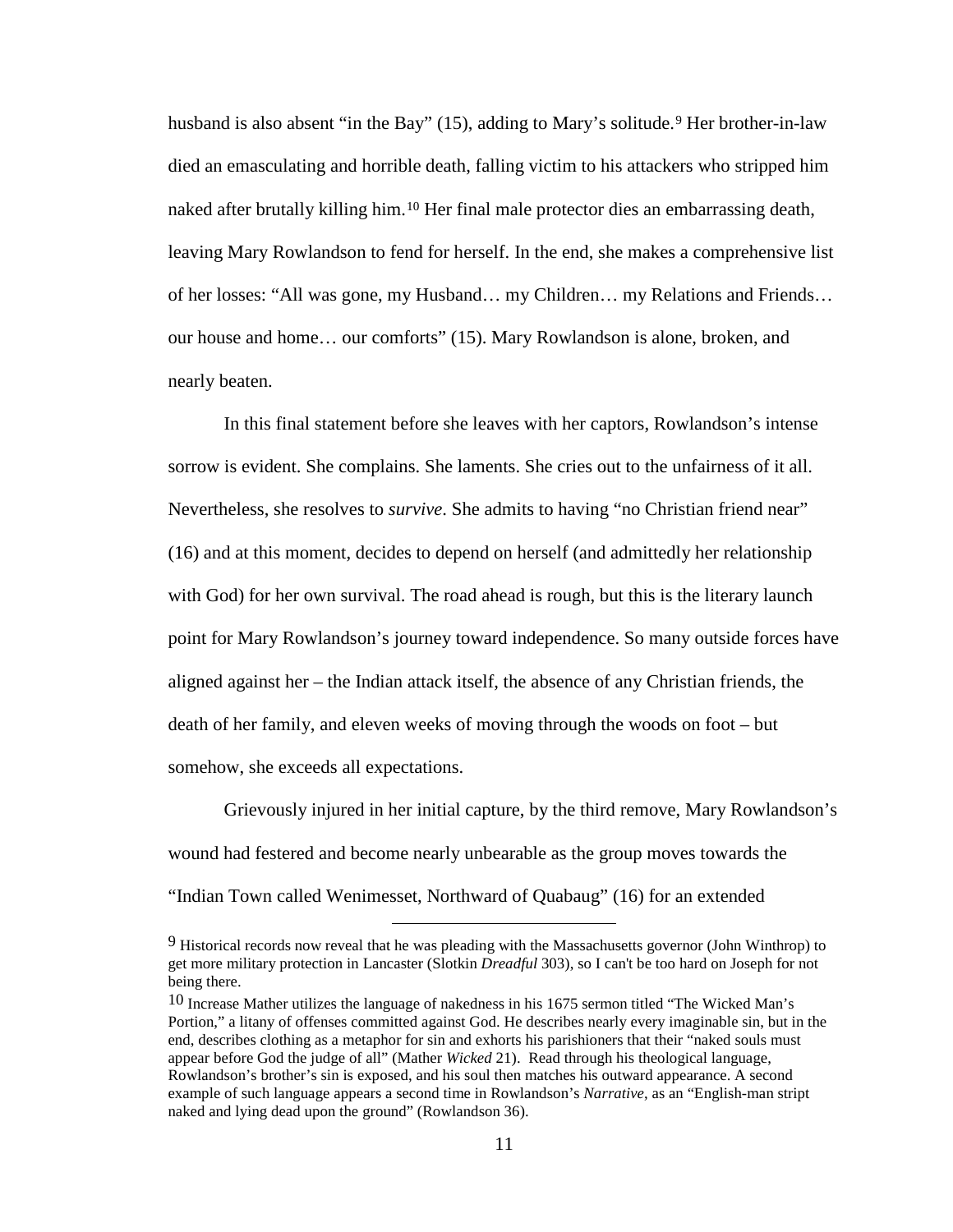encampment. Throughout these first few movements, death seems a genuine possibility. In addition to her own critical abdominal wound, she carries her dying child, remaining utterly powerless to do anything to alleviate her suffering or even prevent her death. Then she meets Robert Pepper. A captive familiar with "savage medicine" far better than the Anglo-English (16), Pepper instructs Rowlandson how she ought to care for her wound to enhance her chances for survival by placing a pressure dressing composed of oak leaves on the wound. Rowlandson heeds his advice, taking "Oaken leaves… and with the blessing of God," (17) Rowlandson's wound miraculously heals. Mary's child may have died, but through this small (yet incredibly meaningful) interaction with Robert Pepper, Mary gains a self-reliance that resonates throughout the rest of her captivity. It may be overselling this exchange as the pivotal moment in Rowlandson's independent development, but herein lies the first example that Mary Rowlandson begins to act on her own volition. Expectation requires Mary to submit to God and her male protectors. Necessity requires her to survive, and in doing so, Rowlandson displays a willingness to rebel against her captivity.[11](#page-19-0)

Food plays an immensely important role throughout the entirety of Rowlandson's captivity. Hunger and thirst dominate many of her thoughts during the beginning stages of her captivity and later, once she begins to describe her captors in more favorable terms, she marvels at Indian ingenuity and their ability to feed everyone even in the most austere environments. Following the seventh Remove, Rowlandson relates that "after a restless and hungry night" (23) spent in a swamp, her hunger is finally satisfied. She

<span id="page-19-0"></span><sup>11</sup> Stemming from Rowlandson's initial decision to survive at Lancaster, she seeks her own medical treatment. Ostensibly, she proved far more valuable alive than dead, but her captors could not (and did not) attend to Mary's festering abdominal wound. By her own actions, she ensures her survival. Her Algonquian captors could have assisted her healing, but they did not. After seeking instruction from Robert Pepper, she alone acts on her own behalf.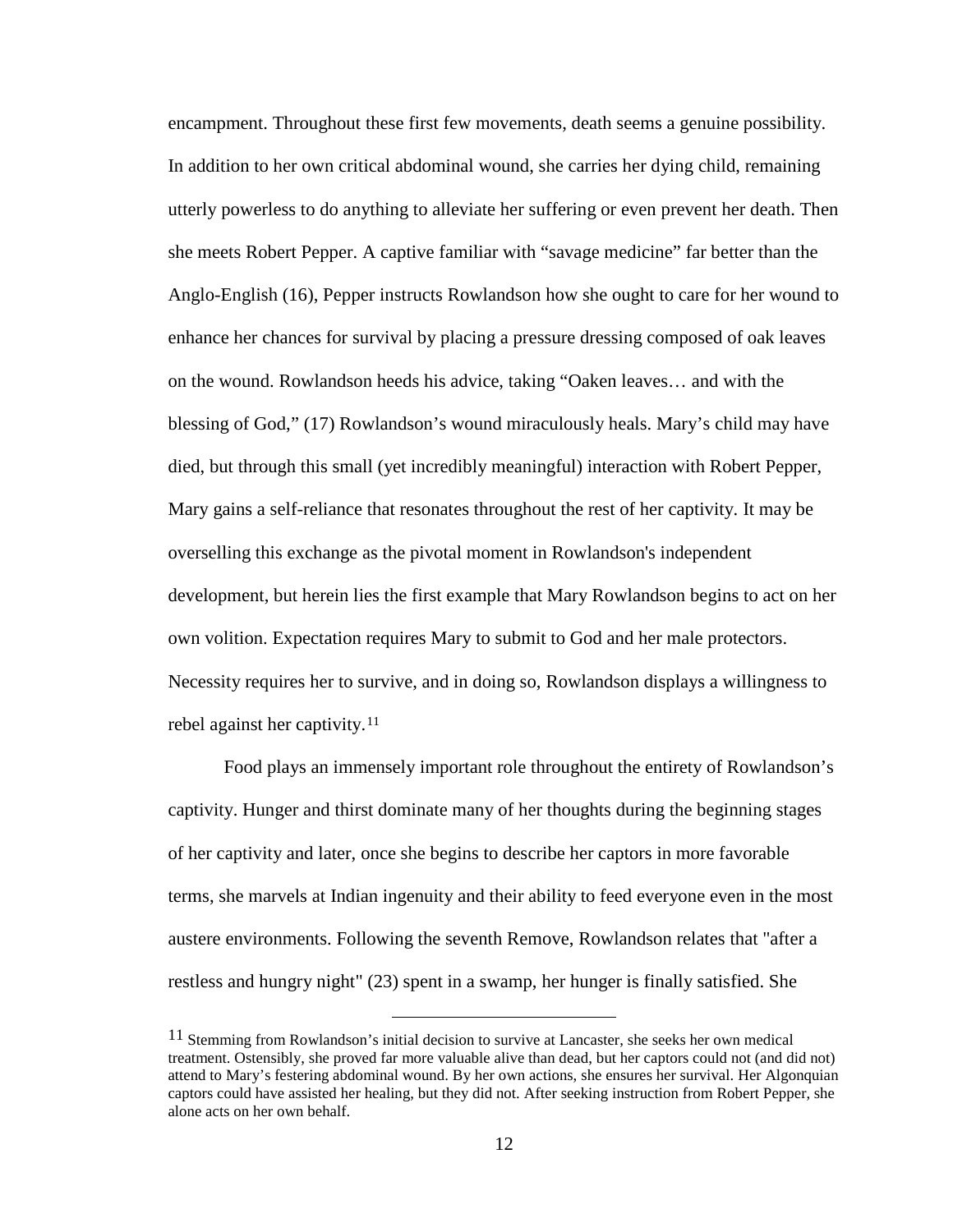gladly receives two ears of Indian Corn and a piece of horse liver. After Rowlandson loses one of her ears of corn and half of her liver to a hungry thief, she hastily devours the uncooked and bloody liver, admitting against her internal inclination that it was not only satisfying but a "savory bit" (23). Albeit an amusing anecdote that shows Rowlandson's willingness to do what it takes, this example identifies another facet of Rowlandson's evolution within her captivity. When necessary, Rowlandson possesses the capacity to adopt Indian practices and act a little "savage." Later in the narrative, she does not even bat an eye when presented with the opportunity to eat bear meat (27). By that time, Rowlandson is a changed woman.[12](#page-20-0)

Perhaps the most poignant example of Rowlandson's reformed character lies in her interaction with King Philip. Before meeting him after the eighth remove, Rowlandson collapses and openly weeps in front of King Philip's men. She legitimately fears for her life. Painted as the enemy of colonial New England, King Philip represents the stereotype of a "bloodthirsty heathen" and the literal force behind Rowlandson's captivity.[13](#page-20-1) Yet, when she meets with King Philip, nothing bad happens. In fact, he defies

<span id="page-20-0"></span><sup>12</sup> Mary Rowlandson's exposure to new foods and her ability to overcome preconceived notions surrounding indigenous appetites has been written about ad nauseum. Denise Macneil argues that these broadening experiences, Rowlandson develops "endurance, courage, pragmatism, and cultural flexibility" (641). She establishes Rowlandson as the sort of cross-cultural character described by Michelle Burnham's notion of her bifurcated identity at the end of Rowlandson's captivity. By participating in both Native food practices and an established economy, she argues that Rowlandson helps to establish character traits popular in nineteenth and twentieth-century frontier novels and "cowboy-and-Indian" movies. Quoting her conclusion in its entirety, "Rowlandson's hero demonstrates successful integration of stereotypically feminine traits, operating within a feminine persona, into the basic archetype, providing the foundation from which the unique American frontier hero will ultimately blossom" (652).

<span id="page-20-1"></span><sup>13</sup>Akin to Rowlandson's imagined identity explored in Section 2, colonists define King Philip as a caricaturized reason for settler colonialism to occur in Northeastern New England. Motivated by Puritan theology, settlers depicted King Philip as the moral opposition to Christianity. Richard Slotkin introduces *So Dreadful a Judgement* by stating that accounts (such as Rowlandson's *Narrative*) "were mainly apologetic, seeking to justify Puritan actions toward the Indians and to paint Philip as motivated less by reason or policy than by pure malice – either inspired by the Devil or by some innate Indian unreasonableness" (18). Additionally, Jill Lepore details the questionable assertions preceding King Philip's War in *The Name of War*, highlighting the conspiracy surrounding John Sassamon's death – the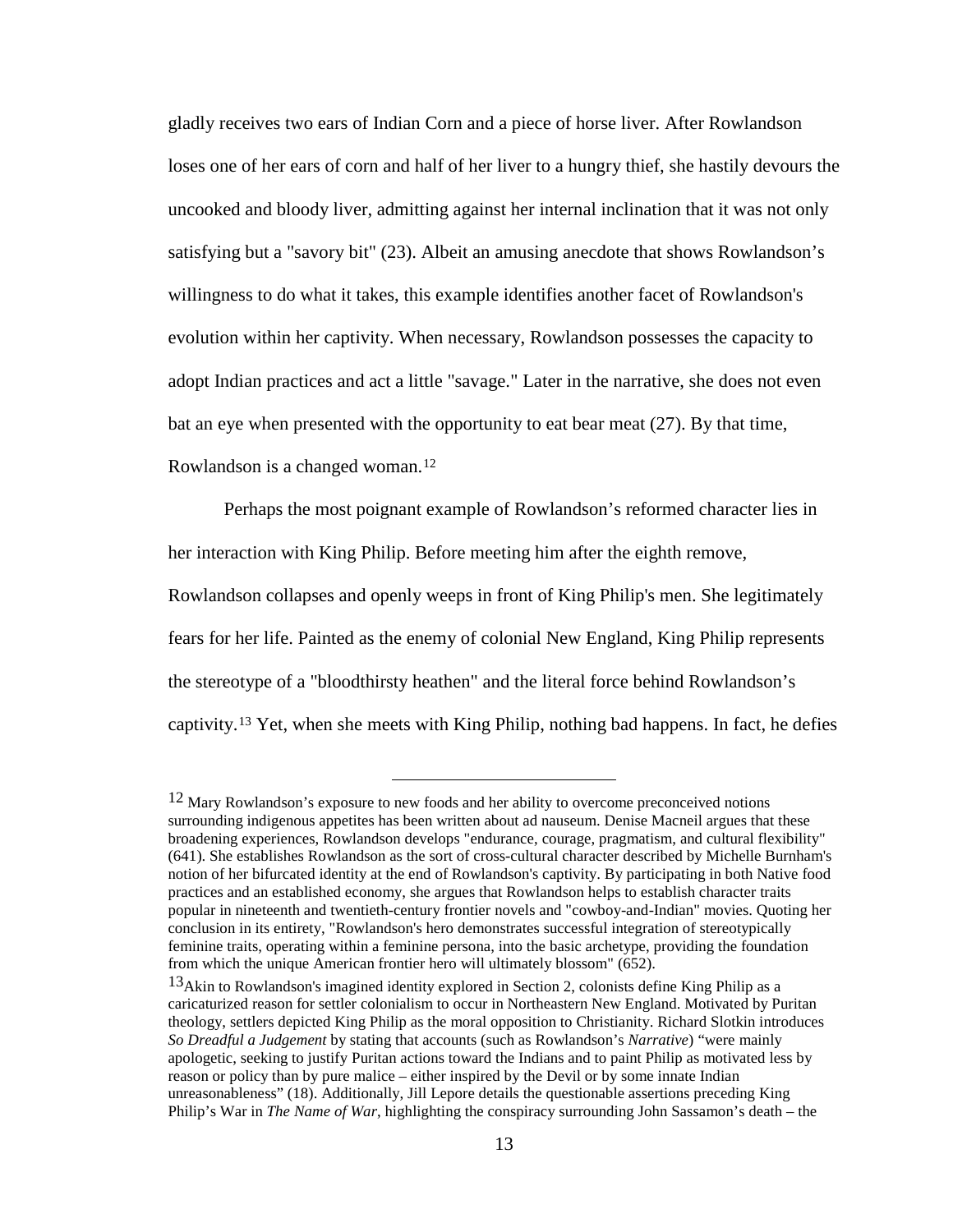her stereotypes and Rowlandson agrees to make a "shirt for his Boy… for which he gave [her] a shilling" (25). She enters the meeting fearful for her life and leaves as an entrepreneur more in control of her own future. Working within her captivity, Rowlandson seeks ways to survive that define her character as one who does not submit. She becomes a diplomat, a businesswoman, a power-broker, and ultimately, a survivor.

Across numerous examples, Rowlandson reveals qualities consistent with a leader amongst captives. She advises Goodwife Joslin to remain in place (19). She comforts and instructs Thomas Read, and advocates on his behalf for his captors to save his life (30). She cares for John Gilberd, telling him to "go and get some fire" (31) as he lays naked on the ground. These three characters prove incapable of saving themselves without Rowlandson's intervention. In other words, she not only adapts to what is required for her survival but extends her protection to other captives.

Rowlandson demonstrates an unusual resistance when King Philip's maid seeks a piece of Rowlandson's apron. The maid requests a portion of Rowlandson's apron, to which she vehemently disagrees: "With that, my Mistress rises up and takes up a stick big enough to have killed me and struck at me with it" (31). Rowlandson stands her ground. Only when threatened with further violence does she concede and turn over the apron to Philip's maid. Even in an event as innocuous as this, Rowlandson demonstrates a steadfast resolve to resist her captors.

Mary Rowlandson's openly critical attitude towards the military provides yet another element of her unsubmissive revolutionary attitude. Rowlandson subversively critiques the English army. She and her captors capably cross the river numerous times

supposed start of the war itself. In short, colonists wanted a war so that they could legally encroach on already occupied land.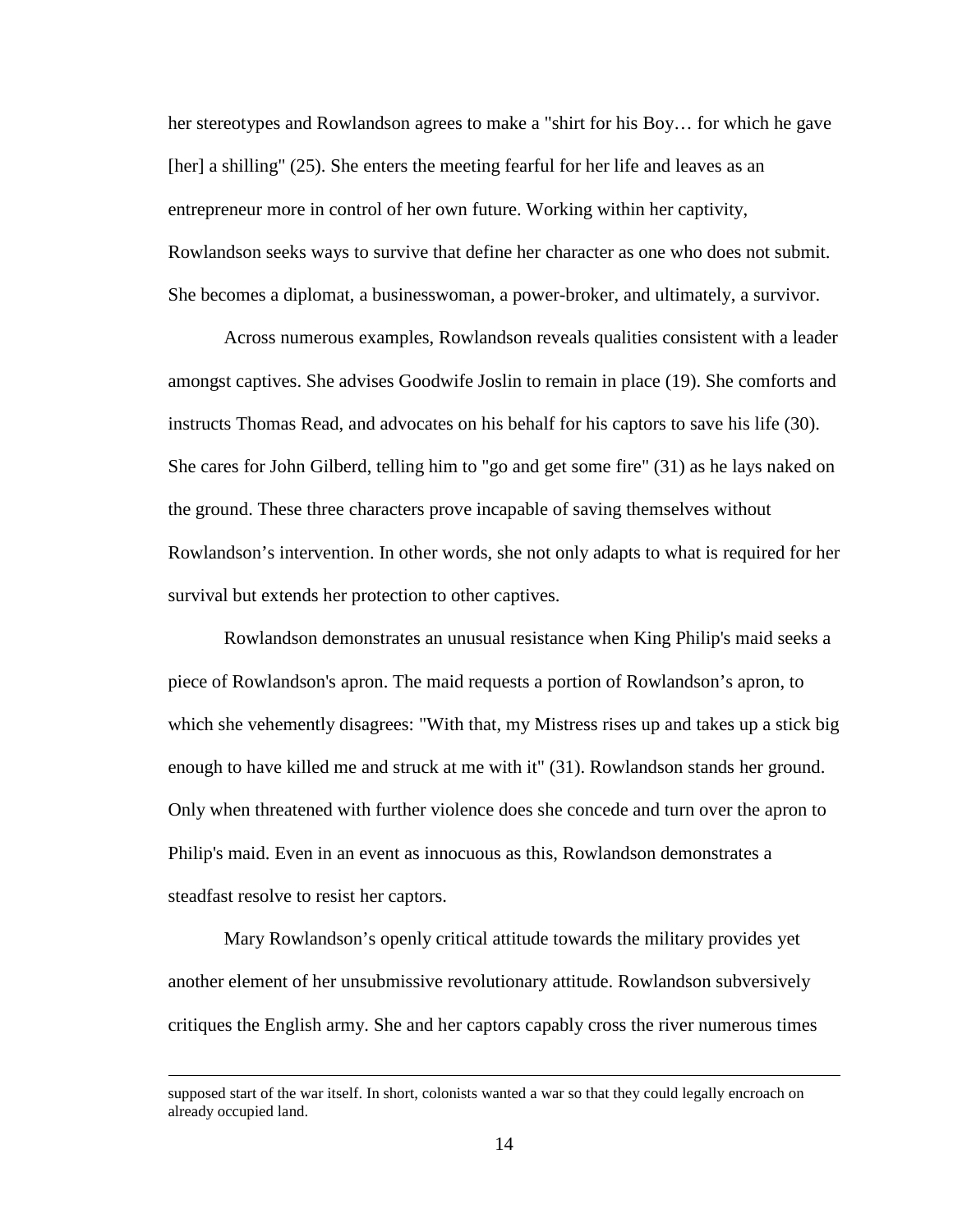while stalwart soldiers cannot. Rowlandson pulls no punches. She airs disappointment in their failure, offering her observations, "which [she] took special notice of in [her] afflicted time" (43). She admires the enemy, even praising God for "preserving the Heathen for farther affliction to our poor Country" (44), noting "how the Indians derided the slowness and dullness of the English Army" (44). She admires the Indians for their endurance, ingenuity, and strength, deriding the English military for its inability to redeem her, noting "I thought of the English Army, and hoped for their coming, and being retaken by them, but that failed" (30). Although a captive, Rowlandson finds her captors admirable and even takes time in the closing pages of her narrative to praise them for treating her well, stating that "not one of them ever offered the least abuse of unchastity to me, in word or action"  $(46)$ .<sup>[14](#page-22-0)</sup>

Redeemed after nearly twelve weeks for a paltry twenty pounds and some tobacco, Rowlandson spends the final pages giving thanks to God for rescuing her from "that horrible pit" (49). She reassumes her position as a minister's wife and Puritan woman and claims that "it is good for me that I have been afflicted" (51). Yet within these final few paragraphs, Rowlandson does not seem content. As a result, she tosses and turns every night she lays down to sleep (50):

I can remember the time, when I used to sleep quietly without workings in my thoughts, whole nights together: but now it is otherwise with me. When all are fast about me, and no eye open, but his who ever waketh, my thoughts are upon things past, upon the awful dispensations of the Lord towards us… I have seen the extream [sic] of this World: one hour I have been in health, and wealth, wanting nothing: but the next hour in sickness and wounds, and death, having nothing but sorrow and affliction...

<span id="page-22-0"></span><sup>14</sup> Make no mistake. Rowlandson does not like her Indian captors. She appreciates and even admires them at times, but her racism remains strong throughout. Following are a few quotes to support her unchanged heart: "There was a vast difference between the lovely faces of Christians and the foul looks of the Heathens" (35) or "There is not one of them that makes the least conscience of speaking the truth" (29) or her hateful desire to "turn all those curses upon our Enemies" (19).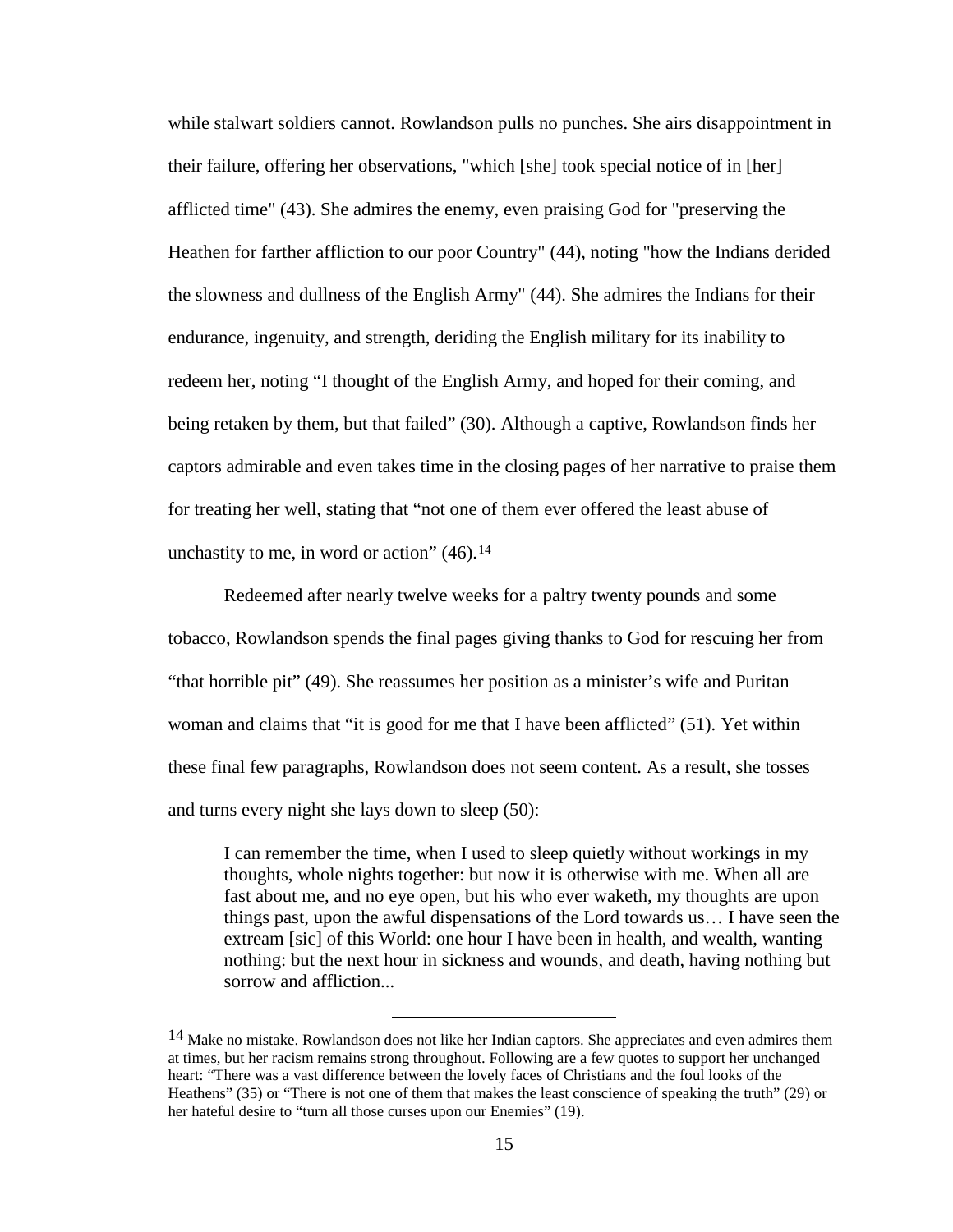If these concluding pages intend to attribute all glory to God, why would Rowlandson include any inkling to the contrary? Asked another way, if God rescued her from bondage, ought she not celebrate victory by rejoicing in her captivity? After all, Increase Mather certainly does.

It seems a significant literary jump from Rowlandson's original account to the republished revolutionary depictions 100 years later, but through these examples, it is evident that Mary Rowlandson's character begins to resemble the gun-toting revolutionary woodcuts seen in 1770-1776. Many critics have identified her veiled subversion throughout captivity, but through these examples, I extend their arguments and contend that Rowlandson displays brazenly defiant behavior that paves the way for her persona to play a pivotal role in fueling revolutionary fervor prior to the American Revolution. In section two, I move forward 100 years and examine how pre-revolutionary colonists repurposed both Mary Rowlandson and her narrative into revolutionary rhetoric as colonial Americans bolstered their resolve to revolt against an English monarchy.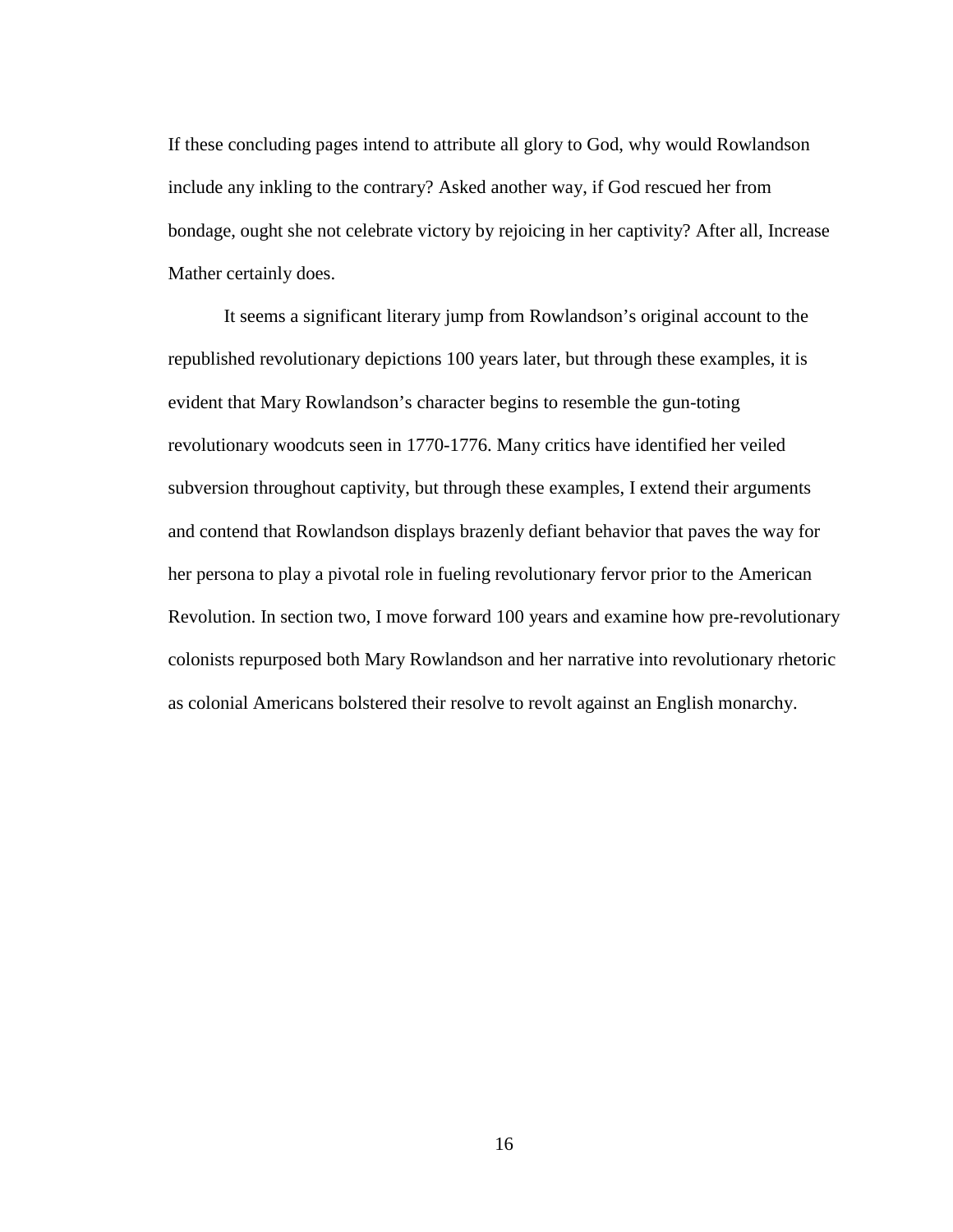#### CHAPTER 2. MARY ROWLANDSON'S REPUBLISHED RHETORIC

<span id="page-24-0"></span>The study of history is very pleasant. There are very few, who have not some curiosity to look back into past time and make themselves acquainted with what was done before they were born. And people in general are peculiarly entertained with the history of their own country; they are fond of knowing their own origin and pleased to be informed of every little incident which befell their own progenitors. - Reverend Robert Breck, "Past Dispensations of Providence" (12).

Republished seven times throughout the eighteenth-century, Mary Rowlandson's *Narrative* became immensely popular as colonial propagandists sought to inspire revolutionary sentiment against the English monarchy. Unlike the original version published in 1682 that promoted Puritan ideals, pre-revolutionary printers instead repurposed her story as one encouraging outright resistance against an oppressive English enemy. The first section of this thesis provides textual evidence that Rowlandson presents a far more nuanced and complicated character than initially offered by her ministerial mediators. By actively seeking survival, she surpasses the submissive Puritan praised in Increase Mather's introduction or even the quintessential womanly victim described in Katheryn Derounian-Stodola's introduction to the text. Arguably, her character contains elements of independence otherwise forgotten if readers stop at a surface reading of her captivity. By examining depictions within Mary Rowlandson's publication history, supplementary references to King Philip and captivity in revolutionary rhetoric, and providing a synthesis between the two, this second section seeks to provide the analysis necessary to confirm her story as an essential best-selling revolutionary text.

Popular in its initial publication, Mary Rowlandson's *Narrative* sold more than 1,000 copies and encompassed four editions in 1682 alone.[15](#page-24-1) Throughout the next nearly ninety years, however, Rowlandson's narrative was printed only once (Vail 331) in 1720.

<span id="page-24-1"></span><sup>15</sup> Kathryn Derounian-Stodola's "The Publication, Promotion, and Distribution of Mary Rowlandson's Indian Captivity Narrative in the Seventeenth Century" covers these publications in incredible detail.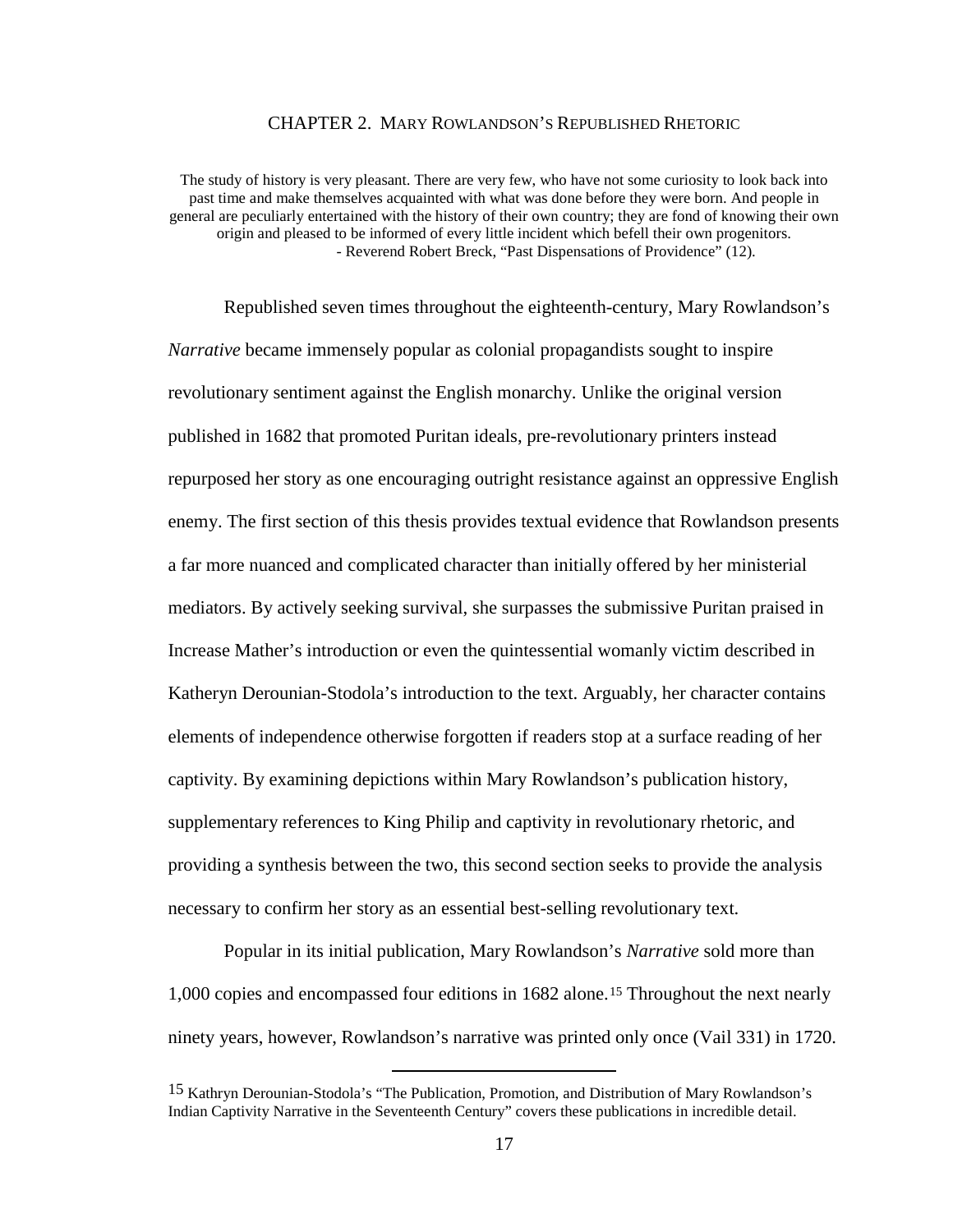As a more modern societal secularization began to secede from seventeenth-century Puritanism, stories such as Rowlandson's *Narrative* fell out of favor. Yet, between 1770 and 1776, her story once again gained a prominence unseen since 1682. Indicative of its enormous popularity, Rowlandson's account was reprinted seven times – once in 1720, three times in 1770, once in 1771, and twice more in 1773 (Sieminski 37). [16](#page-25-0) As identified by Greg Sieminski, in the immediate pre-revolutionary period encapsulating six of the seven printings, "captivity narratives became a useful metaphor to effect political ends" (36). Such a strong resurgence in its publication leading into the American Revolution indicates its innate revolutionary importance.

Central to my argument is the notion that Mary Rowlandson's *Narrative* transforms from a typical colonial captivity narrative to an immeasurably powerful piece of propaganda couched within a grander scheme of revolutionary rhetoric. Simply stated, before the American Revolution, Whig sympathizers repurposed her story and her image to accommodate their political goals. Rowlandson became an effigy for a revolutionary sentiment that aimed to inspire resistance against England.

Much like modern-day advertising attempts to do in the marketplace, eighteenthcentury citizens were bombarded with insurrectionary attempts to inspire an active resistance against England. Propaganda, as defined by Philip Davidson, seems to be a relatively straightforward concept. He explains it as "an attempt to control the actions of people indirectly by controlling their attitudes" (xi). At churches, schools, clubs, pulpits, public squares, and meeting houses and through oratory, demonstrations, songs, plays, pamphlets, broadsides, newspapers, and books, Whig reformers attempted to shape public

<span id="page-25-0"></span> <sup>16</sup> In his extensive bibliographic reference, *The Voice of the Old Frontier*, H.W.G. Vail details each of these printings as well (604-6, 609, and 620). Additionally, Gordon Sayre (127), Christopher Castiglia (137), and Michelle Burnham (63) reference their bibliographic research to varying degrees.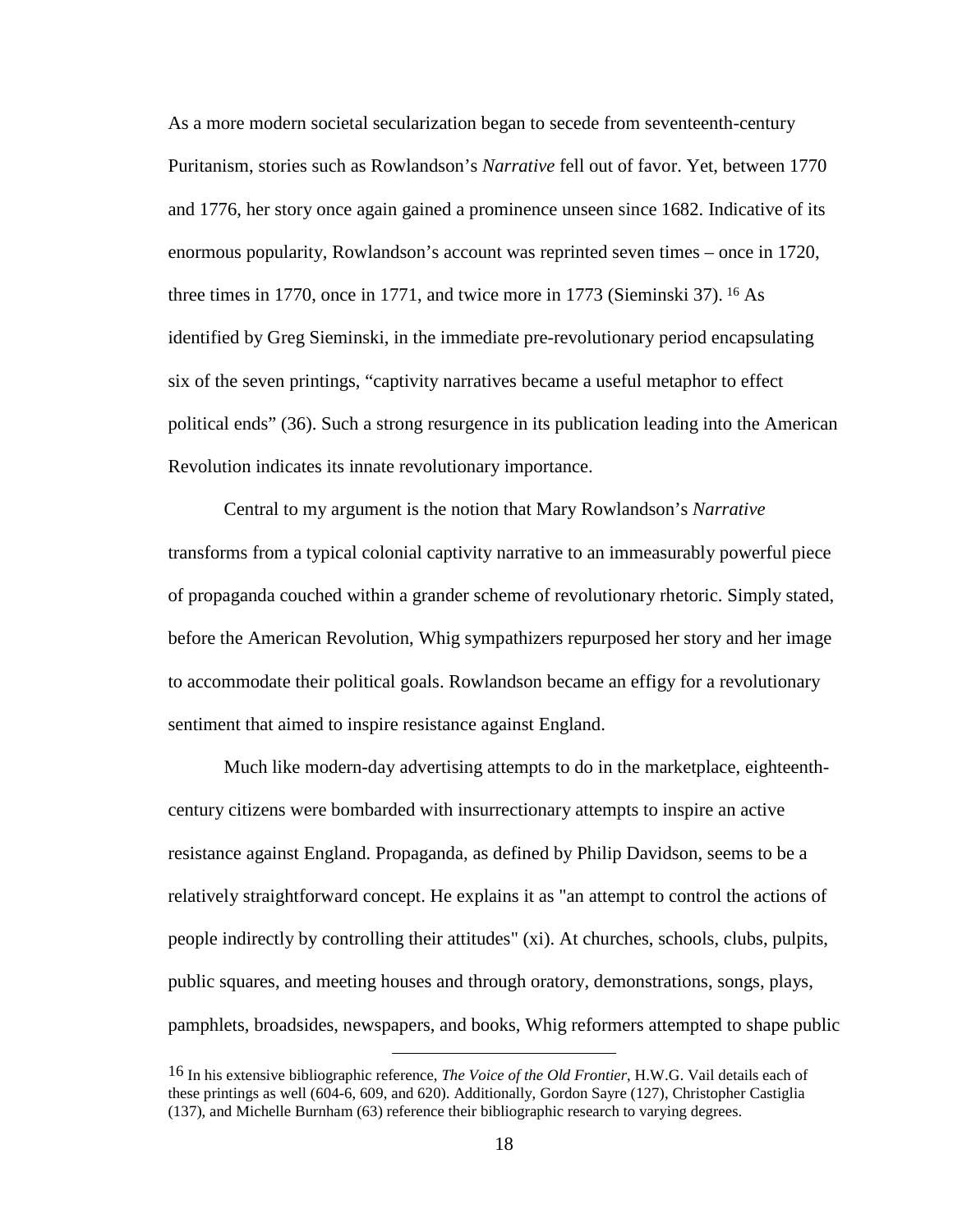attitudes to support war against England. As a political party, Whigs represented an underwhelming minority, and Loyalist opinions of transnational cooperation and conciliation proved far more popular across the colonies than establishing an independent nation. Thus, propagandists needed to excite enough emotion to support a position against an enemy towards whom most people did not harbor any real resentment. The propagandists needed an identifiable enemy<sup>[17](#page-26-0)</sup> and one that caused even the most moderate colonist to demand revolution.

Colonial Americans needed something to align them together in a common cause. Propagandists attempted to provide such inspiration. In *Propaganda and the American Revolution*, Philip Davidson states that "the most important motive in war psychosis is not reason or justice, or even self-interest, but hate. "An unreasoning hatred", he writes "a blind disgust, is aroused not against policies but against people" (139). Emotional vitriol matters far more than any modicum of common sense and reason if the intent is to inspire action toward a common purpose.

Albeit an entirely dated book (originally published in 1941) discussing an even more dated period, Davidson's dissection of hate remains relevant today. Before the invasion of Iraq in 2003, President Bush sought support from not only Congress but all U.S. citizens. Without entering an intensive debate on the merits of modern war, reason and justice (and even self-interest) might have inspired immediate action towards deposing Saddam Hussein. He openly oppressed the Kurds, committed terrible acts of horror against his own people, and possessed incredible oil reserves that would have

<span id="page-26-0"></span> <sup>17</sup> Philip Davidson's *Propaganda and the American Revolution* provides a brilliant overview of these concepts, but in addition to the sources listed in the bibliography, more populist mediums such as David McCullough's *1776* and the History Channel's 2005 miniseries "The American Revolution: One Nation's Rise to Independence" have also indelibly shaped my overall understanding of the period.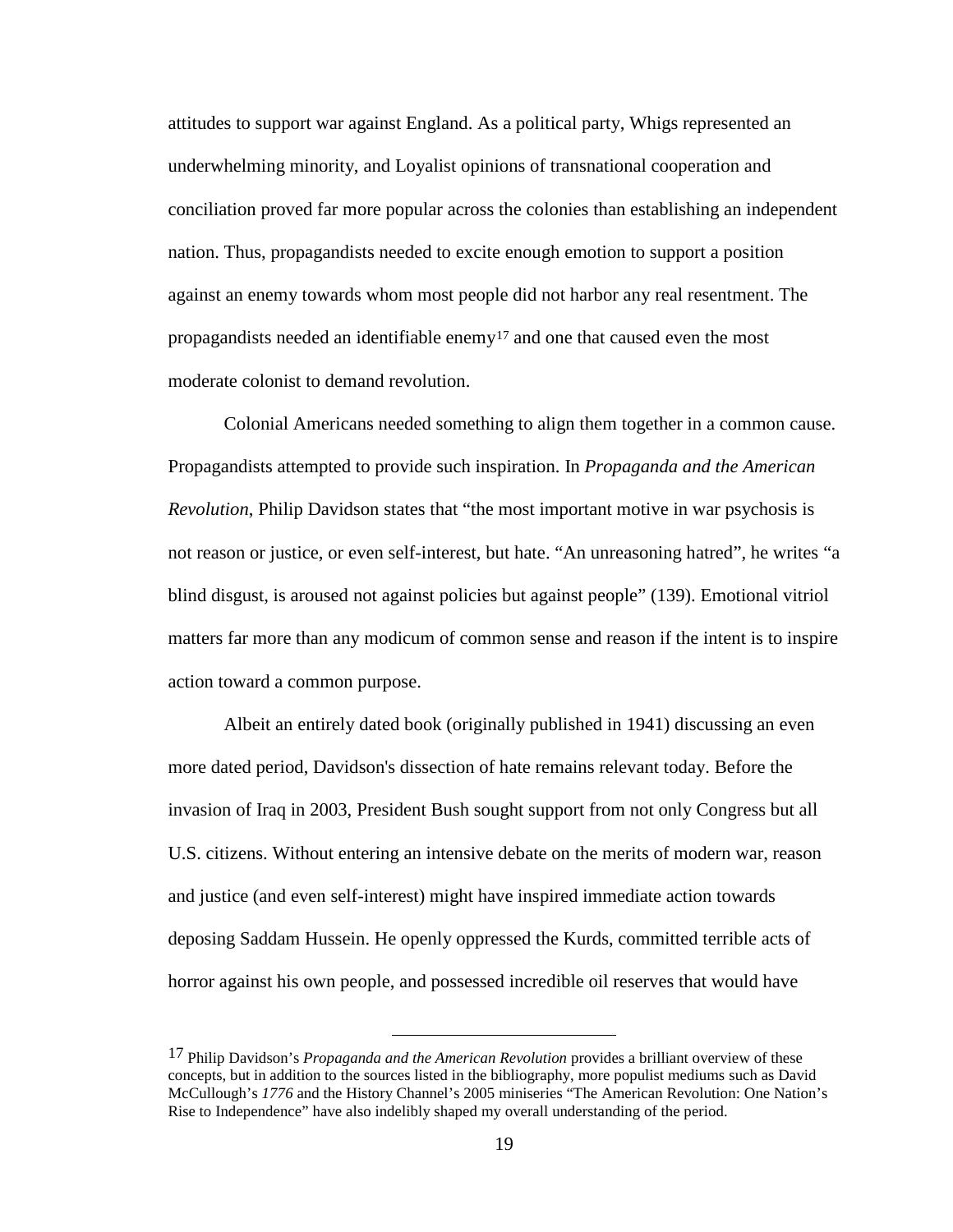made the United States rich if that was our sole objective. Reason, justice, and selfinterest dictated that a war against Iraq might be not only logical, but necessary. Yet, President Bush did not move ahead on those three reasons alone. Instead, he needed American hate. Weapons of Mass Destruction became the catchphrase that launched Americans into one of the longest protracted wars we have ever seen. By intimating that Saddam Hussein not only possessed these weapons but the will and desire to use them, he created an enemy that Americans could openly hate and (at least for a time) support the war effort in Iraq.

Moreover, such a political move is not entirely different than those of our revolutionary forefathers. Through the many different modes listed a few paragraphs above, propagandists created an enemy that the masses could openly hate. Reason, justice, and self-interest necessitated some sort of action. The British taxed without representation, limited freedoms, and enforced laws from thousands of miles away. Herein lies the enduring worth of such radical texts as Mary Rowlandson's *Narrative*. Early Anglo-American settlers had already displayed an innate ability to commit outrageous atrocities against an entire indigenous race in the name of colonial expansion and exceptionalism. Without delving deeply into an historic overview, it seems safe to assume that colonists hated American Indians because they inhibited the unimpeded colonization of the continent. Thus, revolutionary propagandists possessed not only an identifiable metaphor to discuss captivity, but also an identifiable enemy (through familiar descriptions and relatable imagery) who generated intense hatred and fear.

The liberal use of emotionally inspiring (and questionably factual) rhetoric inundates American history. Colonial patriots relied on images that generated specific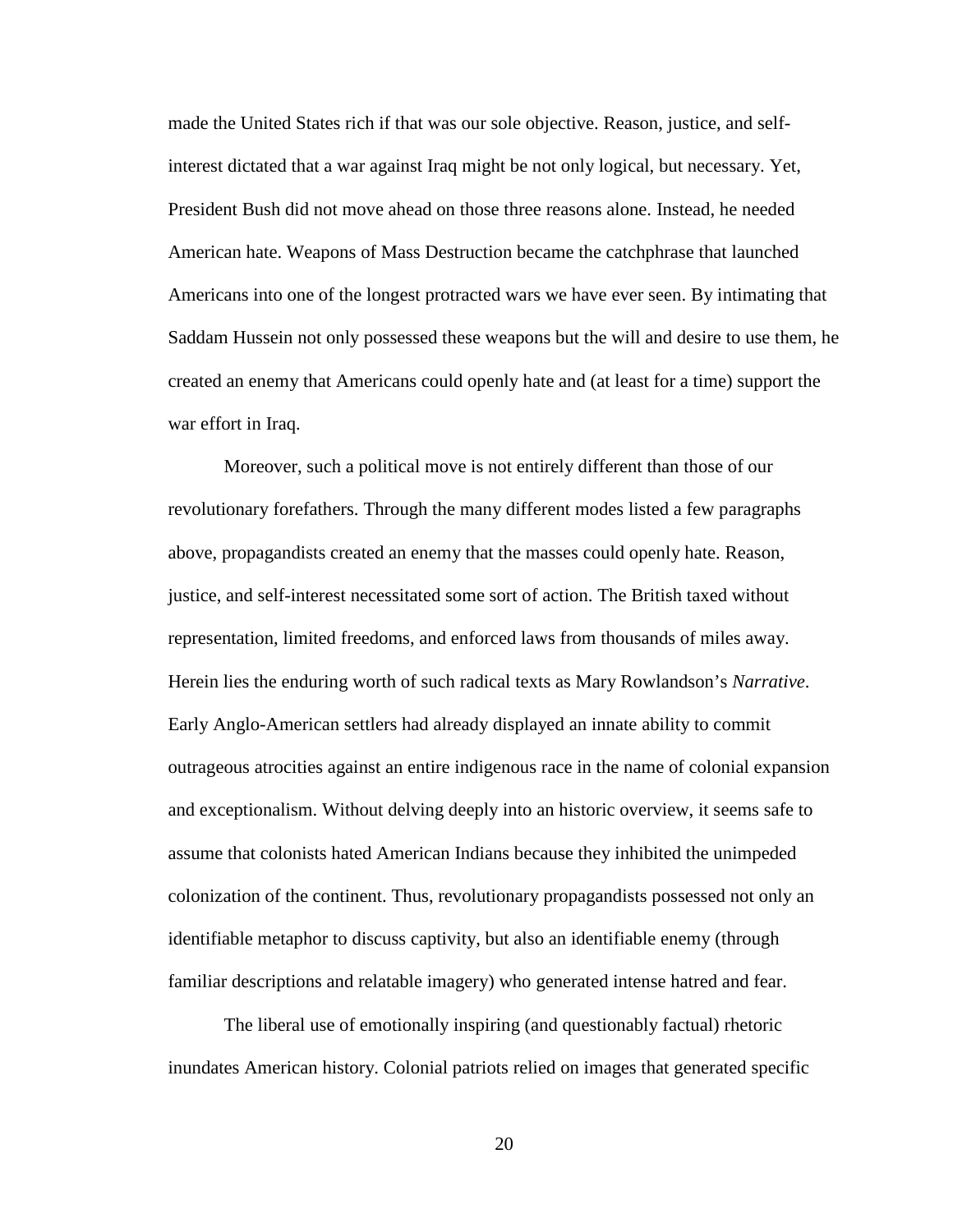visceral reactions, relying on printed materials to propagate their version of the truth and their desired outcome. Jay Fliegelman and Michelle Burnham have both examined Paul Revere's print of the Boston Massacre in great detail, each arriving at similar conclusions. Revere's imprint<sup>[18](#page-28-0)</sup> – arguably one of the most famous pieces of revolutionary propaganda – completely misconstrues the actual events and places British troops in direct conflict with Bostonians, igniting the opposition of Americans against the British. Fliegelman describes that such an imagined and outright incorrect depiction allows a more accurate representation of colonial sentiment than what actually occurred on the streets of Boston on March 5, 1770. Revere conceived an organized and deliberately oppositional English enemy who massacred defenseless and blameless Bostonians. The parallel between Revere's image and Rowlandson's imagined persona (a connection drawn by Burnham) prove comically apparent. Each represents a fictitious situation meant to inspire action based on fantasy – and each proves entirely successful.

Rowlandson's image, appropriated by propagandists, served to encourage ideals reminiscent of a Daughter of Liberty. Rowlandson appears a steadfast defender of her home, confronting her Indian attackers and as long as readers stopped reading at the title page, the penultimate example of an American revolutionary woman. Propagandists unashamedly relied on images of a combatant and supportive female – examples such as Molly Pitcher, Lucy Knox, Martha Washington, and Sybil Ludington readily come to mind – to advertise colonial resistance. In *Declaring Independence*, Fliegelman arrives at another such anecdote described in Ezra Gleason's *New England Almanac* printed in 1775. The woman he describes fits within the persona represented by Rowlandson's

<span id="page-28-0"></span><sup>18</sup> For a far more detailed dissection, Jay Fliegelman's analysis describes Revere's misrepresentation and its effect on stoking sentiment in *Declaring Independence* (76).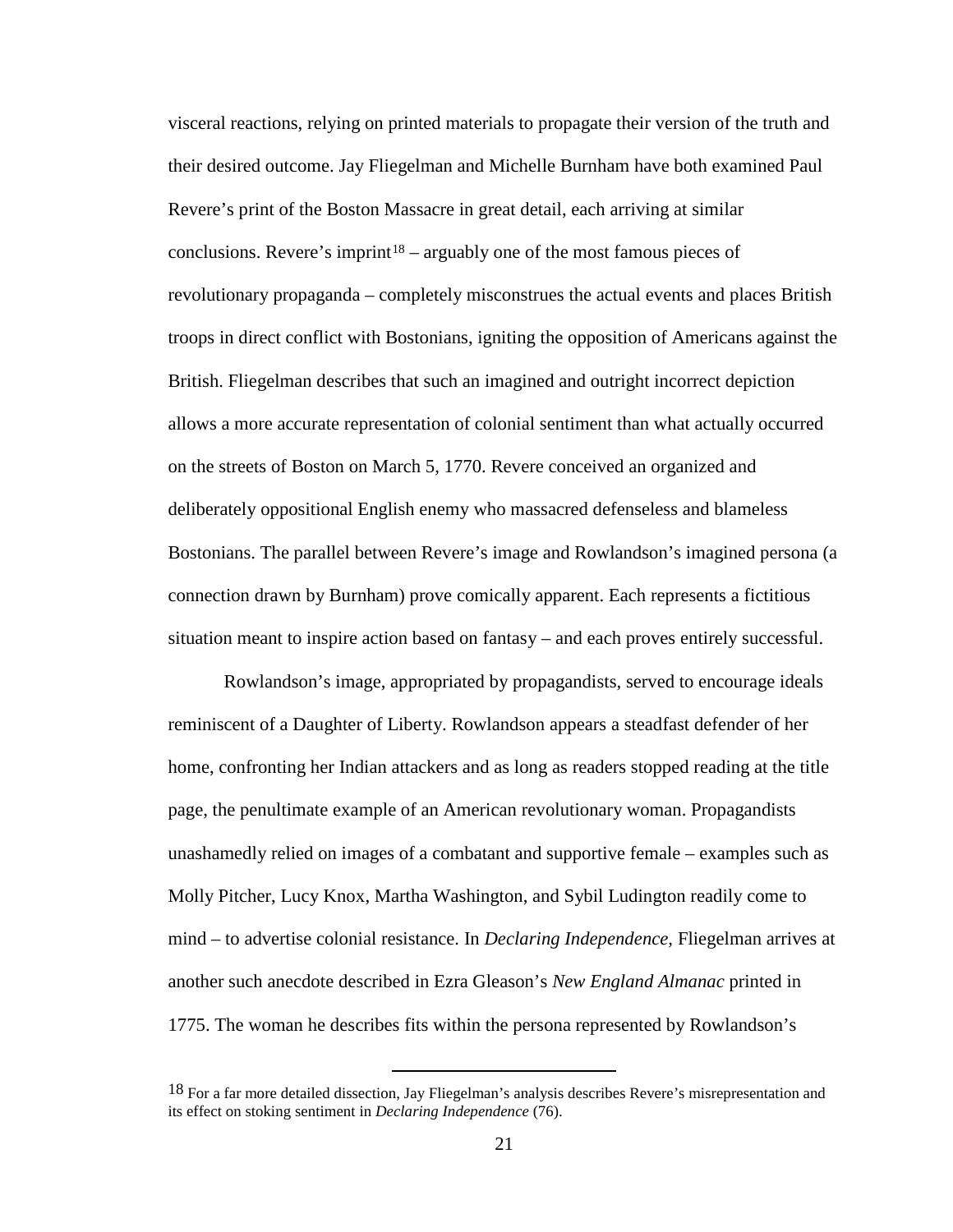repurposed revolutionary persona. Interestingly, however, Fliegelman does not connect her story to Fowle's identical image printed in his 1770 depiction of Mary Rowlandson.*[19](#page-29-1)* The following image will soon look alarmingly familiar (Fliegelman 156/Gleason 18):



Figure 2.1: Portrait of Hannah Snell from Gleason's 1775 *New England Almanac*

<span id="page-29-0"></span>The text tells the unfortunate story of Hannah Snell, a woman imprisoned by her abusive husband. "All his promises of friendship proved instances of the highest perfidy, and he turned out the worst and most unnatural of husbands" (Gleason 18). Following the stillborn death of her child, she flees and sets herself "free from all the ties arising from nature and consanguinity" (19) and joins the American resistance against England, becoming the "Female Soldier" that titles this almanac entry. Fliegelman posits that Snell's image presents a figure who embodies the natural order of revolutionary sentiment (Fliegelman 159) – a story of adversity, struggle, survival, and revolutionary

<span id="page-29-1"></span> <sup>19</sup> An important oversight and one that begs the question which is the 'real' image? Snell or Rowlandson?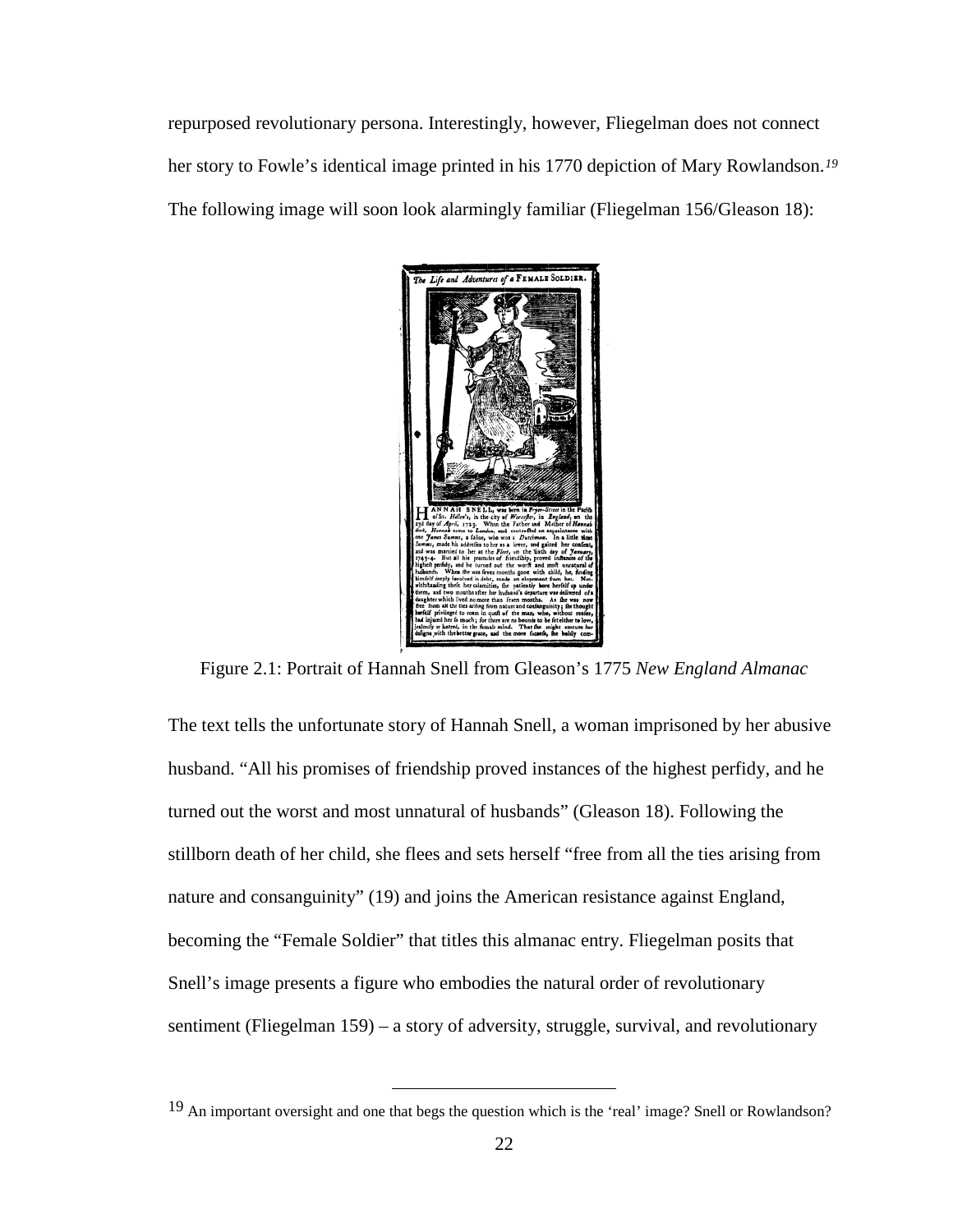action. Her story involves prolonged suffering (an abusive captor – her husband), physical and emotional pain (a stillborn child), and ultimately, an independent agency that demanded immediate freedom (becoming a soldier and fighting against English oppression). She embodies an American image who actively struggles against captivity and claims freedom for herself.

Unlike Snell, whose wartime biography became a contemporary call to action, Mary Rowlandson's contributions to the American Revolution reside primarily in the images associated with its republication in 1770 and 1773. The woodcuts published in the 1770 and 1773 editions of Rowlandson's *Narrative* (below) provide a significantly different imagining than that presented in 1682. Not only does each image refashion her as an aggressive American Daughter of Liberty, but her Algonquin aggressors appear incredibly English. Through these images alone, the republished accounts instantly discard the submissive Puritan ideal and transform her into a heroine clothed in revolutionary rhetoric fighting an imagined enemy whom colonists could comprehend and rally against.[20](#page-30-0) Below are Fowle's 1770 and Boyle's 1773 representations of a reborn revolutionary Mary Rowlandson:

<span id="page-30-0"></span><sup>&</sup>lt;sup>20</sup> Greg Sieminski's groundbreaking 1993 article "Puritan Captivity Narratives of the American Revolution" revolutionized critical interpretation of these images and notable critics have identified their importance (and his contribution) such as Jill Lepore's eighth chapter in *In the Name of War* identify, Michelle Burnham's third chapter in *Captivity and Sentiment*, and Christopher Castiglia's fifth chapter in *Bound and Determined*. Sieminski (then a military instructor at West Point) began a movement investigating Rowlandson's worth as a political protagonist, and it is upon his initial inquiry that I glean the most inspiration.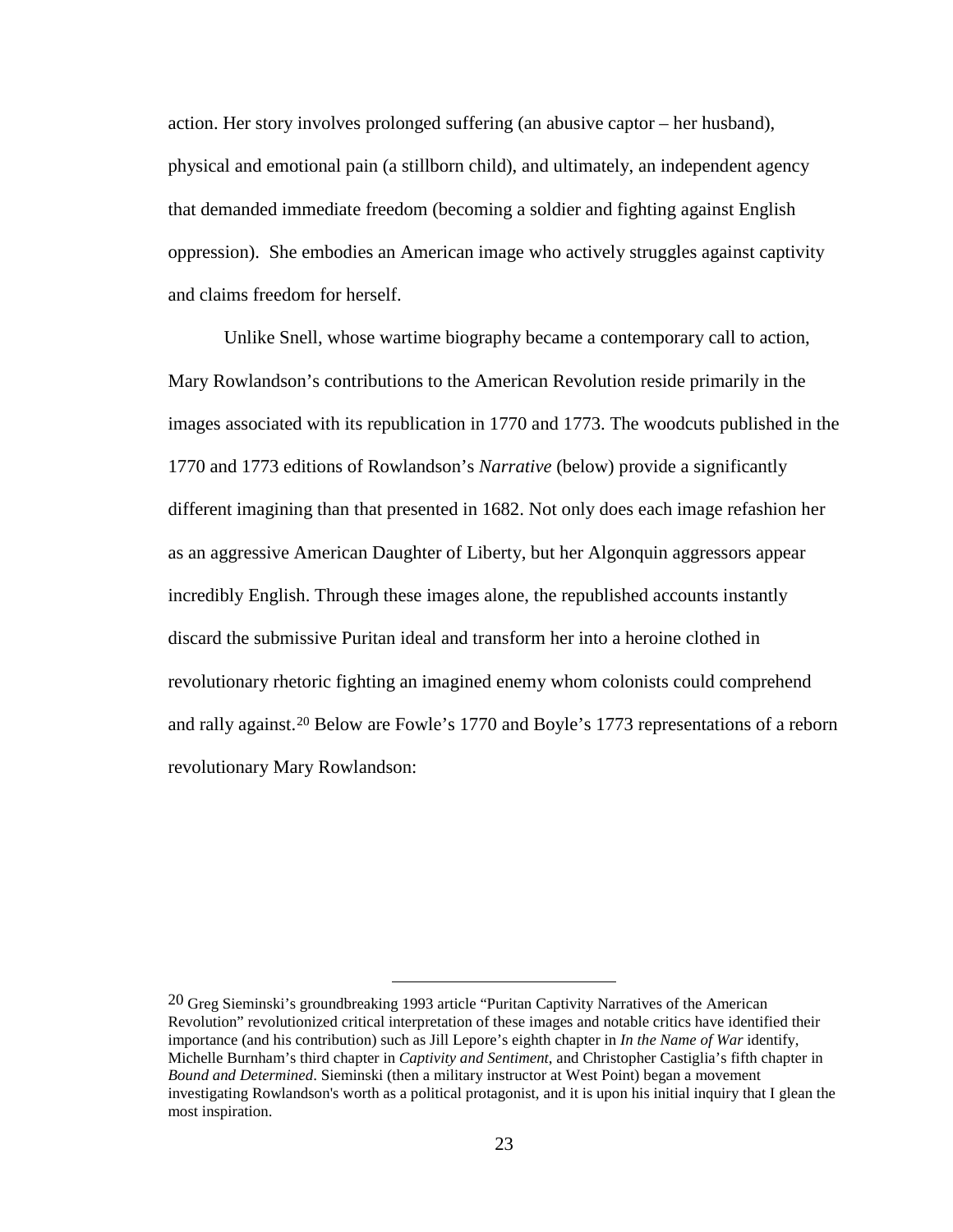

Figure 2.2: Woodcut for 1770 edition of Rowlandson's Narrative

<span id="page-31-0"></span>

Figure 2.3: Woodcut for 1773 edition of Rowlandson's Narrative

<span id="page-31-1"></span>In these enormously powerful images, Mary Rowlandson represents active resistance against her English/Indian attackers. In the seemingly docile 1770 image (Figure 2.2), Rowlandson resembles a revolutionary warrior, donning a tri-corner hat (a later symbol of the revolution) with a larger-than-life musket in her right hand. The rifle stands as tall as Rowlandson herself, yet she holds it with ease. Her left hand holds a powder horn, signifying her readiness to fight in a prolonged battle. She rises above (presumably) her home in Lancaster, standing guard over the estate in a way utterly contrary to the text's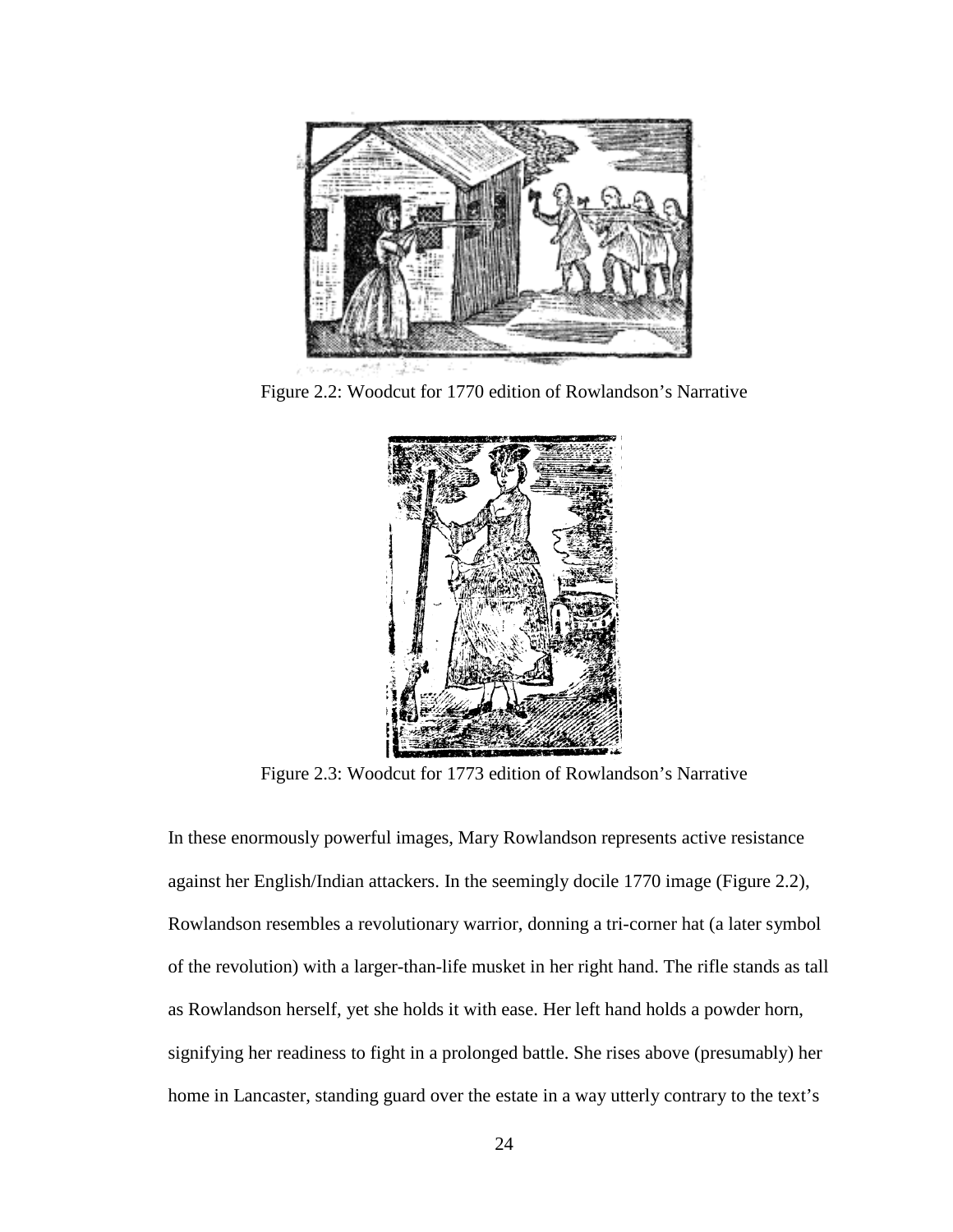depictions. She presents a sentry ready to wage battle against anyone who trespasses on her home. Unlike Rowlandson's *Narrative* that reveals a decisive military loss during the initial attack on her home in its opening pages, the 1773 image presents a rebellious woman not only ready to defend her home but also actively engaged in its defense. As she stands alone, her rifle is raised against overwhelming odds. Outnumbered and outgunned four to one, Rowlandson presents a character fighting against attackers encroaching on her home. Contrary to the text where she cowers in fear inside of her home, Rowlandson exits the interior safety of her house and meets the enemy on the battlefield.

For her narrative to bolster any revolutionary sentiment, Mary Rowlandson could no longer be viewed as a passive victim such as was imagined by Increase Mather. To advertise propagandistic power, publishers needed a violently independent character who very visibly stood up against oppression – thus emerges Mary Rowlandson as a repurposed revolutionary Daughter of Liberty.

Propagandists preyed on the preexisting hatred felt towards American Indians and transposed that sentiment onto the English, creating an enemy whom colonists could passionately hate. As the 1773 woodcut shows, John Boyle unequivocally conflates Indian and English images, purposely tapping into the emotional baggage attached to colonists' contentious relationship with their indigenous neighbors. The print attempts to confuse the lines between King Philip and King George, capitalizing on a pre-existing sentiment towards Indian aggressors. By substituting an English doppelgänger on top of an already existing Indian enemy, propagandists did not need to create an entirely new enemy – they already had one.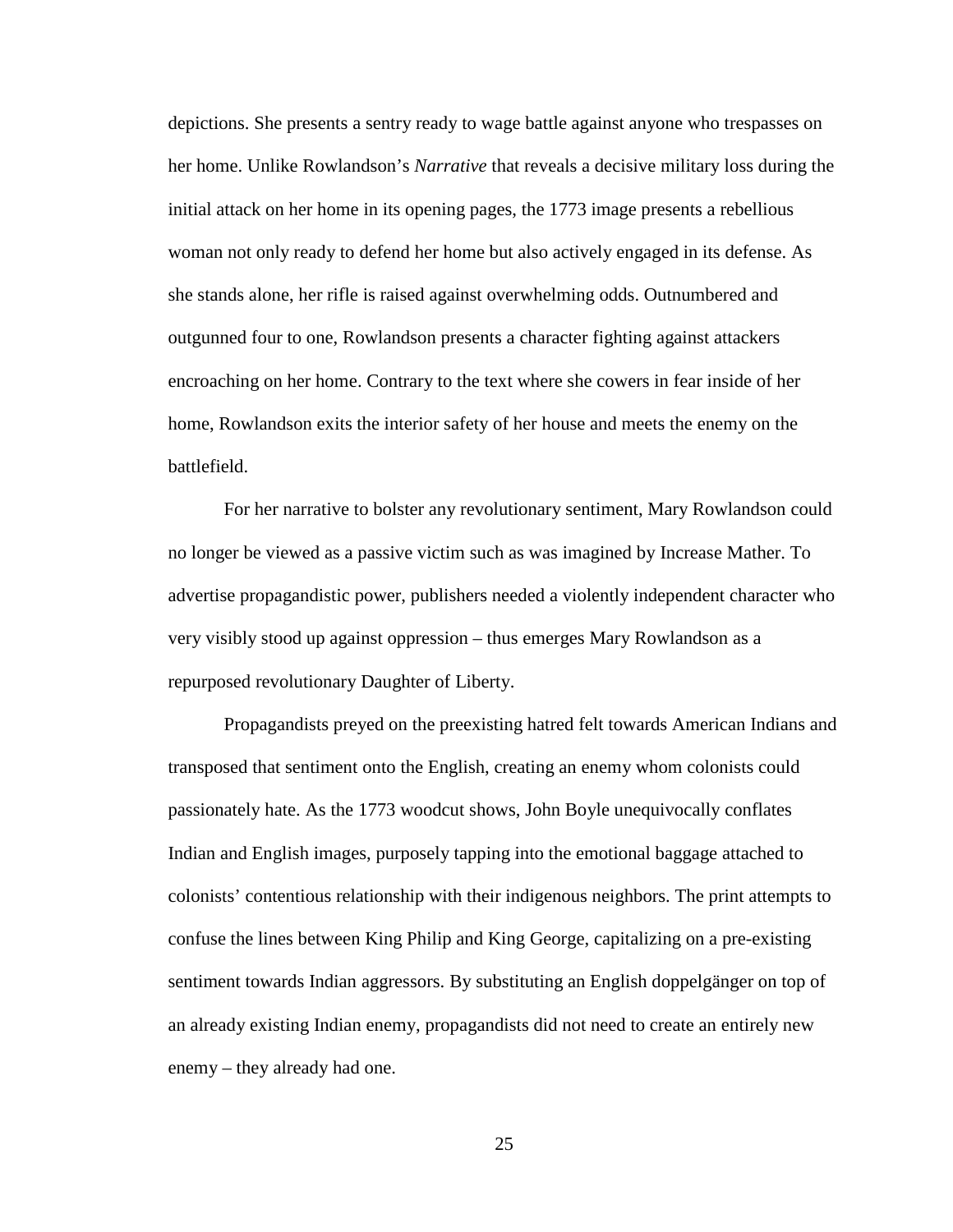Philip Deloria's *Playing Indian* provides the necessary key to unlock the apparent dichotomy between caricaturized, repurposed Indian identity and the reality of indigenous communities within a greater revolutionary framework. He positions Indians against an identity Americans hoped to create, paradoxically serving as both a representative of freedom and as an "oppositional figure against whom one might imagine a civilized national self"  $(3)$ .<sup>[21](#page-33-0)</sup> The Indian was both noble and savage, simultaneously representing two very different visions of Indianhood, neither of which reflected reality. As colonial Americans "fixated on defining themselves as a nation" (5), they relied on known images, comparing themselves against an already understood iconography. In other words, based on a national history of gruesome genocide, colonists already understood Indians as enemies.

Conversely, the English looked and acted like their friends, families, and neighbors. In fact, many colonists still considered themselves wholly English. Thus, by appropriating a negative image that reminded colonists of the inherent hatred felt for Indians,[22](#page-33-1) propagandists proved capable of altering American sentiment. No longer were the English seen as civilized. They became savage.

Leading into the American Revolution, as colonial Americans strove to create an independent national identity (exhaustively examined in Section Three), they began to view themselves as opposed against England instead of their domestic Indian enemies.

<span id="page-33-0"></span> $21$  Taking a more historical approach focusing on an indigenous perspective (giving voice to the appropriated image discussed in this paper), Roxanne Dunbar-Ortiz's *An Indigenous Peoples' History of the United States* echoes many of Deloria's sentiments in her first five chapters discussing colonial genocide leading into the birth of a new nation. Throughout the thesis, I attempt to align my own use of "indigenous, Native, Indian, and American Indian" in concert with the explication she gives in her own introduction. In short, "Indian" appears predominantly throughout because of its powered use that conjures fictitious, stereotypical, and often derogatory images.

<span id="page-33-1"></span> $22$  A multitude of historical examples rang loudly in colonial minds – the Pequot War (1636-1638), King Philip's War (1675-1678), and more recently, the French and Indian War (1754-1763).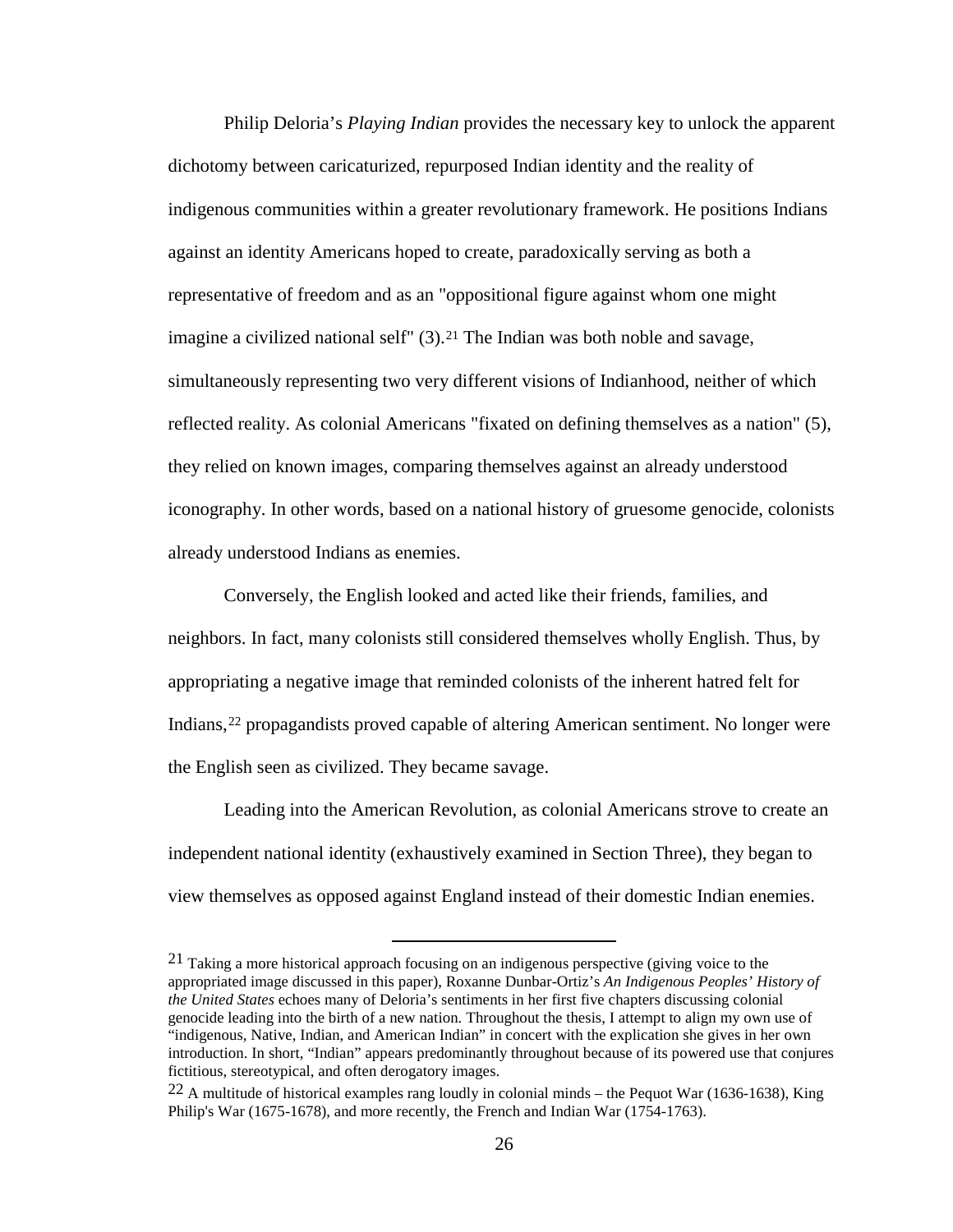As a result, colonists "began to transform exterior, noble savage Others into symbolic figures that could be rhetorically interior to the society they sought to inaugurate" (22). Deloria's statement deserves a deeper analysis. American's conceived of a national identity inextricably tied to their relationship with American Indians. As he states, "Indian Others represented not only us, but also them" (37).

Deloria examines imagined Indian identities that colonists appropriated for their use, donning stereotypical Indian costumery to not only mask the identity of the malpracticer, but also to represent either savage or noble Indianness. Neither imagined identity accurately reflects American Indians' reality in colonial America, but these two false narratives pervaded early American discourse. In concert with numerous other supporting publications, Mary Rowlandson's repurposed *Narrative* adds an essential third category to Deloria's groundbreaking work. An imagined Indian also served as a stand-in for England. More specifically for the scope of this thesis, King Philip served as a standin for King George. Thus, in an effort to enhance *Playing Indian*'s key points, I contend that Indian iconography proved simultaneously representative of American revolution, English oppression, and American civility.

Throughout the years preceding the American Revolution, Whig political propaganda reached its height as America hovered on the brink of war. Patriot propagandists utilized preconditioned angst against colonists' historical adversaries, capitalizing on a preexisting Indian enemy to define the new English one. By slightly extending his argument, Deloria's phrase "playing Indian" helps describe this phenomenon. Revolutionary propagandists appropriated an imaginary Indian identity to create an English enemy whom colonists could truly despise, an enemy they could truly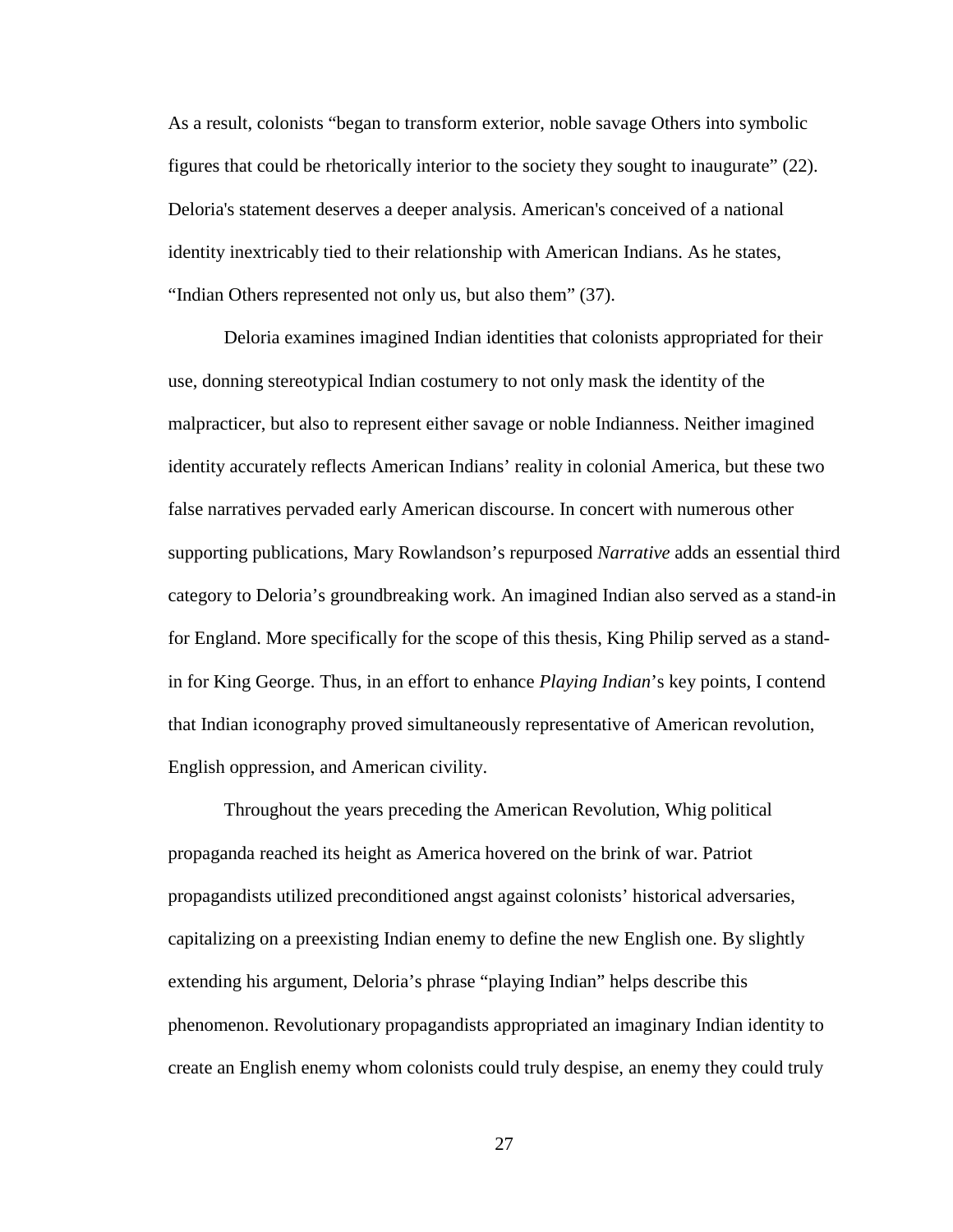hate. The final portion of this section unearths contemporary rhetoric utilized in the period surrounding the republication of Mary Rowlandson's *Narrative*.

#### <span id="page-35-0"></span>**2.1 King Philip's War – A Rewritten History**

King Philip's War inspired numerous historical accounts printed in its immediate aftermath, penned by such notable authors as Increase Mather, Benjamin Church, and William Hubbard. In 1775, John Boyle reprinted Hubbard's *A Narrative of the Indian Wars*, covering battles fought between 1607 and 1677 (the end of King Philip's War) in New England. Like the images added to Rowlandson's republished narratives, Boyle included an introduction that was not published in Hubbard's original history. On the surface, his preface begins innocently enough. Boyle extols the dexterity of early settlers, contrasting their civility with "the Indians in New-England, a very numerous and barbarous people, dispersed through the wilderness in every part of the land" (Hubbard iii). He sets the stage for a story of good against evil. He describes King Philip's War as a righteous victory, one that "had not the Lord been on our side, when men thus rose up against us, they had quickly swallowed us up" (vii). Much like Mary Rowlandson's praise of affliction, Boyle states the following (vii):

Our Fathers, indeed, had come out of great tribulation, into this wilderness, which under Providence was a means of improving them in faith, fortitude, and patience, to endure hardships beyond a parallel, 'till they obtained deliverance: And some of the first adventurers lived to see the wilderness become a fruitful field.

John Boyle then takes a detour from directly relating a history of King Philip's War. He claims that simply enduring adversity was not their only intended aim. He states that "they had sublimer views" and instead sought "another and better country" (Hubbard vii). He continues (viii):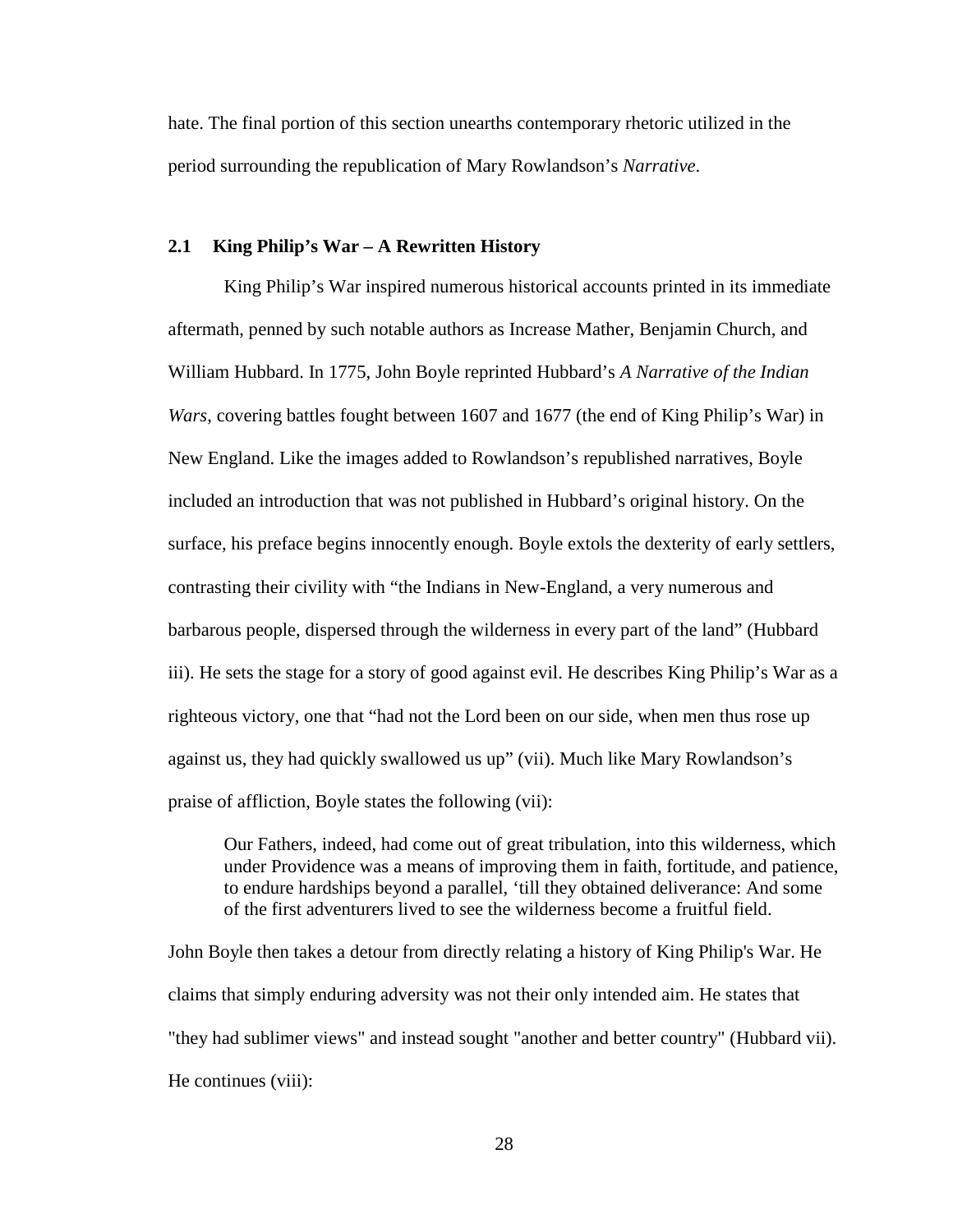We of this province, with inconsiderable intermissions, from that early period, at unknown expence and loss, have been called to defend our lives and properties against the incursions of more distant savages. Our trust hath been in the name of the Lord, our father God and Deliverer; and hitherto he hath delivered us… We are now, under the smiles of divine Providence, increased to a multitude of people… And yet, having the wormwood and the gall still in remembrance, no more ardently with and pray, that Wars may forever cease, and peace on earth, and good will among men, universally prevail.

Although a small section hidden within a nearly 300-page historical reprinting, this paragraph subversively conflates Indian aggressors described in the text with "more distant savages." Boyle charges readers to remember the fortitude of our forefathers and to enact their dream of building "another and better country." Once again tapping into a preexisting negative sentiment towards Indians in America, Boyle describes outward English aggression in interior terms colonists understand.

Taking these appropriations even further, on December 31, 1775, Reverend Nathan Fiske delivered a fiery sermon in Brookfield Massachusetts, focusing not on the revolutionary struggle between Whigs and Tories, but a war that happened 100 years ago.[23](#page-36-0) Commemorating the centennial anniversary of King Philip's War, Fiske gives an "account of the first settling of the town in the Year 1660 and its Desolation by the Indians in Philip's War" (4). Fiske lauds God's Providence for delivering the Puritans from the hands of King Philip, giving thanks that New England was, as Jill Lepore describes, "no longer in a state of unimproved chaos" (186). Through such commemorations of King Philip, Philip's memory came alive, but unlike his gruesome

<span id="page-36-0"></span><sup>&</sup>lt;sup>23</sup> Other colonial religious propagandistic orators took a different approach than the fire-and-brimstone approach endorsed by Reverend Fiske. Isaac Skillman's sermon entitled "An Oration on the Beauties of Liberty" spoken in Hartford in 1774 takes a different tact, albeit along a similar thread. He uses religious rhetoric to frame American liberty against the captivity experienced in early Biblical times and instead of relying on fear and hate, focuses on the positive influences of liberty and freedom. These themes will be further explored in Section 3, but Rowlandson's story plays into Skillman's intent as well. Captivity, whether experienced in King Philip's War or Biblical Egypt, helps define freedom.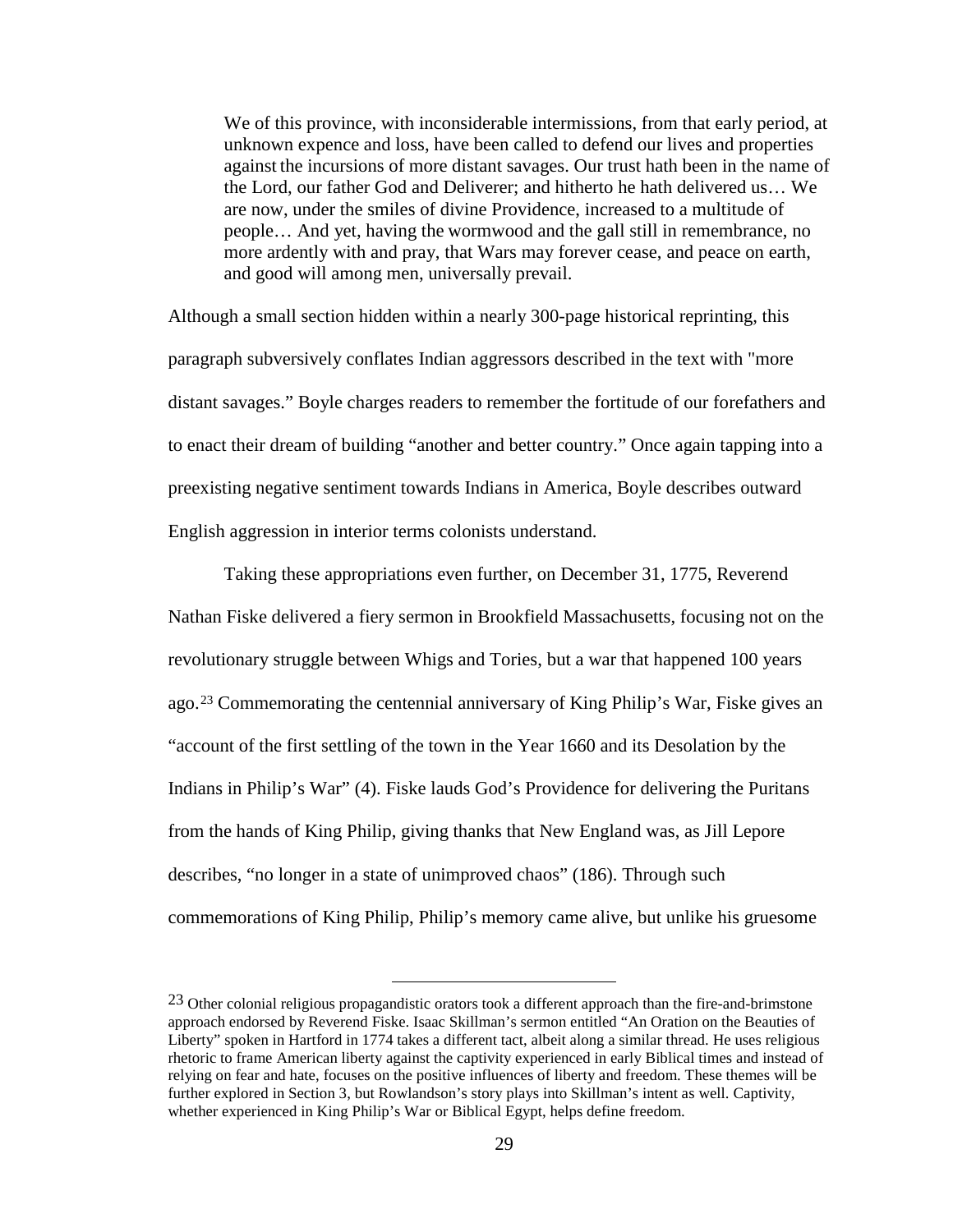death in a Rhode Island swamp, King Philip's War was appropriated for an entirely new purpose. Reverend Fiske, a radical preacher who proselytized revolution from the pulpit whenever afforded the opportunity, concludes his tribute with the following  $(28)$ :

But what do I say? Are the deceased tribes of Indians risen out of their graves with their hatchet, and bows? Or has any other nation of a fierce countenance, a hard language, and harder hearts, invaded our territories?... And at the conclusion of the last war, which seemed to put an end to our fears of any molestation from the Savages for time to come, who could have thought that the same nation that assisted us in conquering them, would ever have laid such a plan, and taken so much pains to instigate those Savages to renew their cruelties, to ravage our western borderes [sic], to murder women and children, and if possible to desolate the country? Who would have thought that Britons would practice what the uncultivated tribes of Indians have refused to do?

His sermon, in part memorializing King Philip, $24$  also serves to transform Indian

"redskins" to British "redcoats."[25](#page-37-1) Boyle brazenly aligns English and Indian aggression,

encouraging Puritan sentiment to transfer their feelings of hatred for the Indians and

transplant it upon the English. The rhetoric espoused by Fiske and Boyle transforms those

four intruders encroaching on Mary Rowlandson's property into a far more familiar

enemy. Fiske capitalized on an already accepted stereotype of Indian savagery to

 $\overline{a}$ 

encourage his audience to stand firm against another foreign oppressor – the British.

<span id="page-37-0"></span><sup>&</sup>lt;sup>24</sup> Judah Champion preached a sermon titled "A Brief View of the Distresses, Hardship, and Dangers Our Ancestors Encountered, In Settling New England" in 1770, detailing not only the physical hardships but also the Indian aggression experienced by the founders of New England. At least in this example, he is far from a pulpit propagandist, but instead reminds congregants that they ought to morally reflect on how much their Puritan forefathers suffered. His sentiments bolster more revolutionary rhetoric used by Fiske and Boyle – colonists ought to remember the war between the savage and civilized.

<span id="page-37-1"></span> $25$  I do not seek to refute Deloria's application of appropriation and instead extend it to cover how colonial propagandists described their English enemy. In his first chapter titled "Patriotic Identities and Identities of Revolution," Deloria details such instances whereby dissenters assumed an Indian caricaturized identity for their own benefit. Confusing the Indian even further, revolutionaries tapped into hateful American sentiment and cast the English as an Indian enemy while simultaneously enjoying their natural and carefree freedom-loving image for their own purposes. A third layer lies in indigenous allegiances to England throughout the revolutionary period as well, whereby several tribes and communities aligned with the English and became enemy combatants against the revolutionaries.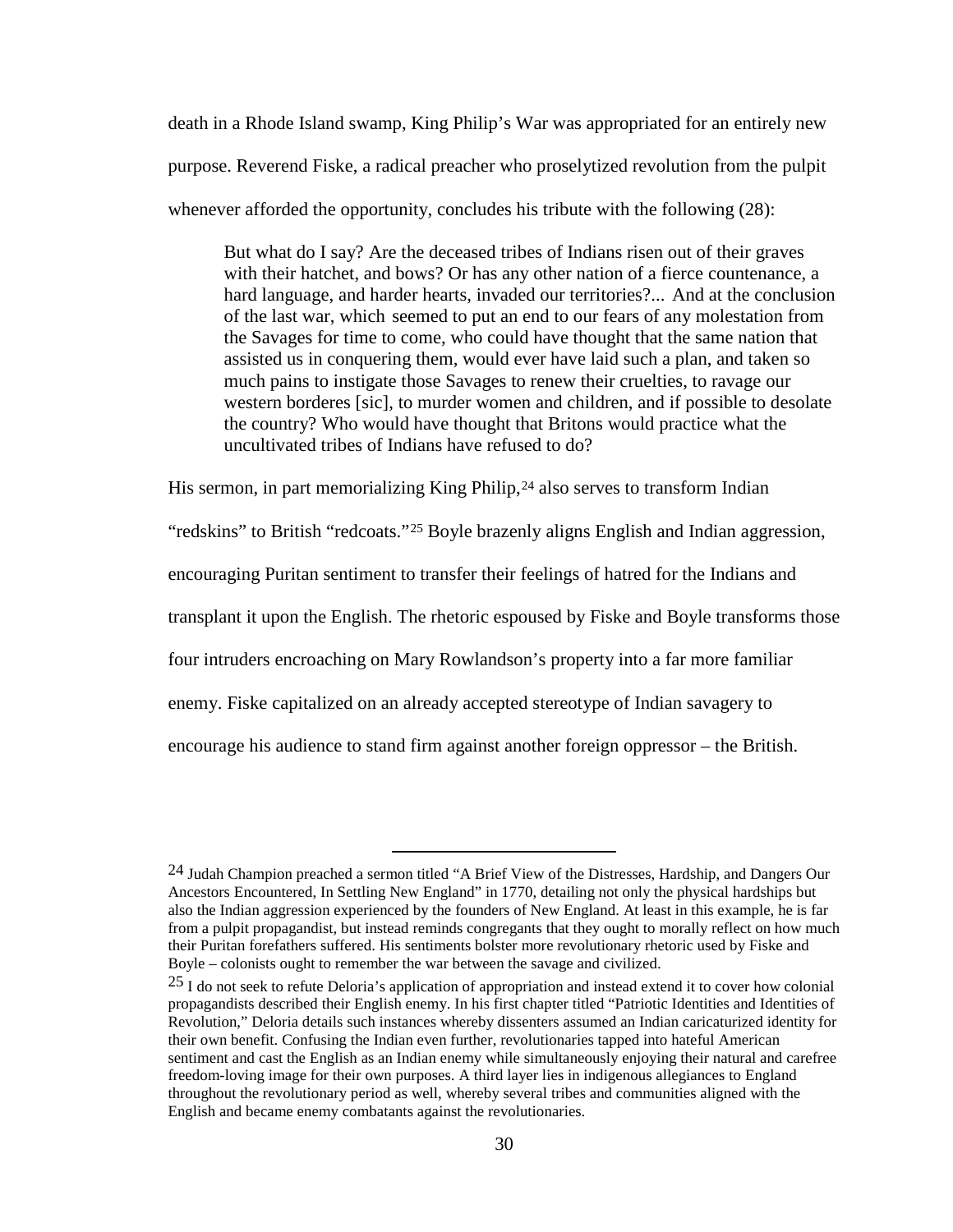These three examples – Rowlandson's republished narrative, Hubbard's history, and Fiske's sermon – utilize an entirely unrelated war to inspire and encourage revolutionary sentiment. Insurrectionary propagandists capitalized on King Philip's legacy and repurposed the associated angst and anger in an apparent attempt to stoke revolutionary flames. Through the first and second sections of this paper, I have grounded my argument in both close textual analysis and historical examples of Rowlandson's repurposed rhetoric. It proves undeniable that Mary Rowlandson's *Narrative* presented a character who demonstrated revolutionary power in both the invented gun-toting images and her actual story within the text. The third section, titled "Inspiring Action: Stimulating Revolutionary Sentiment" delves deeper into why and how her 100-year-old story encouraged colonial Americans to rebel.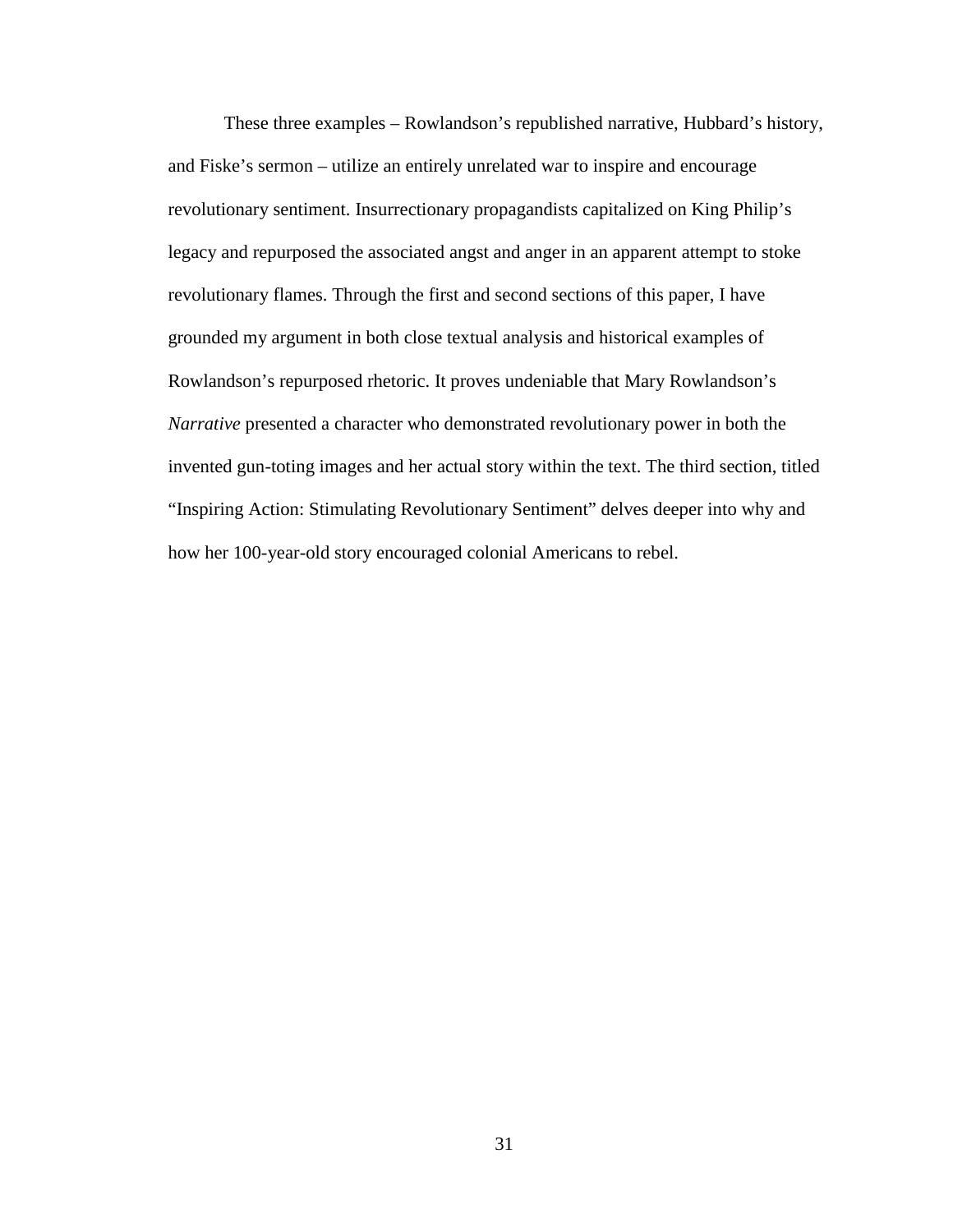#### CHAPTER 3. INSPIRING ACTION: STIMULATING REVOLUTIONARY SENTIMENT

The fundamental assessment of modernity, the thread that has run through Western civilization since the sixteenth century, is that the social unit of society is not the group, the guild, the tribe, or the city, but the person. The Western ideal was the autonomous man who, in becoming self-determining, would achieve freedom.

– Daniel Bell, *The Cultural Contradictions of Capitalism* (quoted in Laclau 16).

Through its republication, Rowlandson's *Narrative* helped to propagate an American identity that encouraged revolution against England. Building on the historical base established within the first two sections, "Inspiring Action: Stimulating Revolutionary Sentiment" reads Rowlandson's resurgence through a purposeful socialpolitical lens to explore why her story augmented an already inflamed political climate. The first section presents Mary Rowlandson in an entirely new light, minimizing the gap between the superficially submissive 1682 edition and the audacious woodcuts published in 1770 and 1773. Section Two examines the republished accounts during the prerevolutionary period and aligns them against contemporary pulpit propaganda, establishing Rowlandson's story as an intentionally present and important political publication. This third section provides critical reasons why Rowlandson's *Narrative* skillfully substitutes an Indian for an English enemy, fitting within a preexisting system of effective patriot propaganda meant to inspire action and invigorate nationalized revolutionary sentiment. Finally, Section Four advocates for Mary Rowlandson's nostalgic appeal as a national myth in 1776 and beyond.

Admittedly, beyond its recorded publication history between 1770-1776, very little concrete evidence exists to specifically support Rowlandson's rhetorical utility leading into the American Revolution. As might be expected, political pundits – Samuel Adams, Thomas Paine, Thomas Jefferson – simply do not provide verifiable evidence

32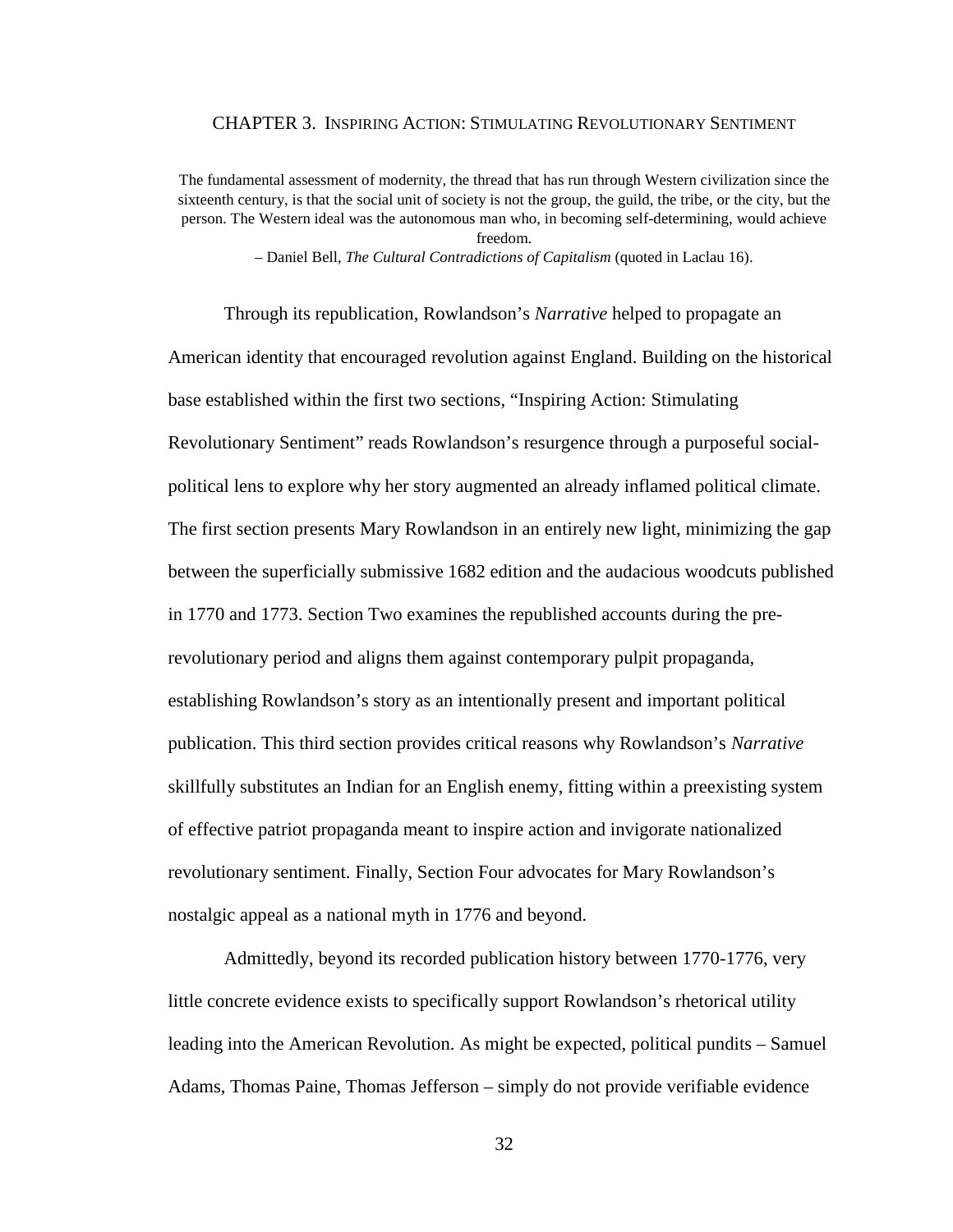stating whether or not Mary Rowlandson aided, impeded, or otherwise affected their revolutionary ambitions.[26](#page-40-0) Alongside such scholars as Greg Sieminski, Jill Lepore, and Michelle Burnham, I rely instead on peripheral texts that prove thematically similar and thus bolster Rowlandson's role in revolutionary propaganda. I first take a definitional approach, defining colonial notions of race, liberty, and freedom, through captivity and themes of bondage. Once freedom is understood, and revolution justified, I identify the need for a distinct national and individual identity, further separating colonists from England. By establishing non-negotiable binaries meant to separate the United States from England,<sup>[27](#page-40-1)</sup> pre-revolutionary propagandists constructed a specific identity that encouraged and outright demanded rebellion. The second half of this section focuses predominantly on delineations present in Rowlandson's *Narrative* that helped to exacerbate the divide between England and her revolting American colony because of an independent racial identity.

# **3.1 A Separated Captive**

Throughout her captivity, Rowlandson continuously separates herself from her captors by drawing distinctions that clearly classify her as a God-fearing Puritan English woman and her captors as something *other* than her – un-Christian, heathen, Indian, wild,

<span id="page-40-0"></span><sup>&</sup>lt;sup>26</sup> Greg Sieminski's article "The Puritan Captivity Narrative and the Politics of the American Revolution" comes the closest to arriving at the conclusion that captivity narratives (specifically Rowlandson and John Williams' account) played a key role in inspiring action. However, his examples are as circumstantial as my citations are throughout the paper. He asserts that Joseph Warren's description of the Boston Massacre (5 March 1770) uncannily resembles Rowlandson's initial description of her destroyed home in Lancaster. By tracing sentiment that "the colonists saw the Boston Massacre as evidence they were the captives of savages" (39) he claims it as additional evidence to suggest renewed interest and importance of Rowlandson's narrative. He and Michelle Burnham compare the woodcuts against typical propagandist prints of the day and assert their rhetoric worth based on the precedence established by more popular images. Despite their circumstantial nature, these are both incredibly astute observations.

<span id="page-40-1"></span><sup>27</sup> What I later describe as American Exceptionalism.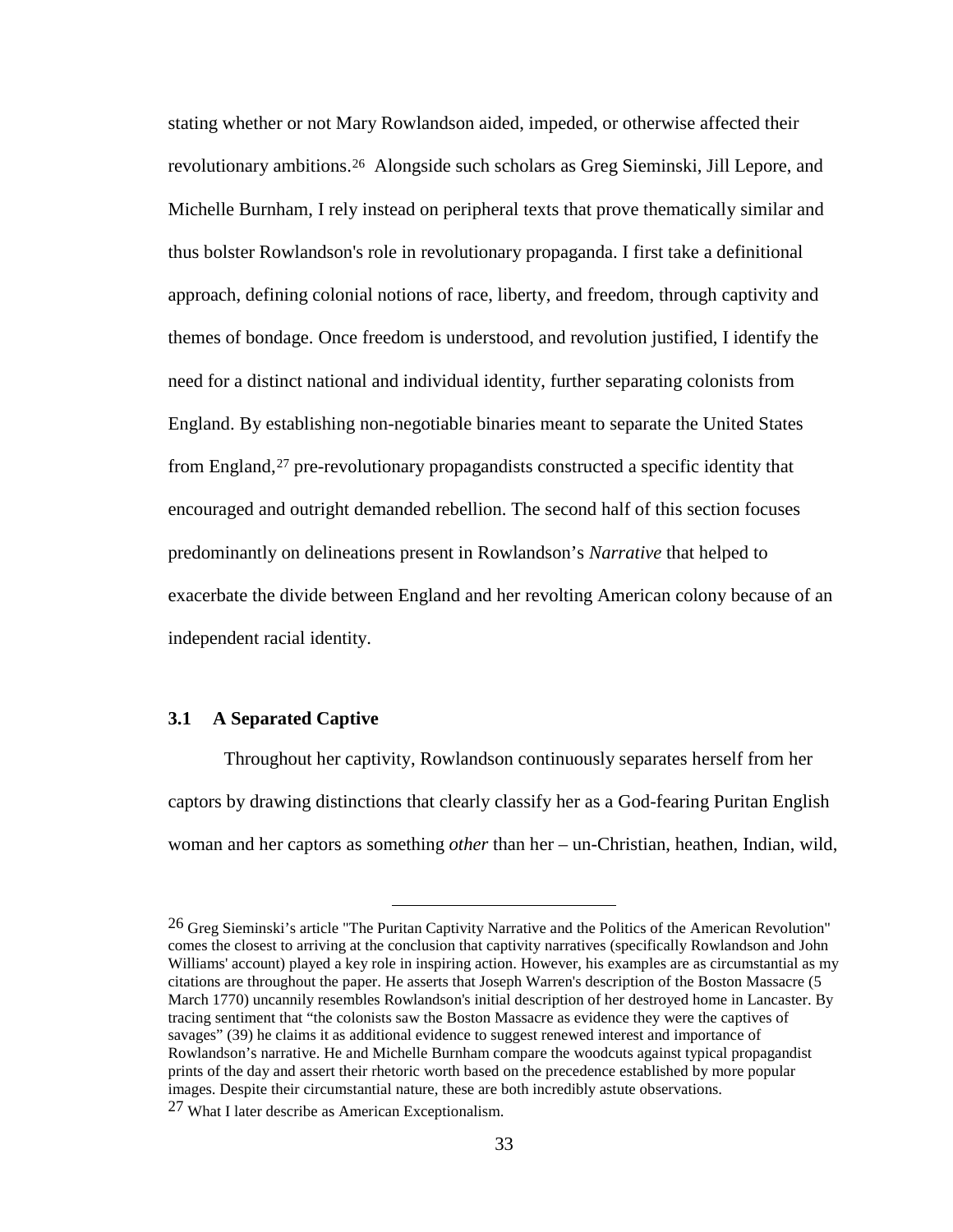savages.[28](#page-41-0) She prides herself on retaining her Englishness and enduring her horrific ordeal without sacrificing her personal faith, Puritan identity, or even her chastity.[29](#page-41-1) By extension, such a polarizing mindset lends itself to the pre-revolutionary prints examined throughout this thesis. To effectively rebel against England, American colonists needed to start seeing themselves as something other than British subjects. The religious divisions drawn by Rowlandson against her Indian captors in the seventeenth-century transitioned to a racial division constructed in the eighteenth, helping to form an American identity that viewed itself as not only separate from the indigenous population, but also as independent from its own English heritage. In the *Narrative*'s original publication, Rowlandson defined herself as wholly English. By the eighteenth-century, however, her repurposed story necessitated she become an American.

This section posits why such a powerful literary racial transformation took place, surrounding her *Narrative* with contemporary conceptions of freedom and liberty, conflated racial delineations between Indian, English, and American identities, infectious attitudes of winning, and an overtly religious discourse that enhanced colonial nationalized revolutionary sentiment. In short, the revolutionary appropriation of Rowlandson's *Narrative* exploited the original text's early forms of racialization to fit revolutionary desires for an independent American racial identity.

<span id="page-41-1"></span><span id="page-41-0"></span><sup>28</sup> All adjectives used throughout Rowlandson's *Narrative*. 29 Michelle Burnham likely challenges this statement, citing her bifurcated identity present on Rowlandson's closing pages of her *Narrative*. Nonetheless, whether Rowlandson accepted her muted transculturated identity or not is relatively moot. Within the text, she continuously stresses her English/Puritan actions against those of her captors, drawing distinctions that caused the reader to see Rowlandson as English and her captors as Indian.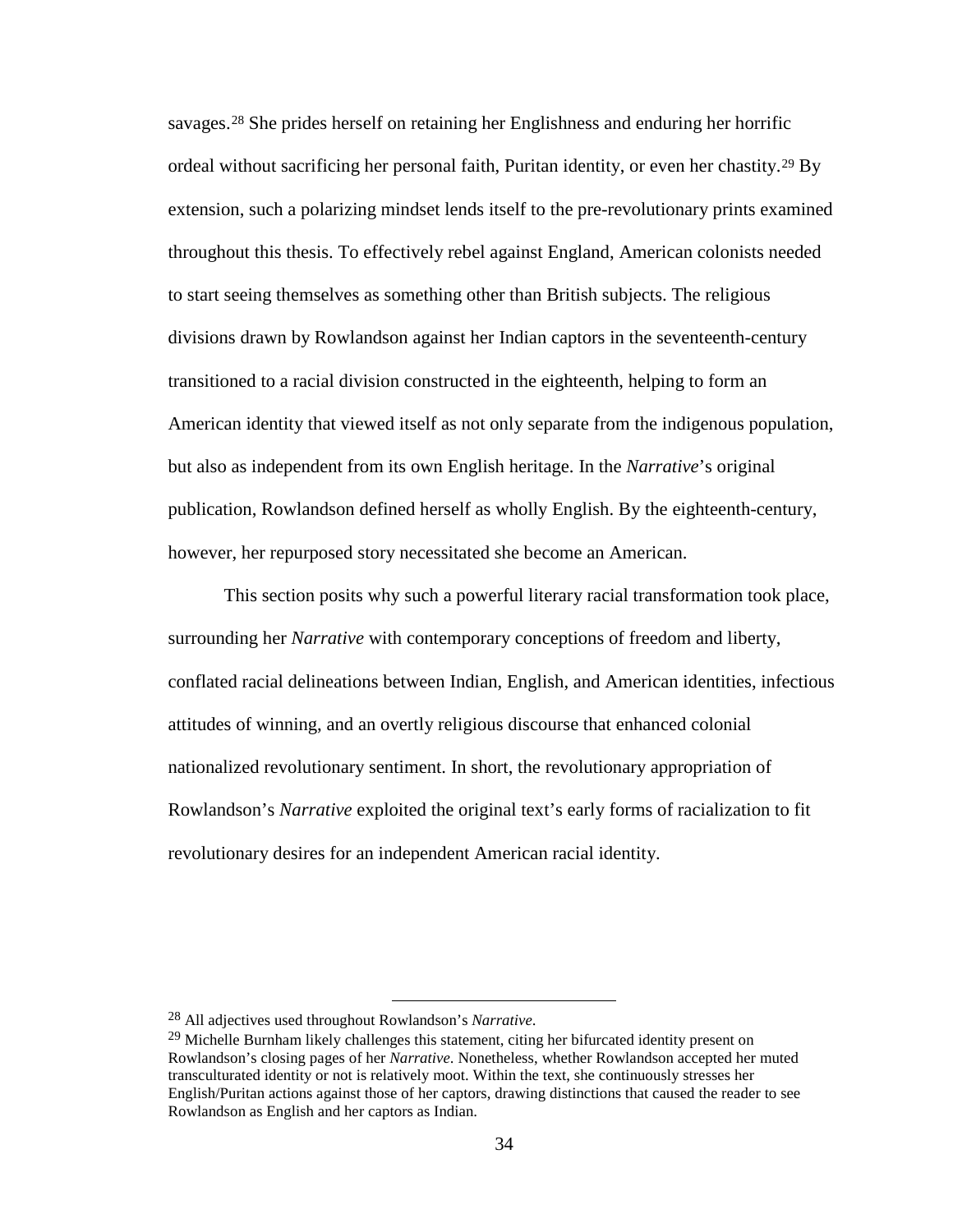# **3.2 A Definitional Approach – Race and Liberty**

The Preamble to the Declaration of Independence reads that "We hold these truths to be self-evident, that all men are created equal, that they are endowed by their Creator with certain unalienable Rights, that among these are life, Liberty, and the pursuit of Happiness." Historically, Liberty contains a multitude of nuanced definitions dating to the thirteenth century. As a term, it connotes freedom from bondage – whether physical, theological, autocratic, or social. Its most encompassing definition found in the *Oxford English Dictionary* reads, "the condition of being able to act or function without hindrance or restraint." In other words, liberty requires an absence of restraint – whether physical, theological, autocratic, or social.

Semantically, it does not pose an insurmountable leap to assert that definitionally, liberty necessitates captivity. Without its opposite, it loses its worth. After all, what is poverty without wealth? Or strength without weakness? Or familiar without foreign? By framing the contentious relationship with England in terms of freedom and forced servitude, political rhetoricians crafted a self-fulfilling syllogism that inevitably required revolt. It was a simple pragmatic formula, but one that led to the establishment of an American political and racial identity separate from England. To possess freedom, colonists must no longer be held captive by England. Claiming liberty as not only an unalienable right (one that cannot be denied) and a self-evident truth (one that cannot be questioned), the Founders created a self-fulfilling rhetoric that required immediate revolution against North America's English captor.[30](#page-42-0)

<span id="page-42-0"></span> $30$  African Americans and Indigenous Americans, as is clearly and painfully evident, are systematically forgotten in such abolitionary rhetoric. Servitude, slavery, and genocide result from our Founders' failure to recognize Liberty as an unalienable right for all inhabitants of a newly formed United States.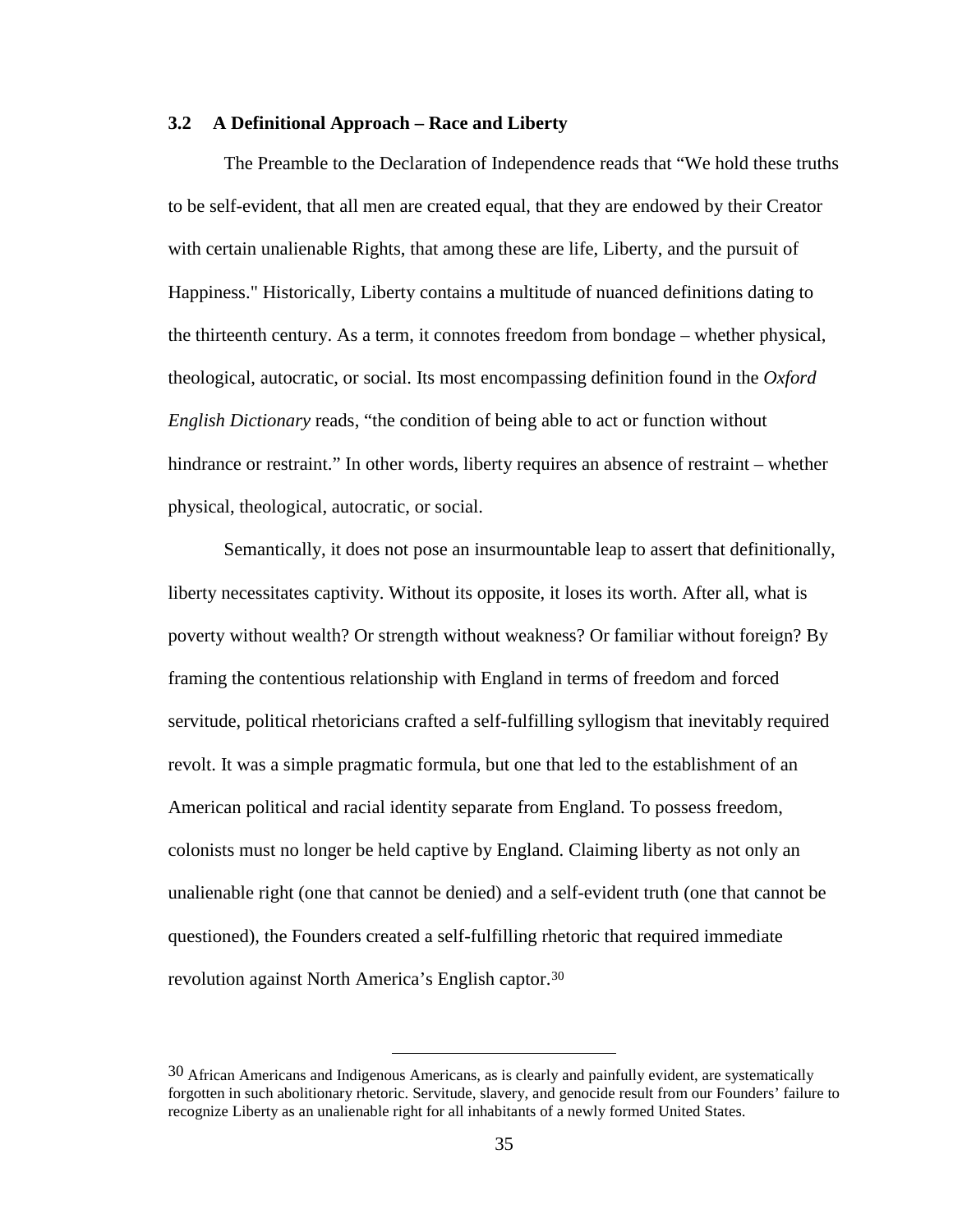Racial identity plays an immensely important role in Mary Rowlandson's rhetorical value to a revolting nation. Without a firm understanding that both Puritan and pre-revolutionary rhetoric exploited racial differences, it is hard to move forward with any other supplementary reasons for why Rowlandson's *Narrative* affected public revolutionary sentiment and played a larger part in political propaganda. Ideas of race changed dramatically between 1682 and those understood throughout the prerevolutionary period.[31](#page-43-0) A multitude of notable critics have already traced these racial connections between the seventeenth and eighteenth-centuries, connecting the dots between ever-changing and malleable definitions of race. Todd Romero's *Making War and Minting Christians* examines the intense religious differences between Puritan evangelists (such as John Eliot) and indigenous Americans. Jill Lepore's *In the Name of War* describes the differences between Indian savagery and Puritan civility, attributing King Philip's War as a struggle to enforce order in a chaotic world. Ezra Tawil inserts racial sentiment as a differentiation and Michelle Burnham and Chris Castiglia synthesize it all, describing the transition from religious to racial language as literature evolved throughout the seventeenth and eighteenth centuries. Each of these critics has shaped my own understanding, arriving at the conclusion that whatever the intent or descriptive language – Puritan or pre-revolutionary – both periods sought to separate themselves from something other than themselves, defining their Puritanism, Americanness, and Englishness in opposition to something else – something *other* than themselves. When

<span id="page-43-0"></span><sup>&</sup>lt;sup>31</sup> Other captivity narratives sought to define race throughout the eighteenth-and nineteenth centuries (and beyond). Catherine Maria Sedgwick's 1827 *Hope Leslie* confuses nineteenth-century ideas of race even more through the character Faith, a completely transculturated white woman. She does not speak English, identifies wholeheartedly as a Pequot, and even though white in skin tone, no longer sees herself as such. She represents the antithesis of Mary Rowlandson – one who has turned her back on her Englishness. Tawil considers Mary Jemison's 1824 *A Narrative of the Life of Mrs. Mary Jemison* a revisioning on Rowlandson's paradigm by both allowing transculturation and redefining race in terms of whiteness.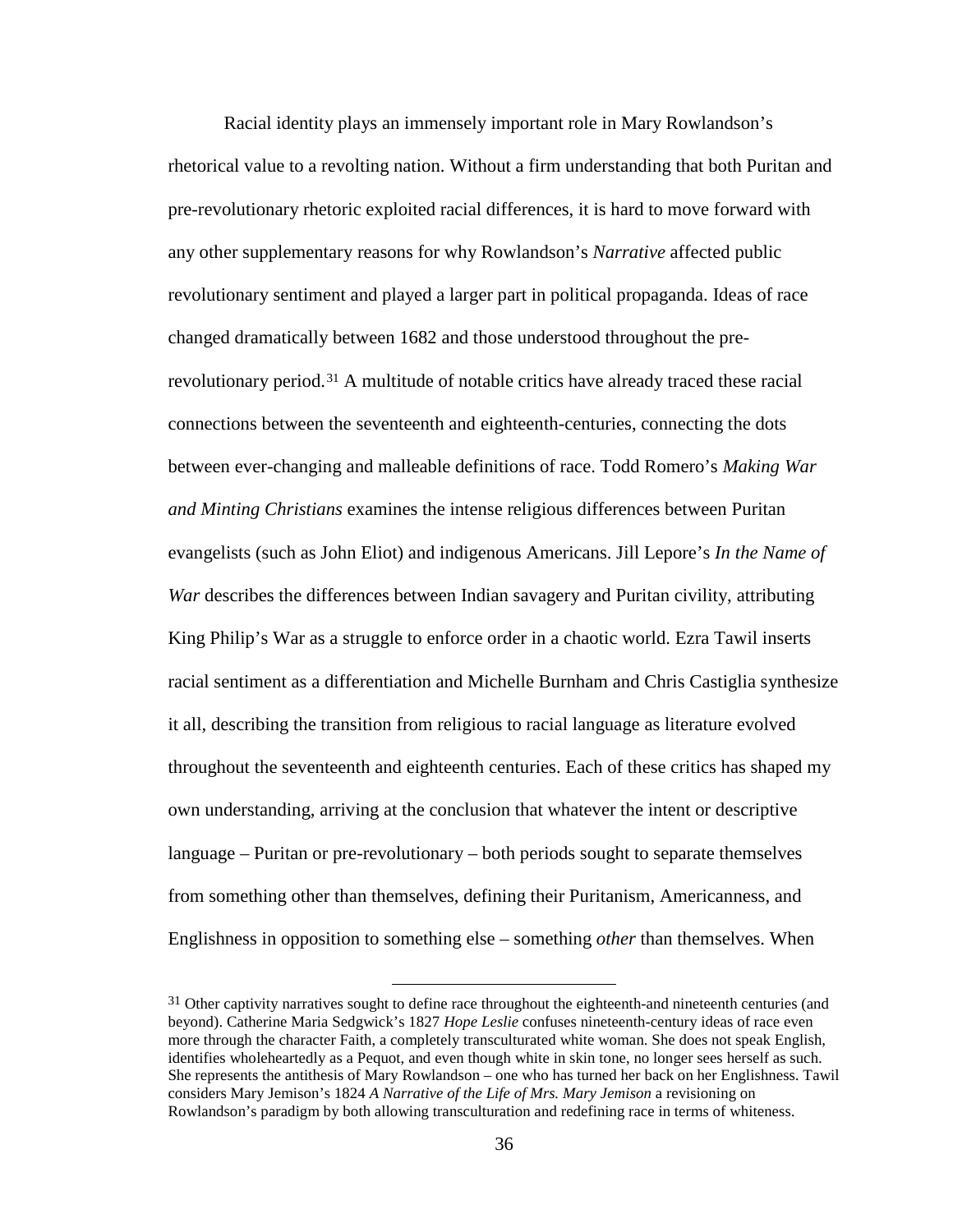Rowlandson penned her original history in 1682, her captors appeared un-English because of their religious affiliation. When patriot propagandists repurposed her story, however, Rowlandson's captors (Indian or English) appeared un-American because of their national identity.[32](#page-44-0) 

Mary Rowlandson describes her Indian captors in very specific religious language, labeling them in terms familiar to her Puritan understanding – heathens, murderous dogs, and devils. She consistently compares her own religiosity against their apparent un-Christianity, drawing intense distinctions consistent with her own Calvinist theology. In other words, she was a member of God's Elect and they were not. In Rowlandson's narrow view of a strictly Puritan world, the indigenous population seemed little more to her than an unconverted abomination.<sup>[33](#page-44-1)</sup>

Supplementary examples of Puritan religious binaries abound, but perhaps one of the most telling instances lies in Cotton Mather's seven-volume treatise *Magnalia Christi American*a published in 1702. In its first sentence, Mather begins his history by giving glory to God for "His Divine Providence" that "irradicated [sic] an Indian Wilderness" (*c*). From the onset, he diametrically sets colonists against Indians, positing that a Christian civilization simply cannot exist without first removing an Indian wilderness. Puritan colonists, as noted by Richard Bailey, "relied on theological convictions to make religious sense of social realities" (1), separating themselves from others who differed from them physically, spiritually, and culturally. In Puritan terms, seventeenth-century

<span id="page-44-0"></span> $32$  Annotated throughout this section, the term "race" covers both conceptions of identity. Tawil prefers "human variety" to describe early attempts to classify racial differences, but along with Katy Chiles, I use "race" to encompass contemporary understandings (and language used by writers of the time). The main point of any of these differentiations, whether termed human variety or race, is to delineate one group of people from another.

<span id="page-44-1"></span> $33$  A view that undoubtedly expands after her captivity – a notion explored by Michelle Burnham in *Captivity and Sentiment*.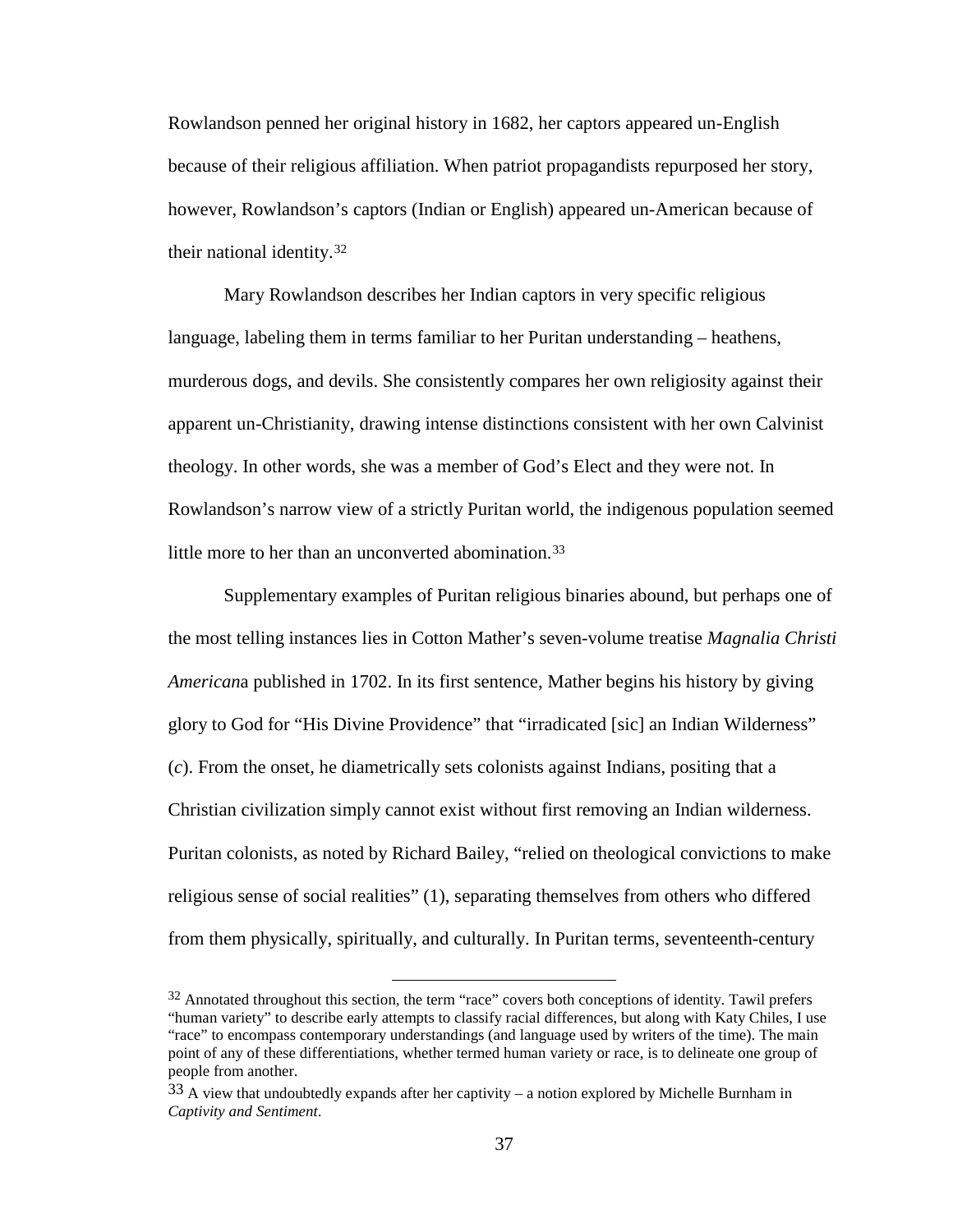colonists racially identified as Anglo-American Christians and categorized unconverted American Indians as racially un-Christian.[34](#page-45-0)

Throughout the next 100 years, however, collective attitudes towards a unified racial identity shifted dramatically. No longer were rigid religious affiliations the only way to define racial differences. As colonists began to secularize, spread out, wage war, and inhabit the thirteen colonies (and beyond), a nationalized vision of a cohesive racial identity became far more complicated. Dissimilar to seventeenth-century conceptions that viewed identity as inextricably tied to religion, eighteenth-century conceptions of race relied more on outward appearance and social standing.[35](#page-45-1) Katy Chiles describes an eighteenth-century racial ideologie as one steeped in external appearance (10) as a racial signifier of both environmental and social standing. In other words, eighteenth-century race represented an outward sign of peoples' place in the world – figuratively and literally. Writing in 1775, the vicar of Greenwich, England succinctly sums up the racial disunity of a nation on the verge of independence (quoted in Parkinson 3-4):

Fire and water are not more heterogenous than the different colonies in North America… In short, such is the difference of character, of manners, of religion, of interest, of the different colonies, that I think were they left to themselves there would soon be a civil war.

<span id="page-45-0"></span> $34$  In her narrative, Mary Rowlandson's interaction with "praying Indians" is sparse at best (limited to a single meeting with James the Printer), but Lisa Brooks provides a useful analysis in *A New History of King Philip's War,* tracing Printer's movements as an integral part of Anglo/Indian relations and King Philip's War writ large.

<span id="page-45-1"></span><sup>&</sup>lt;sup>35</sup> Ezra Tawil opposes the use of race as description unless specifically meaning biologically essentialized notions and instead prefers to use *human variety* to describe pre-biological conceptions of race. Albeit eighteenth-century ideas of race appearing "maddeningly inconsistent" (Nicholas Hudson quoted in Chiles 10), I nonetheless use *race* as it was understood in the seventeenth and eighteenth centuries – religious and socially derived. Only in the nineteenth century did inward appearance trump outward and environmental delineators utilized in the seventeenth and eighteenth centuries. Katy Chiles' analysis surrounding eighteenth-century examples of vitiligo (7-9) describe an eighteenth-century that could not identify what race really meant, other than something that wasn't like the Anglo-Americans who sought to define it.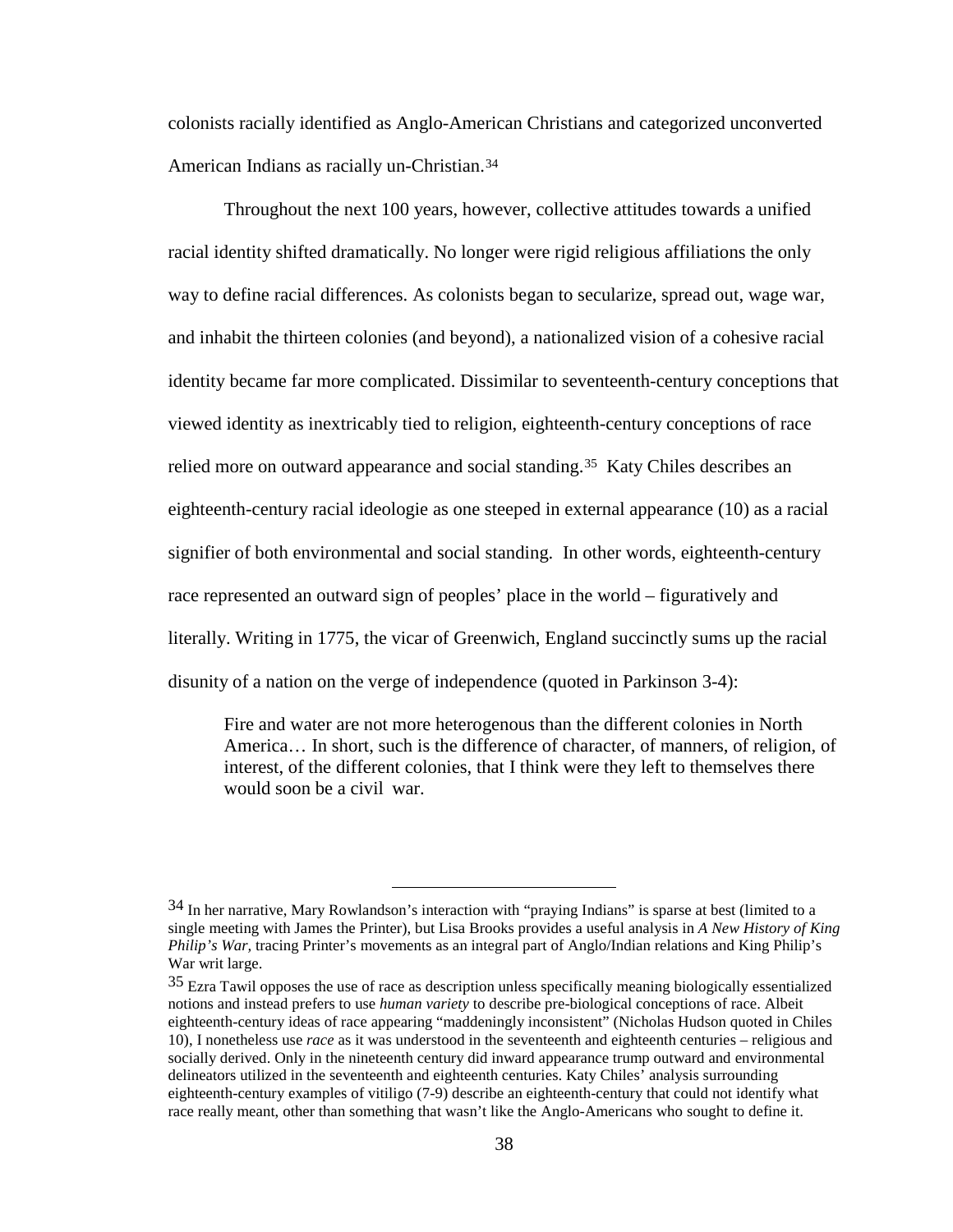Although he never directly uses the term race, the vicar nonetheless identifies differentiations that separate the United States from England. Unlike seventeenth-century colonists who gathered solely under an overtly religious banner, religion (although still a prevalent force) did not automatically define or unite an American racial identity. Instead, race began to become a far more nuanced and complicated idea that differentiated national identity.

# **3.3 A Common Cause**

In order to effectively inspire enough popular support to rebel against an English tyrant, colonial propagandists required what Robert Parkinson calls a "common cause" that might unify an immensely disparate group of people under a united national racial identity.[36](#page-46-0) Propagandists required a unifying ideal that situated Americans directly against their English aggressors – thus arises a uniquely American racial identity. Prerevolutionary patriots, as identified in *The Common Cause*,*[37](#page-46-1)* printed numerous real and imagined stories about "slaves or Indians taking up arms in defense of the king" (188) to rile up revolutionary sentiment that positioned colonial interests against foreign (and

<span id="page-46-0"></span><sup>&</sup>lt;sup>36</sup> Parkinson directly refutes one of Michelle Burnham's central claims that an engaged reading public discussed and propagated ideas of revolution. He instead points to readers who quickly turn to the back page of periodicals to look at images and advertisements. Much like today, inflammatory headlines and captions often trump content. Thus, reading the woodcuts through Parkinson's critique, their overall impact on 'literate' intellectuals may have been muted by the textual content within the narrative, but for those who scroll through Facebook to receive their national news – the people to whom Parkinson attributes most of the revolutionary action – it provides another argument why Rowlandson's repurposed image might have played a bigger role. People didn't actually read the narrative itself. I fall somewhere in between the deep intellectualism described by Burnham and Parkinson's pessimistic view, but I think there is certainly something to be said about the inflammatory efficacy of an altered title page (discussed on page 45) and image while the rest of the text remains unedited.

<span id="page-46-1"></span> $37$  Throughout his study, Parkinson uses the phrase that "newspapers were weapons as valuable as cannonballs" (Parkinson 188), a statement that (if slightly altered) describes the force of Mary Rowlandson's place in pre-revolutionary rhetoricians' tool kit. Her story (her image) became more powerful than a cannonball on the battlefield because it encouraged Americans to see themselves as something other than a British citizen.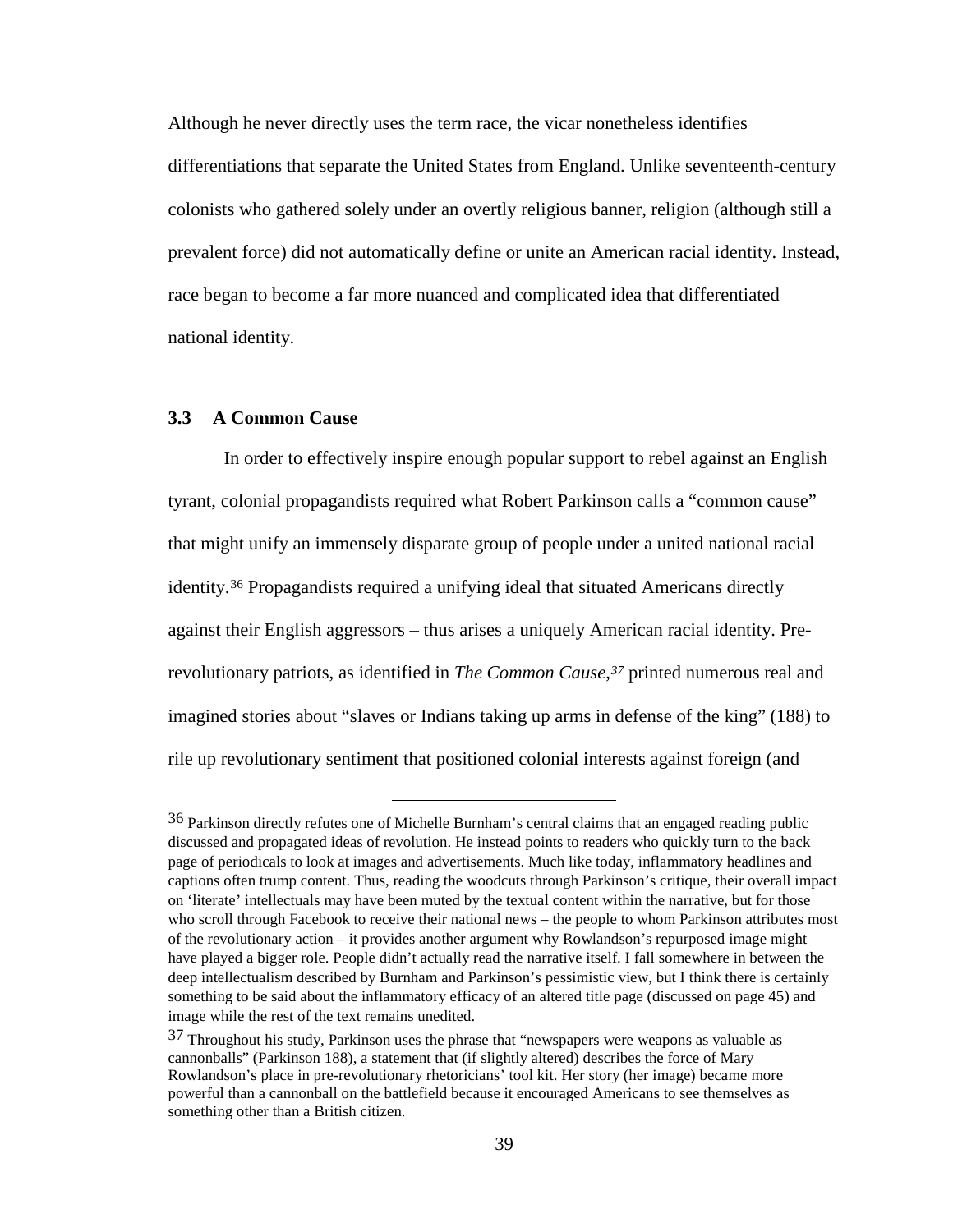domestic) aggression. Parkinson speculates that "if enough people believed that British agents sponsored these groups, the patriots could malign their enemies and demarcate their cultural cousins as aliens by associating them with resistant slaves, hostile Indians, and rapacious foreign mercenaries" (20). By purposely confusing Englishness with very real and distinct racial differences (indigenous, slave, and foreign fighters), colonial propagandists proved able to define an emerging American racial identity by describing exactly what it was not – not Indian, not slave, not foreign, and definitely not British.

Herein lies the necessary racial definitional distinction that guides the remainder of this analysis. In both the seventeenth and eighteenth-century versions, Mary Rowlandson's *Narrative* relies on specific racial differences to describe an inherent incompatibility with her Indian captors. Racial definitions certainly changed between the two centuries,[38](#page-47-0) but the connecting element between both versions resides in Rowlandson's separation from her captors – religiously and racially. Separative racial themes are present in the text itself, but as described in the second section, her Indian attackers come to serve as pictorial proxies for the English. Mary Rowlandson stands in contrast to her captors, representing an incompatible differentiation present in prerevolutionary conceptions of race.

Colonial racial attitudes asserted a dominance firstly over the entire indigenous population, and secondly, over the slaves brought to the colonies from Africa.[39](#page-47-1) Initially,

<span id="page-47-1"></span><span id="page-47-0"></span> $38$  And continue to evolve. An American racial identity is a term that I am hesitant to use (and don't think I am able to succinctly define in 2019), but I'd argue that finding and defining a unified racial identity became a guiding national principle in the eighteenth century and one that inspired not only political revolution but slavery, indigenous genocide and erasure, and settler colonialism. 39 Margaret Ellen Newell's *Brethren by Nature* traces indigenous slavery and servitude from the early seventeenth-century to eighteenth-century national discourse. At the turn of the eighteenth-century, colonists fervently sought to define race in order to justify both African and Indian slavery. She notes that before, "slavery had been about warfare, nationality, and religion; now race increasingly defined it" (245). In other words, earlier (seventeenth-century) racial definitions were not such a polarizing political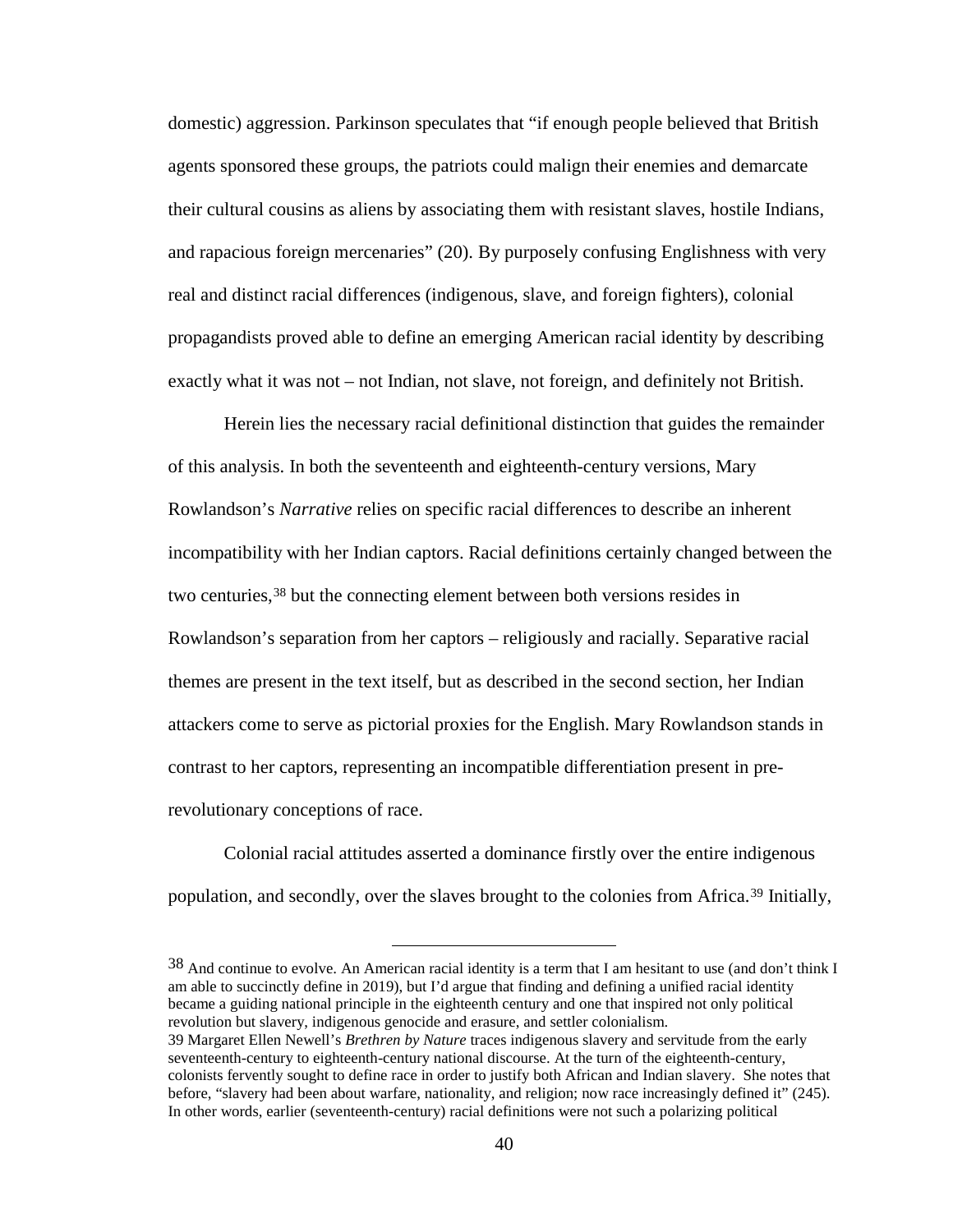an assumed religious superiority justified colonists' deplorable actions, but as slavery cemented its place in colonial antebellum society and indigenous genocide became *necessary* for settler expansion throughout the eighteenth-century, notions of race and liberty became even more intimately intertwined. White racial supremacy demanded a definition of liberty that utilized radical racial distinctions as a core principle of understanding. Whereas seventeenth-century racial delineations derived validation from its Calvinist religious heritage, eighteenth-century racial attitudes transitioned to a more nationalistic discourse that viewed racial superiority and separation as an *American* ideal necessary to define their own liberty – a concept found in the foundational national documents.

Such language was not lost on revolutionary writers. By recognizing freedom and liberty as a necessary opposite to captivity, rhetoricians benefitted from an already established conceptual understanding of religious and racial differentiations to encourage estrangement from England.<sup>[40](#page-48-0)</sup> An unnamed Bostonian minister lauded the notion of national liberty in "Beauties of Liberty, or the Essential Rights of the Americans," published in 1774. Establishing a Biblical basis stemming from Israel's escape from bondage described in Second Chronicles of the Old Testament, he describes Judah's position as a captive suffering at the hands of an oppressive captor (Skillman 3):

Hence it was that the Prophet [Judah], like a Son of Liberty in the day of adversity told the oppressors of the people, that the rest of them was as a brier, and the most upright of them sharper than a thorn hedge. By this figure the Prophet makes the

difference. Only when people of color needed to legally become property did race need to include the color of one's skin. Her research bolsters my own argument that the racial differences posited by Rowlandson's woodcut are even more insidious than it might appear on its surface. By intimating racial supremacy over Indians and Africans alike and conflating them with England, it establishes a modern toxic definition of American exceptionalism (Americans are innately better than everyone).

<span id="page-48-0"></span> $40$  The 27 Grievances levied against King George all stem from the same sentiment – King George cannot own (or govern) that which is not his to own.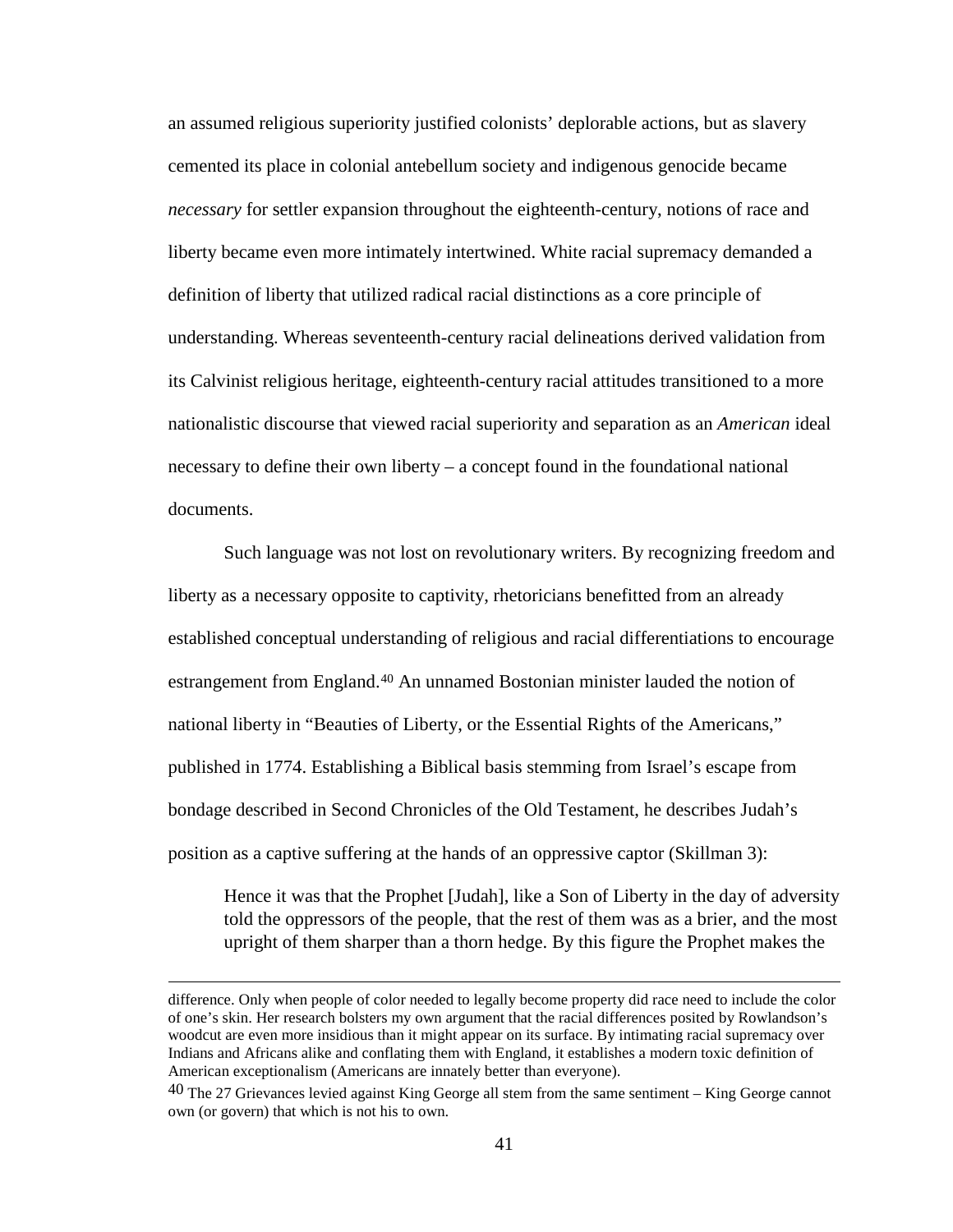people feel as well as hear that those Princes, Rulers, and Judges who destroyed the Rights of the subjects were as great a curse to the state, and likewise to the people as briers and thorns are to the earth. Behold with what majesty and command the Prophet speaks!

The speaker, consistent with revolutionary rhetoricians, attempts to persuade his listeners to physically conflate Biblical pain and oppression with the contemporary political situation. Like a "Son of Liberty," Judah suffers at the hands of his oppressors, naturally rises to claim freedom, and addresses his oppressors in a similar vein as revolutionary documents railing against English oppression. As noted in Fliegelman's analysis of Jefferson's revolutionary rhetoric in *Declaring Independence*, an orator's primary obligation "was to display persuasively and spontaneously the experiencing of [entirely new revolutionary] thoughts and feelings," (2). Fliegelman argues that eighteenth-century rhetoric established a uniquely American language that created a corollary between freedom and natural law and one "that would permit universal recognition and understanding" (1). Just as the Israelites sought their independence from Egypt, so must early Americans revolt against England.<sup>41</sup>

### **3.4 Racial Delineations**

By appropriating Rowlandson's *Narrative* for a specific political agenda, revolutionary propagandists simultaneously appropriated the racial relations described within its text. The divisions described by Rowlandson utilize overtly religious language, identifying her captors as "merciless Heathen" (13) and comparing her own "lovely Face" to the "foul looks of those Heathens" (35). Throughout the text, Rowlandson refers

<span id="page-49-0"></span> <sup>41</sup> Again, the point is not lost on me that freedom and liberty align with "natural law," but slavery (or indigenous genocide) does not seem to pose an issue. Captivity (as a concept) bolstered America's resolve against English oppression but did little to affect their own shame.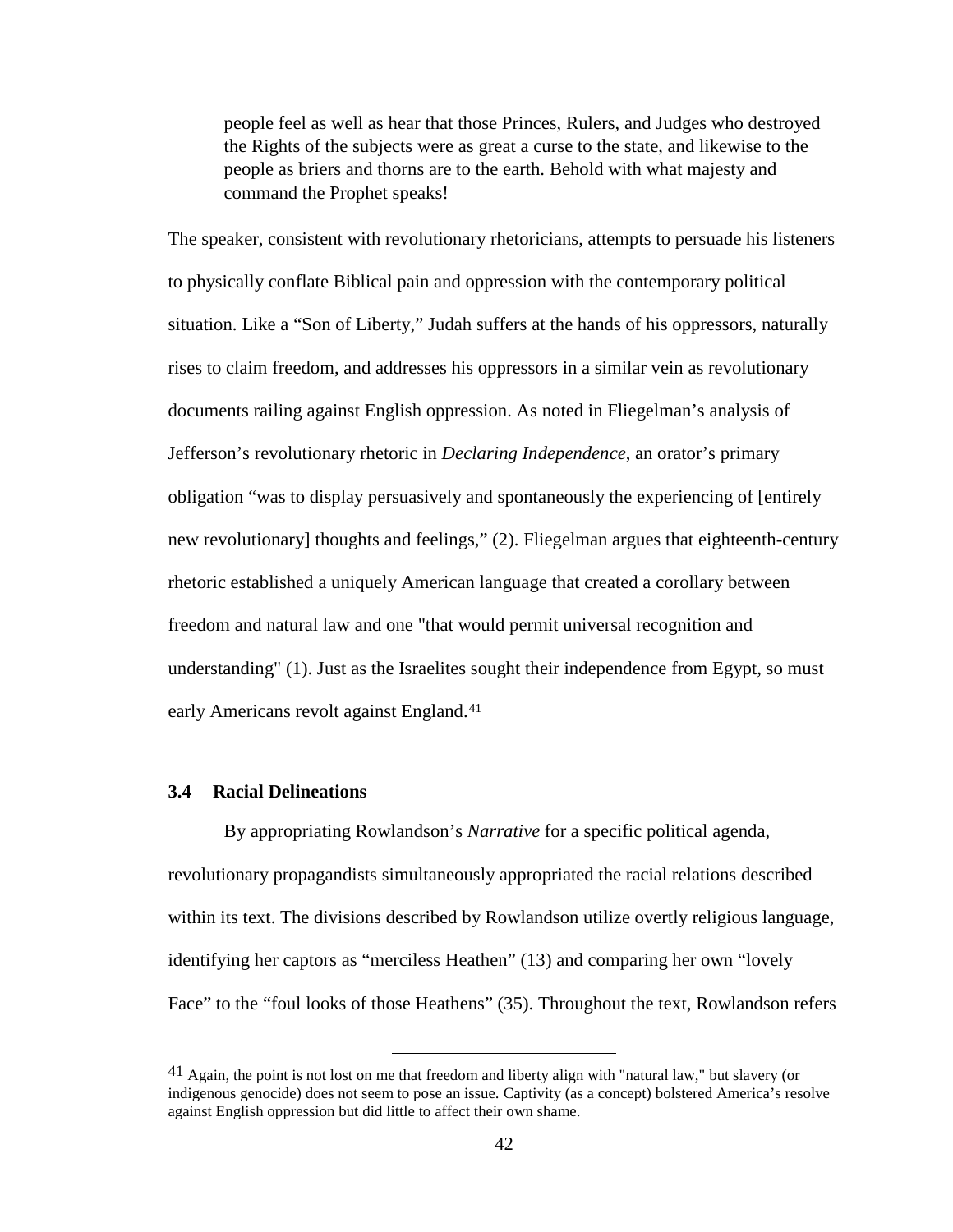to her Algonquin captors as heathens an amazing twelve times, distinguishing her own Christian English identity against their "heathen" otherness. Rowlandson, although held captive and eventually accepted into their society, considers herself utterly separate from their Native identity. Paradoxically, Rowlandson enters the community economy when she begins to cook and sew for her own profit and survival (25) and, she begrudgingly acknowledges that her captors, although still her professed enemy, sometimes exceed her own expectations and in some instances, even become friendly (28). Nonetheless, in her mind, she is civilized, and they are savage. Such a seemingly common-sense analysis can often be overlooked, but this point is pivotal for arguing that the racial differences described in Rowlandson's *Narrative* serve the political ambitions during its republishing.

Although my views differ somewhat from Ezra Tawil's claim that Rowlandson "differentiated herself from them, not by means of 'race' per se, but primarily in terms of national and religious identity" (145-146), his insertion of racial sentiment enhances my argument explicating Rowlandson's appeal to pre-revolutionary propagandists. He defines racial sentiment as "members of different races [feeling] different things, and [feeling] things differently" (Tawil 2), and aligned against Rowlandson's experience, I expand his definition to include what's happening in Rowlandson's mind throughout her captivity. Restated, she perceives and processes things far differently than American Indians. Even the way she thinks is different from her captors. As propagandists adopted Rowlandson's story, along came her separative racialized attitudes towards her oppressors. Repurposed for revolutionary political ends, the conflated Indian/English

43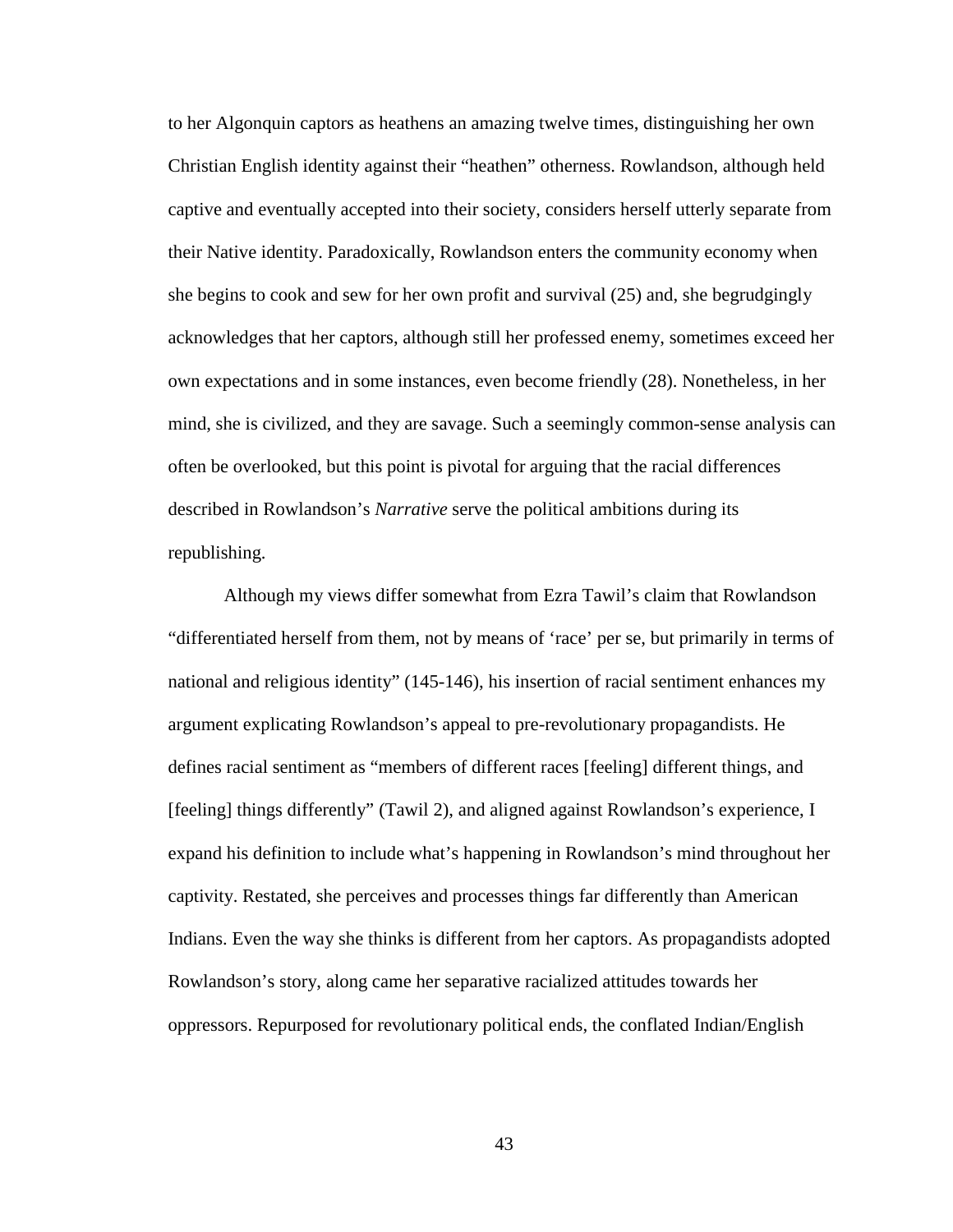image displayed in Boyle's 1773 woodcut (discussed on page 24) presents two distinct identities who are incompatible in all ways – Mary Rowlandson and her attackers.

Underneath one unifying racial umbrella, Mary Rowlandson separates herself from her captors. She resists transculturation and therefore survives her captivity racially unscathed.[42](#page-51-0) Not only is Rowlandson separated from King Philip's men by religion and Englishness, but she also feels and thinks in a different way than her Nipmuc captors. Nearly every remove presents Rowlandson with another opportunity to marvel at the differences between the two, whether it is ingeniously crossing a river or scrounging for food so that no one goes hungry.

But how do these racial divisions transfer to its revolutionary republishings? By utilizing American Indians as an effigy for the English monarchy, Rowlandson's racial binary extends to a racial opposition against English colonialism. Unlike Rowlandson's 1682 differentiation that separated her own racial identity from a very un-English Indian identity described above, Rowlandson's pre-revolutionary *Narrative* separates the English from a uniquely American identity. Rowlandson, a repurposed colonial captive of England, is no longer English and her identity is racially different than her captors. She becomes an American.

By no means is the racial divide an all-inclusive reason why Rowlandson's *Narrative* resonated with revolutionary propagandists, but it begins to extend its effectiveness beyond the woodcuts examined in the second section.Further intensifying the racial divides located within the text, I return to a comparative analysis of

<span id="page-51-0"></span> $42$  Rowlandson is haunted by her traumatizing captivity. "I can remember the time, when I used to sleep quietly without workings in my thoughts, whole nights together: but now it is otherwise with me" (50). Within my intentionally narrow argument, her racial identity remains intact even if every other aspect does not.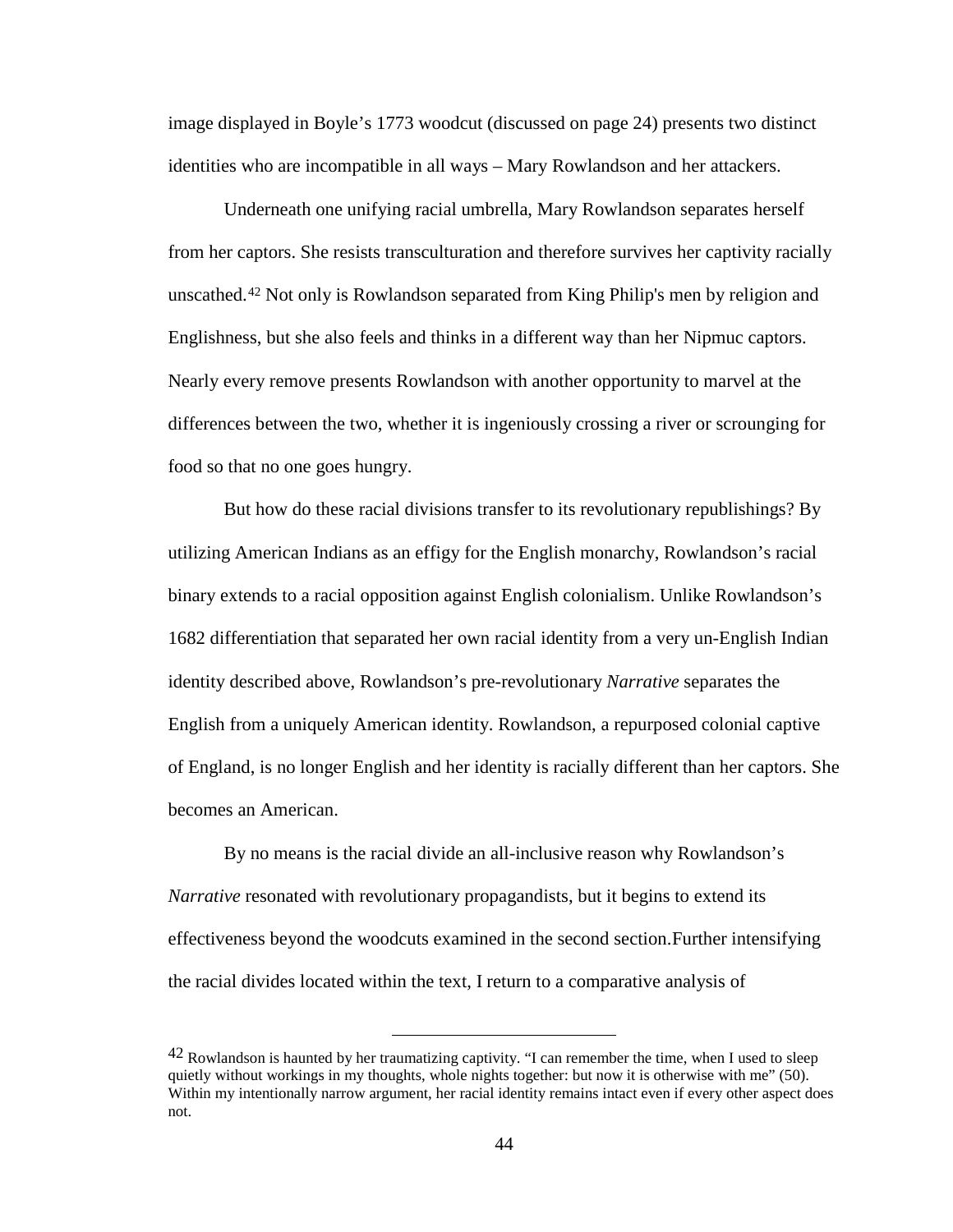Rowlandson's 1682 and pre-revolutionary editions. In the woodcuts referenced and examined in Section 2, Rowlandson's Nipmuc attackers appear less Indian and far more like trespassing British troops. The Indian savagery depicted in 1682 began to disappear so that an encroaching English identity could take its place. Rowlandson is presented as an active combatant in both images, carrying a musket and confronting her attackers.[43](#page-52-0) In each edition published between 1770-1776, in addition to the woodcut amendments, the title of the narrative itself illuminates yet another aspect of the story's utility in revolutionary rhetoric. Below are the two title pages from 1682 (Figure 3.1) and 1770 (Figure 3.2):



Figure 3.1: Title Page of 1682 edition of Rowlandson's *Narrative*

<span id="page-52-0"></span><sup>43</sup> Michelle Burnham states that "this illustration is, of course, consistent, neither with the details nor the agenda of the text itself, since the captive left her burning home with a child, not a gun, in her arms and is more easily imagined reading a Bible or sewing a shirt than shooting a rifle at her captors" (63). I tend to agree with her analysis, but the text matters little as Rowlandson's image has already been appropriated and has become mythologized.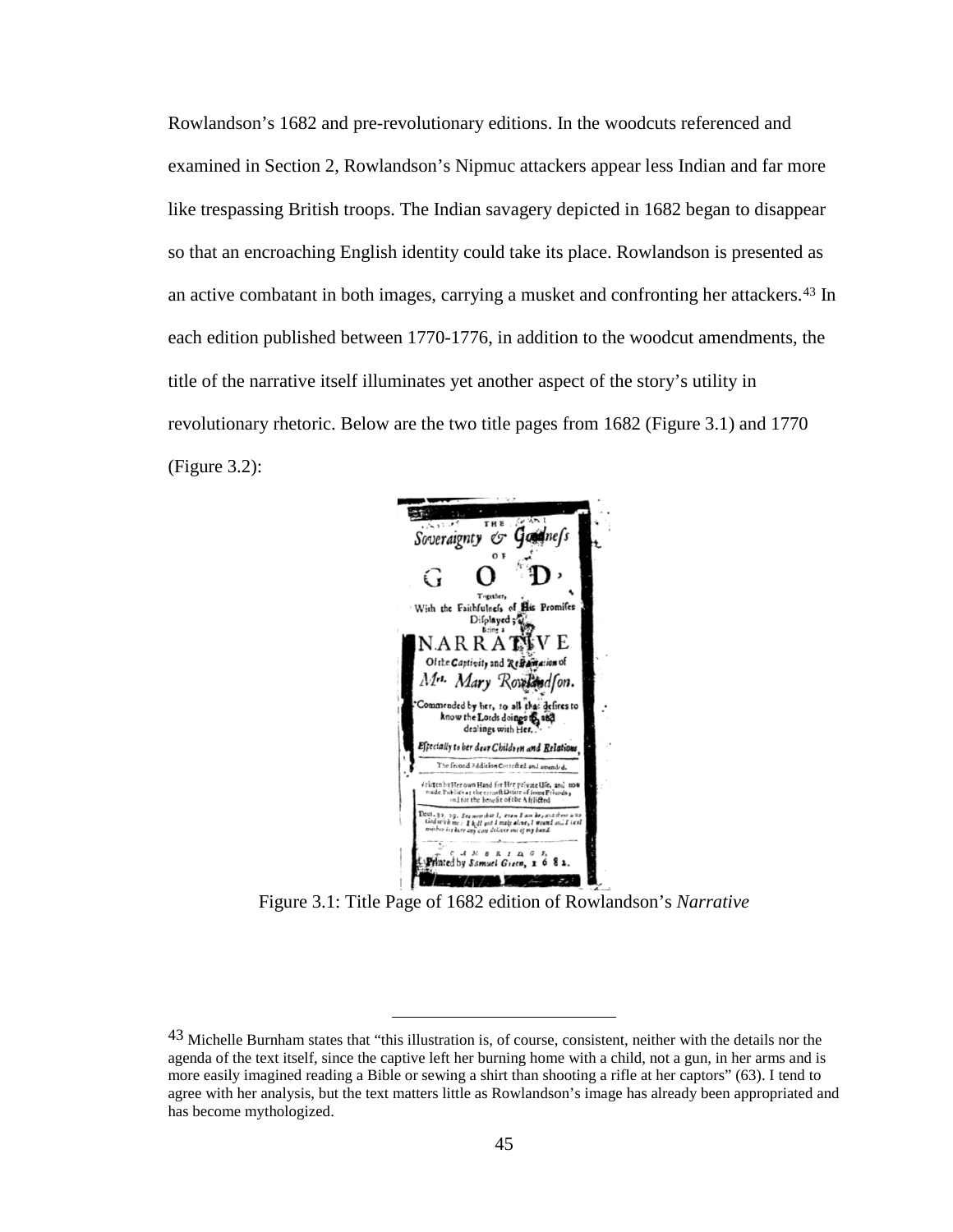

Figure 3.2: Title Page of 1770 edition of Rowlandson's *Narrative*

In 1682, the full title reads *The Sovereignty and Goodness of God, together with the Faithfulness of His Promises Displayed, Being a Narrative of the Captivity and Restoration of Mrs. Mary Rowlandson*. The subtitle again advertises God's Providence, stating that this narrative is "Commended by her, to all the desires to know the Lord's doings to and dealings with Her. Especially to her dear Children and Relations." In 1770, however, the title is altered to read *A Narrative of the Captivity, Sufferings and Removes, of Mrs. Mary Rowlandson* with the subtitle relating an entirely different focus, stating "who was taken Prisoner by the Indians, with several others, and treated in the most Barbarous and Cruel manner by those vile Savages: With many other remarkable Events during her Travels." Michelle Burnham asserts that the difference illustrates an overt abandonment of the "religious emphasis of the original" (63) and instead establishes Rowlandson as the redeeming agent. Her analysis aligns with the armed Rowlandson in the woodcuts. Mary Rowlandson becomes the center of her *Narrative* and through the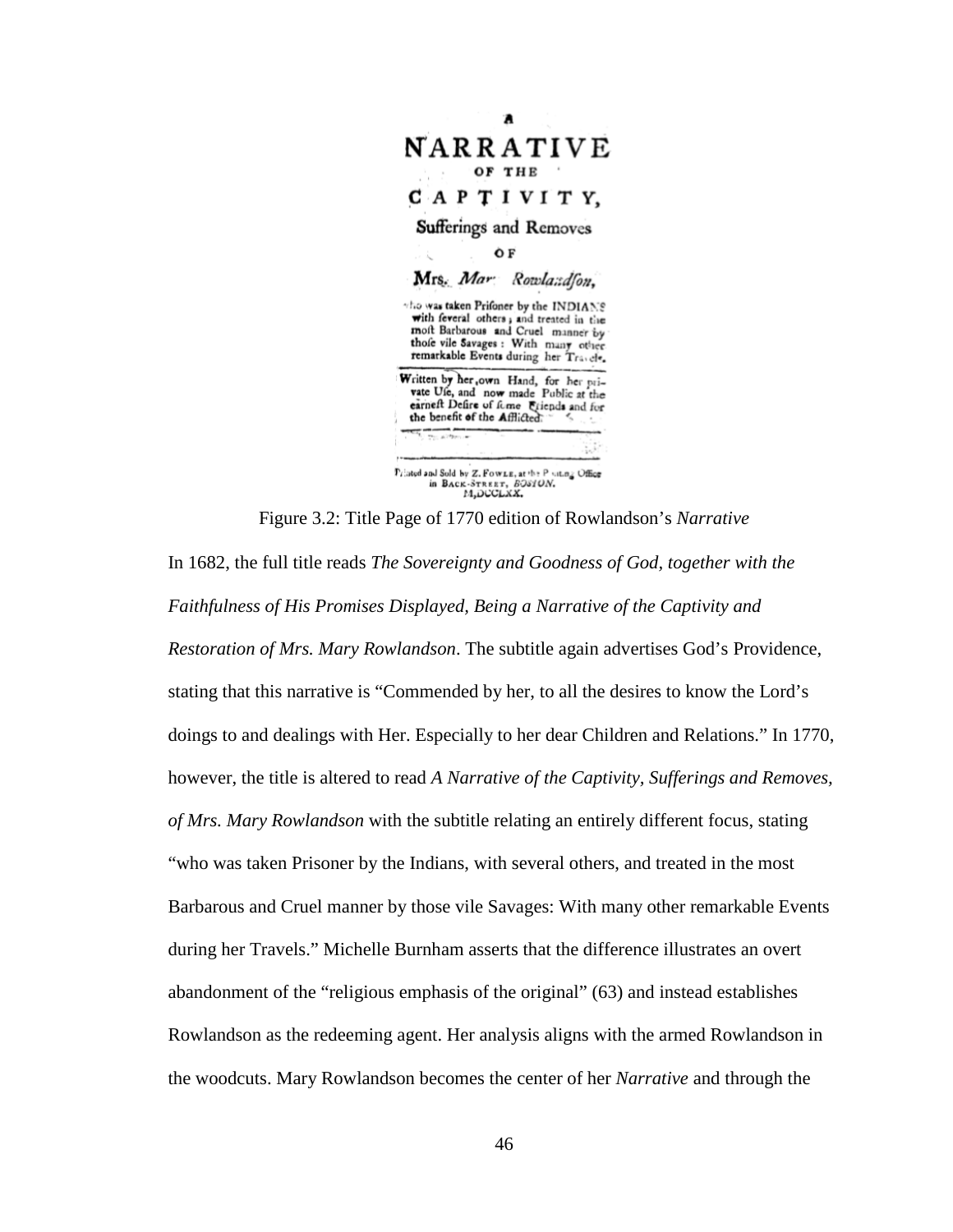title, the focus shifts from God's dealings to and with Rowlandson to Rowlandson's active participation in the "remarkable Events during her Travels."

Michelle Burnham's analysis highlights Rowlandson's revolutionary character, but by examining why it matters in a propagandist context, an additional layer hidden within the title page becomes clear. As discussed above, the racial differences between Rowlandson and her captors are religious, national, and affectual. By retitling the narrative, pre-revolutionary printers not only enhanced Rowlandson's position as posited by Burnham, but they also deepened the divide between Rowlandson and her captors. No longer is her story a tale of God's restoration. It is now a tale of Rowlandson's suffering at the hands of "INDIAN savages."[44](#page-54-0) The religious language falls away, and the updated title utilizes language that further divides Rowlandson and her captors along racial lines. They are "Barbarous and Cruel… vile Savages" and she is their Prisoner. Synthesizing Burnham and Tawil's work (and inserting a bit of my own), the retitling of Rowlandson's *Narrative* positions Rowlandson in direct racial opposition against her oppressors.

# **3.5 An Attitude of Winning**

Creating these racial binaries between different groups inevitably necessitated an imposed power dynamic between parties so that one group might gain an advantage over another. Settler colonists elevated their position over the indigenous population as a motivation for colonial expansion and genocide. Reconstructing such a transplanted racialized relationship between English and American identities, however, becomes a

<span id="page-54-0"></span><sup>44</sup> "Savages" appears only twice in the story itself (compared to "heathen" that appears twelve times). Textually, Rowlandson utilizes a multitude of dehumanizing insults against the Indians – murderous heathens, ravenous bears, savages, etc. – but a predominance of the language focuses on religious differences between Christian and "heathen." Each separative description enhances the racial divide, and this title page brings such an argument to the forefront.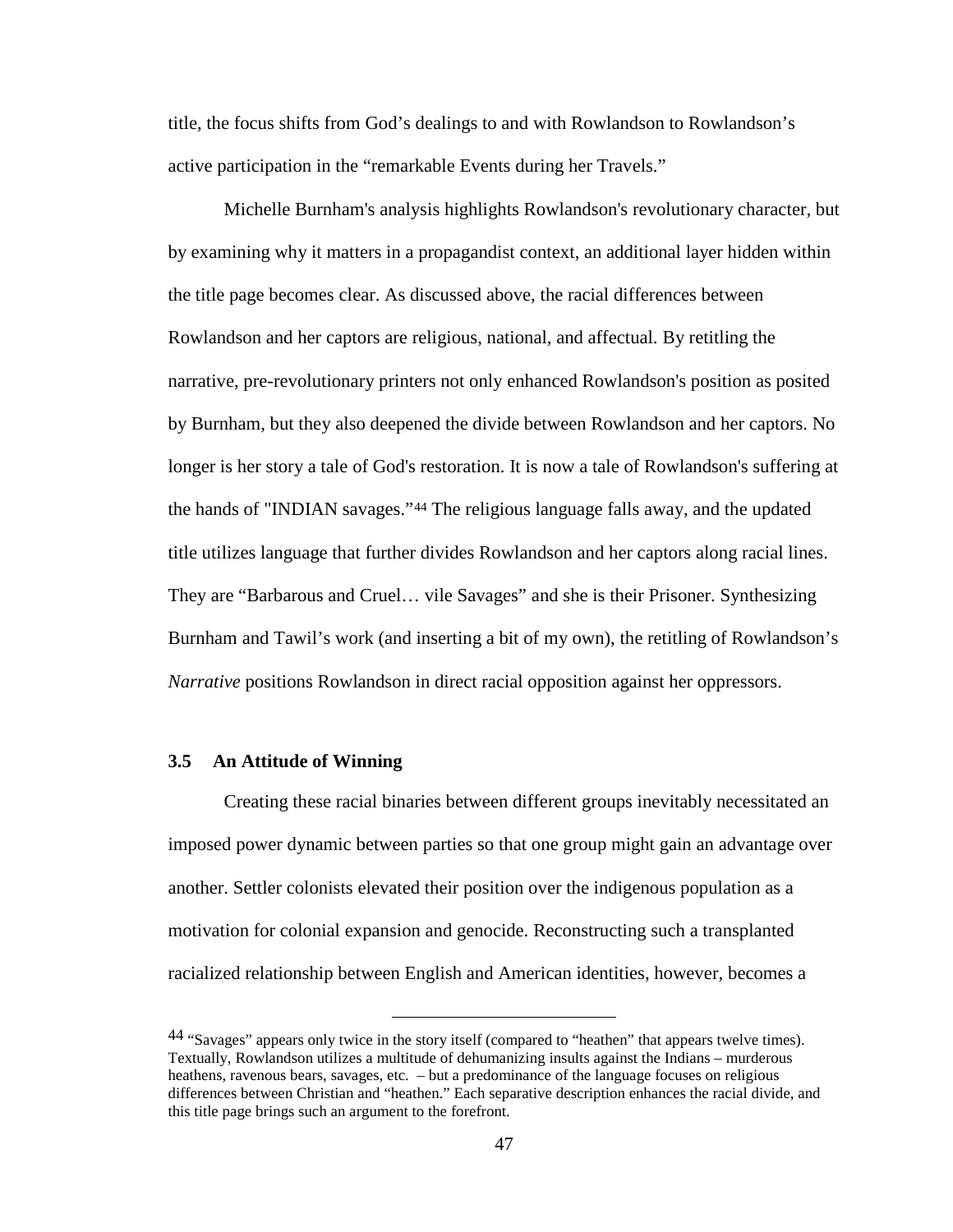more difficult task when most of the colonial population still view themselves as English. Yet, Rowlandson's republished *Narrative* again holds the key to explain why those power dynamics may have shifted so dramatically.

King Philip's War represents a massive and decisive colonial victory against a skilled, organized, and incredibly large Algonquin enemy. In the end, English colonists all but decimated an Algonquian coalition, taking their property and claiming a moral victory. Described by Jill Lepore in *The Name of War*, for Puritan leaders, "King Philip's War was a holy war [and] a war against barbarism" (175) and as a result, justified complete colonial religious and hegemonic authority.[45](#page-55-0) In King Philip's death on August 12, 1676, colonists marked a real moment and a literal body to display colonial power and a decisive Puritan victory. Puritan historians such as Increase Mather and William Hubbard vividly document and celebrate Philip's death as the symbolic end to King Philip's War and justification for future triumph over an Indian Wilderness. For the intimate details of his death, I turn to Benjamin Church, the military commander responsible for seeking out King Philip and his followers.[46](#page-55-1)

Briefly summarized, Captain Church established a deliberate ambush, positioning soldiers around a swamp near Mount Hope, Rhode Island. To definitively end a protracted battle that had already dragged on for two long years, Church issued orders to

<span id="page-55-0"></span> <sup>45</sup> Metacom (King Philip) united several Algonquin tribes – Narraganset, Wampanoag, Abenaki (Penobscots), Nipmuc, and at times the Mohegans (among others). Numerous historians (Lepore, Brooks, Church, and even Mather) attribute his ultimate defeat to the disillusionment of alliances and various tribes vying for land and power.

<span id="page-55-1"></span><sup>46</sup> Church records his commission from Governor Joseph Winslow in his memoirs (Church 50-51): "Captain Benjamin Church, you are hereby nominated, ordered, commissioned, and empowered to raise a company of volunteers of about 200 men, English, and Indians; the English not exceeding the number of 60, of which company, or so many of them as you can obtain, or shall see cause at present to improve, you are to take the command and conduct, and to lead them forth now and hereafter, at such time, and unto such places within this colony, or elsewhere, within the confederate colonies, as you shall think fit; to discover, pursue, fight, surprise, destroy, or subdue our Indian enemies, or any part or parties of them that by the providence of God you may meet with."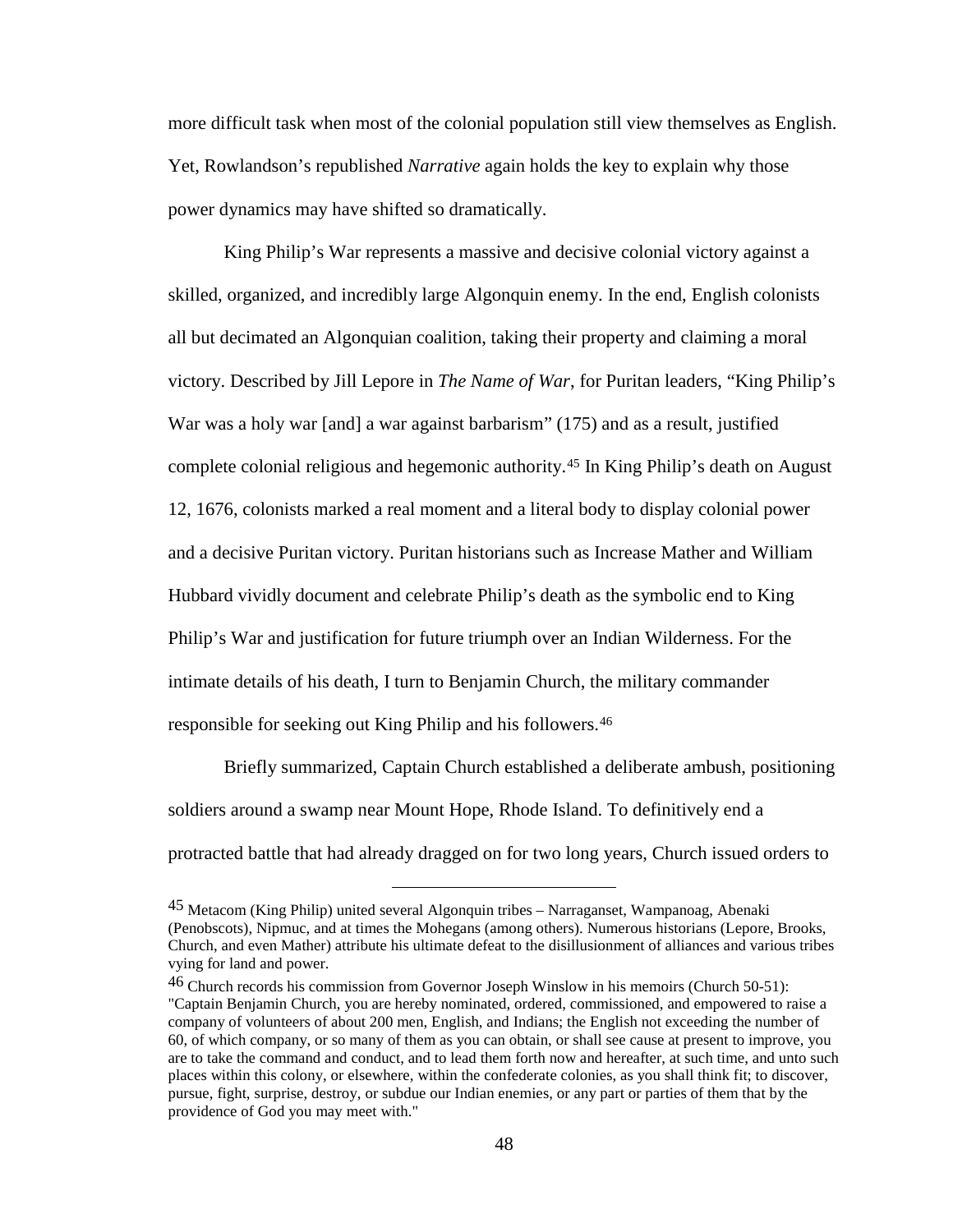overwhelm Philip's forces with intense firepower once the ambush was set. Utilizing the element of surprise, Church set his ambush around Philip's encampment, rousing Philip's men with a volley of fire while many of his men were sleeping. Church notes that Captain Goulding prematurely initiated fire, but once the firing started, it did not end until all enemy movement had ceased.<sup>[47](#page-56-0)</sup> He identifies King Philip – a revered fighter – who "catch'd up his gun, and ran as fast as he could scamper" (72) straight into the line of fire to fight and defend his people. Church's "Indian Peter" Alderman fatally shoots Philip, after which Church declares a decisive victory, strips him naked, brutally quarters his limbs, and curses King Philip by stating "that forasmuch as he had caused many an Englishman's body to be unburied, and to rot above ground, that not one of his bones should be buried" (73). King Philip had been killed. Colonists hailed his death as a righteous victory and a sign of God's Providence that supported English authority over "heathen, savage, and barbarous" enemy tribes.

Aside from an informative historical essay on proper military strategy, Church's *The Entertaining History of King Philip's War provides an element necessary for* Rowlandson's *Narrative* to achieve rhetorical resonance throughout the pre-revolutionary period. Captain Church (who retired and wrote his memoirs as a Colonel) establishes an overall attitude of winning. King Philip – a seemingly insurmountable obstacle – had been killed. The war was over – sort of – although no longer named after Philip, the war continued to rage for nearly two more years. Jill Lepore notes that "no peace treaty was signed… and in many ways, the fighting simply became less intense, less organized, and… more distant" (177). Nonetheless, colonists claimed victory because an overall

<span id="page-56-0"></span><sup>&</sup>lt;sup>47</sup> Goulding thought that an "Indian looked right at him" (Church 72), to which Church responds, "though it was probably to his conceit" (Church 72). Either way, Goulding initiated fire and began the decimation of King Philip's sleeping encampment.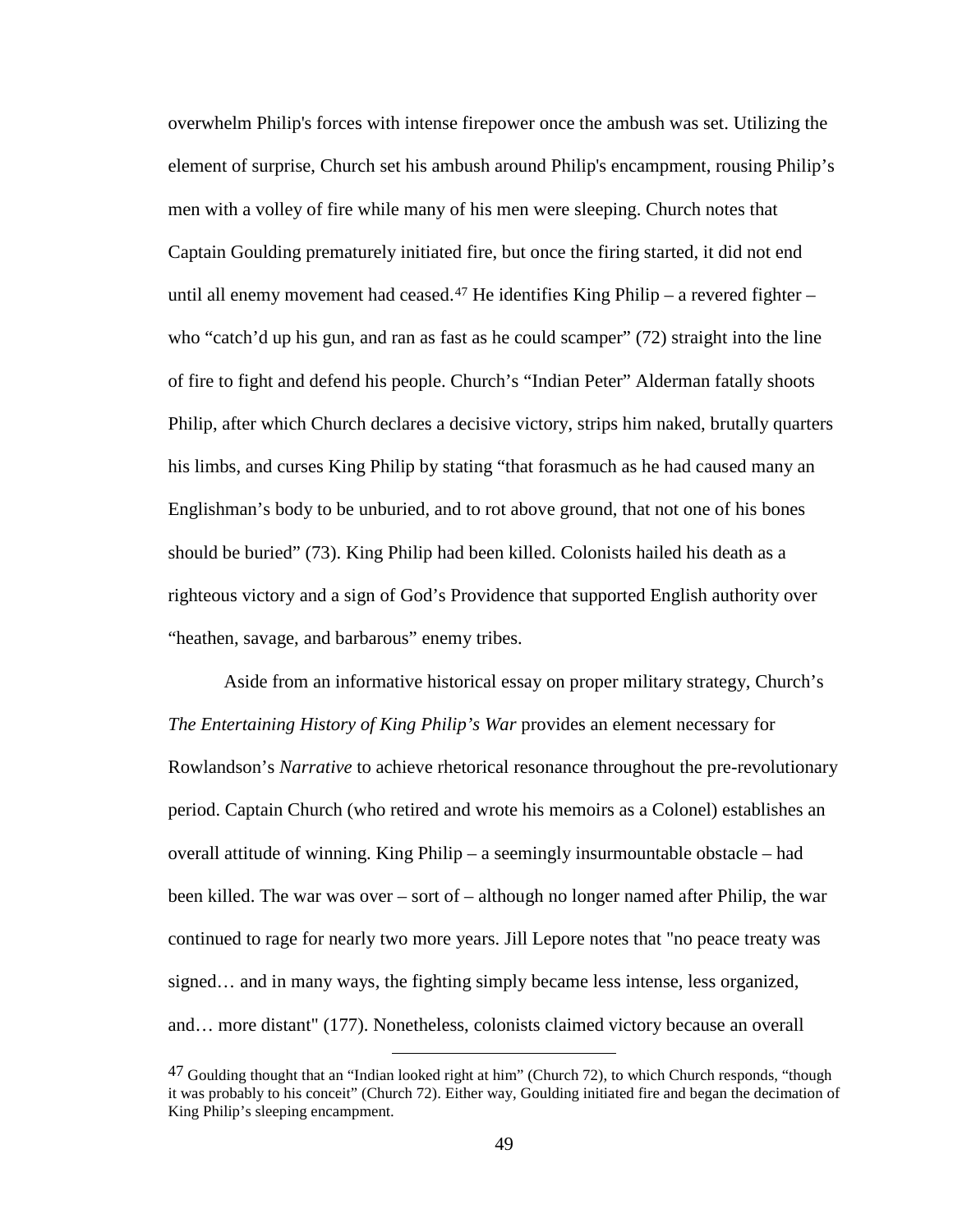attitude of winning the war justified and bolstered future aggression based on the certainty of success.[48](#page-57-0) 

King Philip's demise indicates a possibility that aggression against King George III was not only possible but signified a guaranteed victory. Stated another way, by establishing a precedent of winning and then conflating Rowlandson's *Narrative* with English colonial captivity, the propaganda suggests that British colonial rule would inevitably perish just as Philip died in the swamp. Captain Church provided specific details outlining his victory over an Indian menace. Years later, Cotton Mather (referenced earlier) gave credit for conquering an Indian Wilderness, using such victories as those against King Philip as an inspiration and justification for future conflict and assured success. King Philp served as the most notorious single military leader – an icon of indigenous resistance.[49](#page-57-1)

Revolutionary propagandists capitalized on King Philip's defeat, using Rowlandson's story as a reminder of pre-American exceptionalism. Militarily, it is the same reason that we continue to utilize nostalgic unit designations, call signs, uniforms, flags and symbols, and even such innocuous things as street names, weapon nomenclature, and mission titles. By associating one conflict with another *successful*

<span id="page-57-0"></span><sup>48</sup> Just the other day, I was at the gym and noticed a strong young man wearing a tank top with a muscular caricature of Uncle Sam flexing on its front. Beneath Uncle Sam's bulging "Guns of Glory," the text read "Two Time World War Champion." Patriotic humor at its finest. Even in its seemingly innocent jest, such a trivial shirt thematizes an expectation of stereotypical American exceptionalism. Forgetting past wars that embarrassingly ended in stalemate or even defeat, that young man's shirt stands for one simple principle – we cannot lose. No matter the situation and no matter the enemy, because the United States "won" WWI and WWII, by extension, we will undoubtedly succeed in any future conflict.

<span id="page-57-1"></span> $^{49}$  By demonizing an individual – King Philip – it mirrors the Founders' singling out of King George in the 27 Grievances, addressing each of them directly to an individual instead of the country. King Philip was an individual enemy, but in no ways the only Algonquian (or many other nations) warrior who fought against the colonists, yet he served as a useful representative of the entire struggle. By killing King Philip, his "monarchy" fell, just as patriots hoped that attacking King George directly would ensure a symbolic victory against his own monarchy.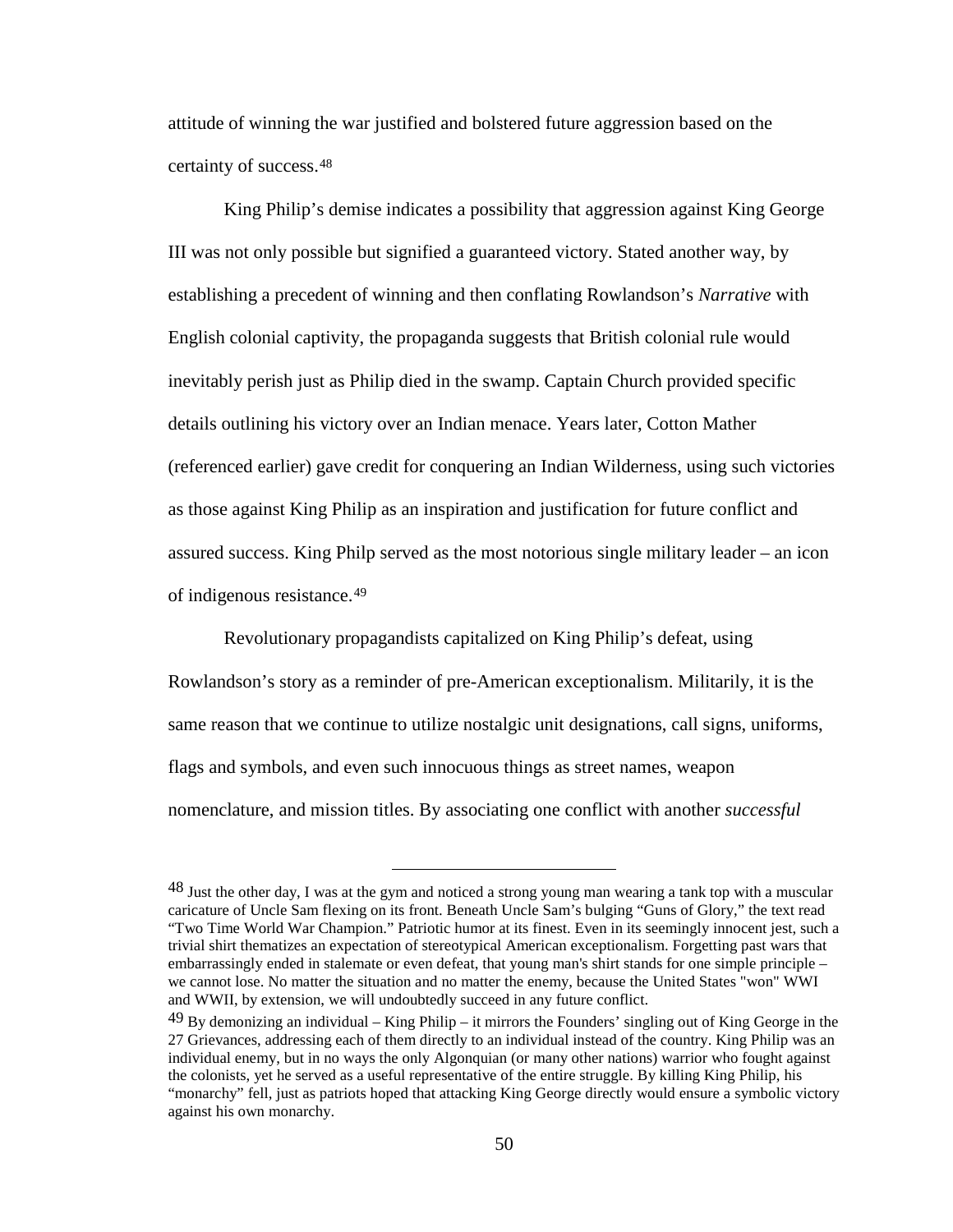battle, the implied assumption is that the current fight will end the same way as the first. King Philip was killed, quartered, and displayed. His coalition was disbanded, defeated, and disappeared. Mary Rowlandson's utility extended to substitute one villain for another, adding yet another layer of value for her story to resonate with an unrelated American insurgency.

## **3.6 Revolutionary Religion**

Perhaps the most commonly assumed transference of Rowlandson's revolutionary political efficacy rests in its overtly religious rhetoric. Through her suffering, redemption, and survival, it is often argued that Mary Rowlandson establishes God's favor and her own salvation as one of God's chosen people – a coveted member of the Elect. Even more clearly, at the end of the narrative, she instructs her readers with Moses' words spoken in Exodus: "Stand still, and see the salvation of the Lord" (51). Tara Fitzpatrick describes it in another way,<sup>[50](#page-58-0)</sup> stating that "God had tested her faith through suffering, delivered her from her captors, and led her to the final stage of a Puritan conversion, assurance" (1). Mary Rowlandson's captivity *Narrative* serves as a testament to her spiritual victory. As discussed above, the original 1682 title implies that God's sovereignty saves Rowlandson. Consequently, she must be one of God's chosen people. Thus, by extension, if she represents a captive nation held by an English captor, then the

<span id="page-58-0"></span><sup>50</sup> David Minter's "By Dens of Lions" dissects Rowlandson's narrative in terms of a religious conversion narrative as well. A rather lengthy quote, but the following succinctly sums up his article: "Drawing on an established conception of history and established doctrinal traditions, the Indian captivity narratives of the Puritans place a familiar story (of providential deliverance) in a new setting (the American Indian frontier)… But behind the narratives lie two traditions: a providential theory of history that interpreted the design and action of God as ruling even 'the most unruly'; and a doctrine of afflictions that welcomed suffering and adversity by defining them as corrective, instructive, and profitable" (337).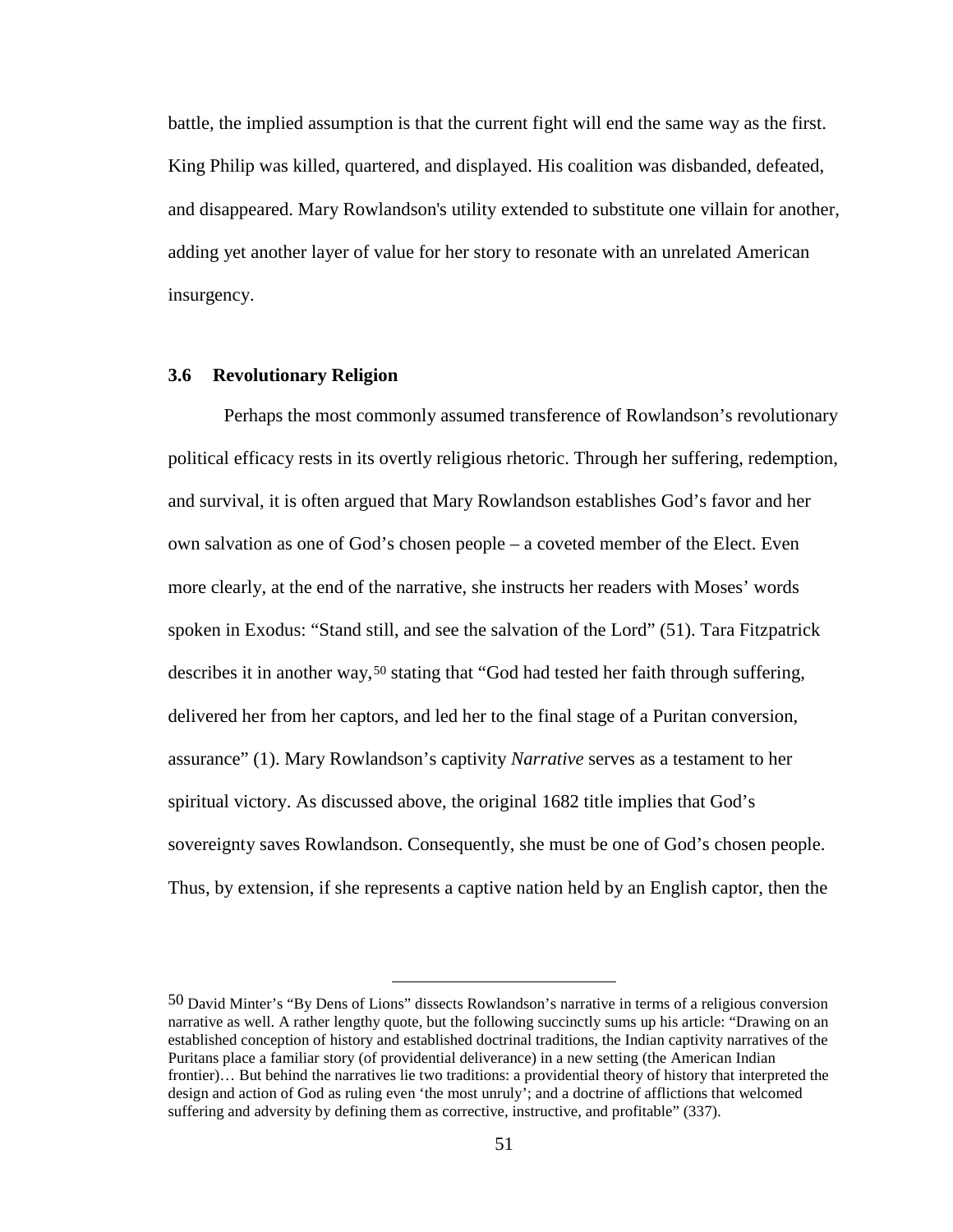United States must also arrive at the same conclusion – a chosen people destined for deliverance.[51](#page-59-0)

However, unlike seventeenth-century Puritanical settlements whereby religion dominated public and private life, eighteenth-century Anglo-America preferred secularism over religiosity. As noted by Jon Butler, approximately a quarter of adults throughout the colonies participated in organized "worship or claimed formal church membership" (18) in the mid to late eighteenth-century. Comparatively, according to the Pew Research Center, modern regular religious attendance hovers between 35-50% <sup>[52](#page-59-1)</sup>. Additionally, as colonists declared war against England, more than half the Anglican priests serving in the colonies "honored their solemn oaths to the British crown" (Marini 194), resigning their appointments and returning to England. Simply stated, in the prerevolutionary period when Rowlandson's account could have capitalized on religious sentiment, early America was far less religious than outward appearances might have suggested.<sup>[53](#page-59-2)</sup>

Yet, as identified in earlier sections of this paper, pre-revolutionary propaganda benefited immensely from a religious language such as that found in Rowlandson's *Narrative*. The sovereignty proselytized in its original publication did not directly transfer with its republication. Yet, publishers still benefited from the religious undertones surrounding Puritan captivity. Ronald Hoffman describes the following in his introduction to *Religion in a Revolutionary Age* (ix):

<span id="page-59-0"></span> $51$  To be honest, this was also my initial assumption too – Rowlandson's theology extends to revolutionary rhetoric. Yet, such an interpretation falls short of a far more nuanced analysis of her story's propagandistic utility. Just as strictly Puritanical captivity and conversion framework fails to capture Rowlandson's story, so does a simplistic rendering of Rowlandson's account that focuses solely on providence and religion.  $52$  Arguably a wide margin and one that can be explained through modern looser definitions of religion and

<span id="page-59-1"></span>spirituality (and even church membership and attendance).

<span id="page-59-2"></span><sup>53</sup> And modern memories might also suggest…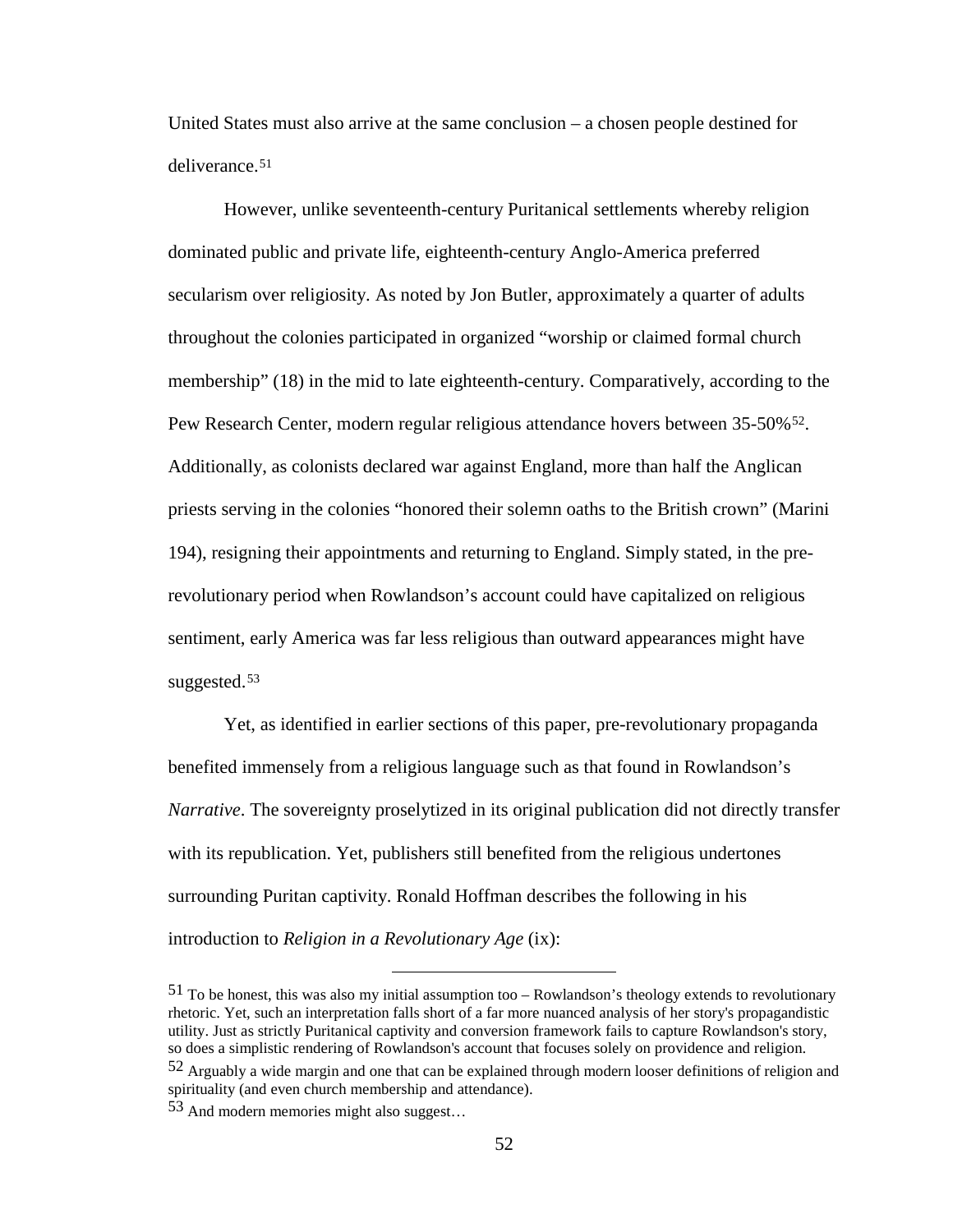While the Founders may not have necessarily believed that Americans were God's chosen people, they were not averse to using Old Testament language in their public pronouncements to define their cause within the context of the Israelites.

Although it would be a stretch to argue that Puritanical religious concepts profoundly influenced the *Narrative*'s place within a larger propagandist framework, revolutionary printers benefited from its theological implications nonetheless. Rowlandson's story is undoubtedly one that places her among "God's chosen people" by the end, but even more importantly, it labels her a victorious survivor of an intense captivity. As noted in the second section of this thesis, political zealots utilized familiar religious language to encourage revolutionary sentiment, describing foreign concepts such as liberty and freedom through familiar tropes such as captivity – whether Indian or as in the abovementioned quotation, Biblical captivity.

## **3.7 A Separate American Identity**

It seems an unlikely conclusion, but through each of these examples demonstrating Mary Rowlandson's utility in propagandist discourse, I cannot help but surmise that the facts just don't matter. The original text, although containing elements of an independent actor, reflects an entirely different character than those presented in the woodcuts and title pages printed by political agitators such as John Boyle. Yet, somehow, versions of her story printed between 1770-1776 contain a counter-history that repurposes Mary Rowlandson as an ambitious, independent, and resistant revolutionary heroine.[54](#page-60-0) Ultimately, revolutionary propagandists employed Mary Rowlandson's

<span id="page-60-0"></span> <sup>54</sup> Ann Douglas offers an incredibly useful description of an imagined counter-history, one that "protests against a peculiar definition of American history" (Douglas 185). Unlike Rowlandson's revolutionary appropriation "rewritten" by eighteenth-century propagandists, Douglas writes predominantly about female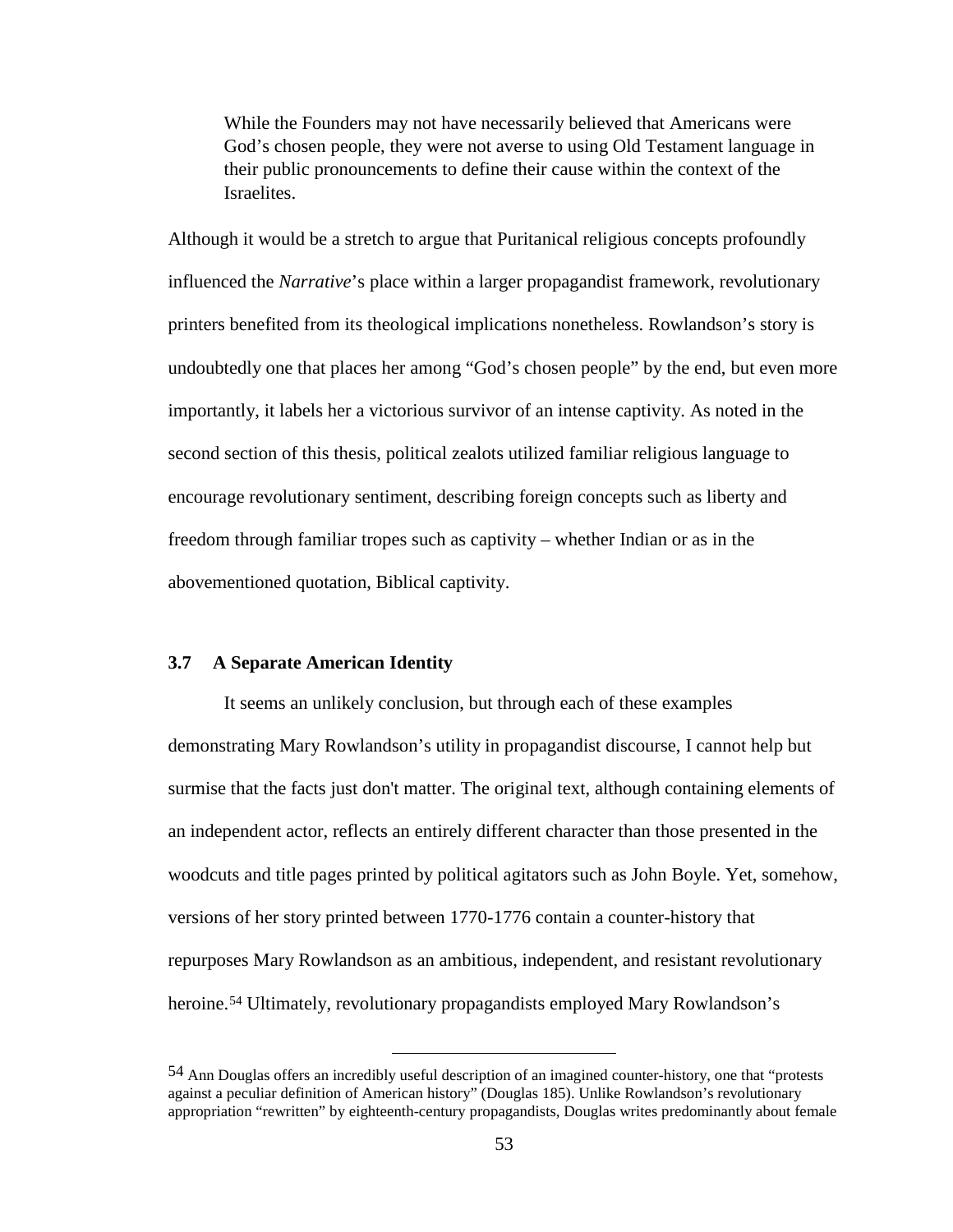*Narrative* to construct an American exceptionalism – a separation from England – that inspired action. Her story, however groundbreaking in its original publication, became something even more than Increase Mather might have intended. Rowlandson became a national myth.

Using Richard Slotkin's description of a national mythology, the fourth and final section encompasses a coda meant to capture Mary Rowlandson's inspiration as a national icon that extends beyond Puritanical expectations, religious rhetoric, and even the revolutionary uses explored throughout the essay. In contrast with a Jungian myth, Rowlandson becomes an instrument meant to "reconcile and unite individualities to a collective identity" (8). As the culminating section of the thesis, I hope to explore her impact on an ever-changing American identity and justify why I find Mary Rowlandson so incredibly enchanting.

authors who revise accepted versions of history. Her notion of an edited history – whether factual or imagined – lends itself to cross-literary use and one that I think helps to bridge the gap between Rowlandson's reality and the image advertised by revolutionary propagandists. Thus, I unashamedly repurpose her term "counter-history" in this context.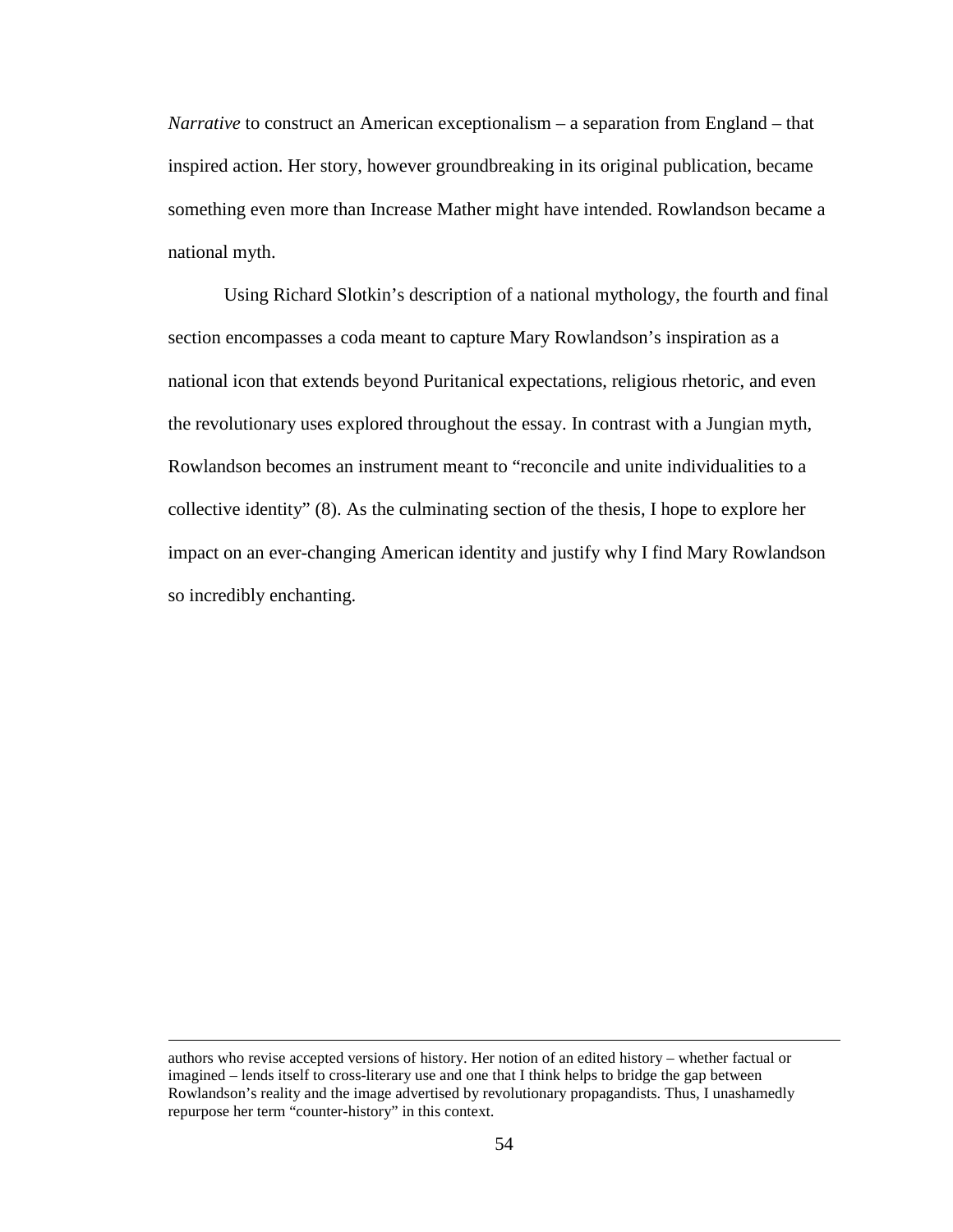#### CHAPTER 4. CODA: ROWLANDSON'S REWRITTEN MYTH

Mythology creates a secret opening through which the inexhaustible energies of the cosmos pour into human cultural manifestations.

– Joseph Campbell, *Hero with a Thousand Faces* (3).

As one in the academy who arrived after many years in the "outside world" I continuously search for the utility and "real-world" application of everything I study. I can't help it. In other words, why does Mary Rowlandson's *Narrative* matter? I think back to a conversation I had with Professor Matt Sewell at Minnesota State University a few short years ago. As I debated taking a detour from a very straightforward military career by pursuing an advanced degree in English, I asked him, "Why do you teach?" I am usually not one to remember intimate details from a ten-minute conversation, but his candid answer not only inspired me to apply for a teaching position, but it also helps to answer why Mary Rowlandson's story retains as much rhetoric relevance in 2019 as it did in 1776 or 1682. He told me that as a teacher, his job is relatively straightforward. He seeks to sincerely engage with texts, with people, and with the world. By synthesizing those three elements, people cannot help but be affected. Rowlandson's *Narrative* is powerful.

# **4.1 American Mythology**

There are all sorts of theories and ideas about what constitutes an American myth.[55](#page-62-0) Admittedly, the term encompasses a rather complicated and broad definition.

<span id="page-62-0"></span> <sup>55</sup> I rely solely on the literal definition of *myth* utilized by MacNeil and Slotkin, avoiding the psychological and philosophical implications described by Jungian mythology. For a comprehensive overview, see Kelly Bulkeley and Clodagh Weldon's *Teaching Jung* and more specifically, Robert Segal's sixth chapter titled "Jung on Myth." Slotkin's definition states that "mythology is a complex of narratives that dramatizes the world vision and historical sense of a people or culture, reducing centuries of experience into a constellation of compelling metaphors" (6).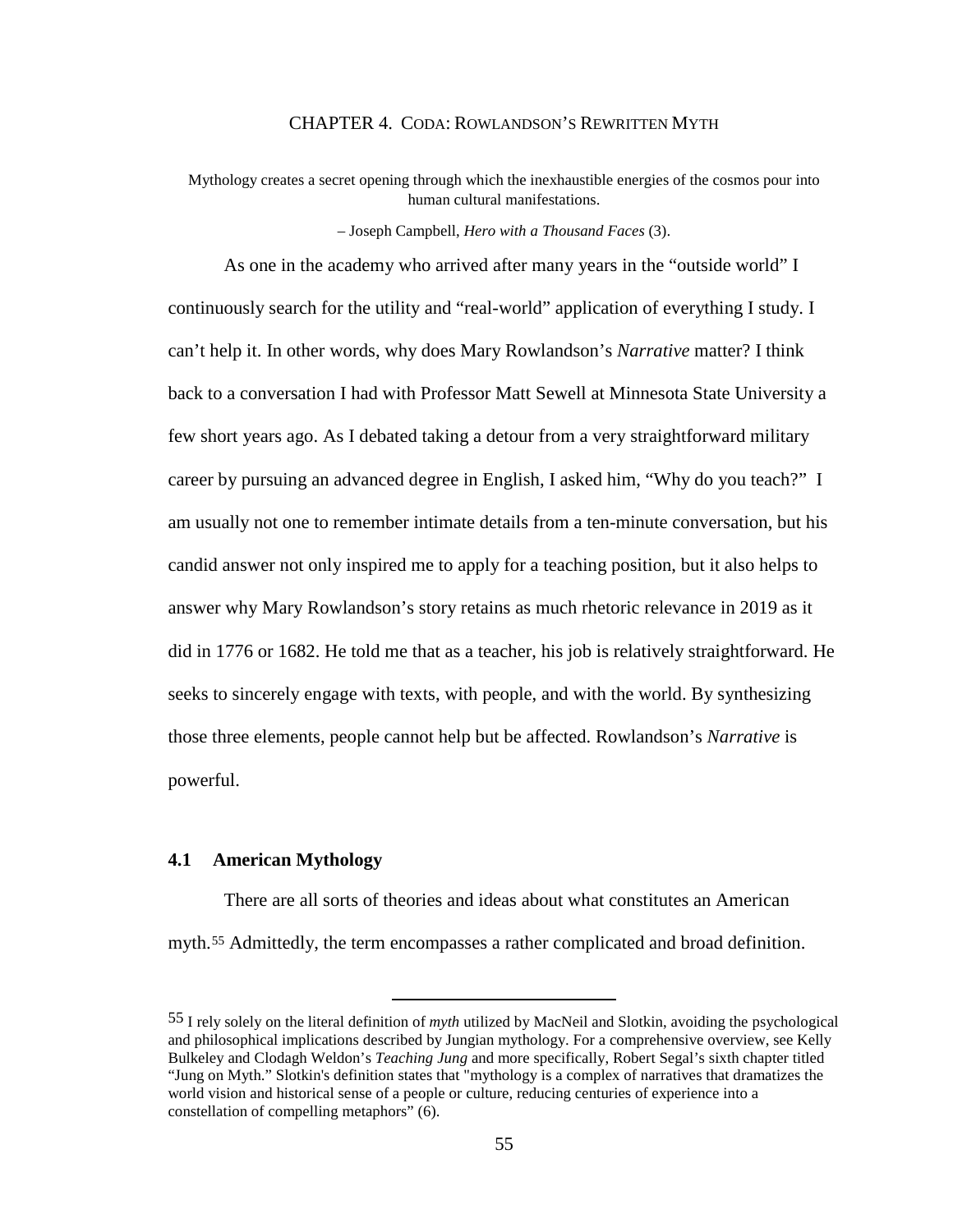Individual examples of mythological heroes – John Henry, Paul Bunyan, Daniel Boone, Natty Bumppo<sup>[56](#page-63-0)</sup> – readily come to mind, but nailing down a precise definition seems a rather daunting task. What makes each of these men mythological? Or heroic? Ought these heroes to have actually lived? Are they invented folklore or something more concrete? What place do they hold in our history? Why do so many American myths innately connote insanely masculine male characters? Are they even real? Do they need to be?

Perhaps this introductory barrage of questions appears a bridge entirely too far, but my intent in this final section is to argue for Mary Rowlandson's place amongst such American mythological heroes as those listed above. Slightly refining Richard Slotkin's description of national mythology, this section captures Mary Rowlandson's inspiration as a national icon that extends beyond Puritanical expectations, religious rhetoric, and even the revolutionary uses discussed throughout earlier parts of the essay. As the culminating argument, I hope to highlight her impact on an ever-changing American identity.

When I first encountered Mary Rowlandson nearly two years ago, her story captivated my attention. Granted, my unconventional undergraduate education took ten years and covered three universities, but I had never heard of Mary Rowlandson's *Narrative*. Without belaboring my own academic inexperience, her story rocked my

<span id="page-63-0"></span><sup>56</sup> Richard Slotkin posits that frontier heroes such as Boone and Bumppo represent the antithesis to early captivity narratives (Slotkin 21). I agree with his overall assessment, but I think it deserves a more nuanced analysis. Mary Rowlandson's pre-revolutionary image represents a Daughter of Liberty who refuses transculturation and places herself in complete opposition to "savage" invasion. The frontier heroes he cites celebrate indigenous nobility (even when they fight against them). The submissive stereotype or outright transculturation (Eunice Williams, Mary Jemison) may appear a direct contrast, but again, I concede that the intent of Rowlandson's *Narrative* works as a counterexample to Daniel Boone, but her appropriated mythology most certainly does not.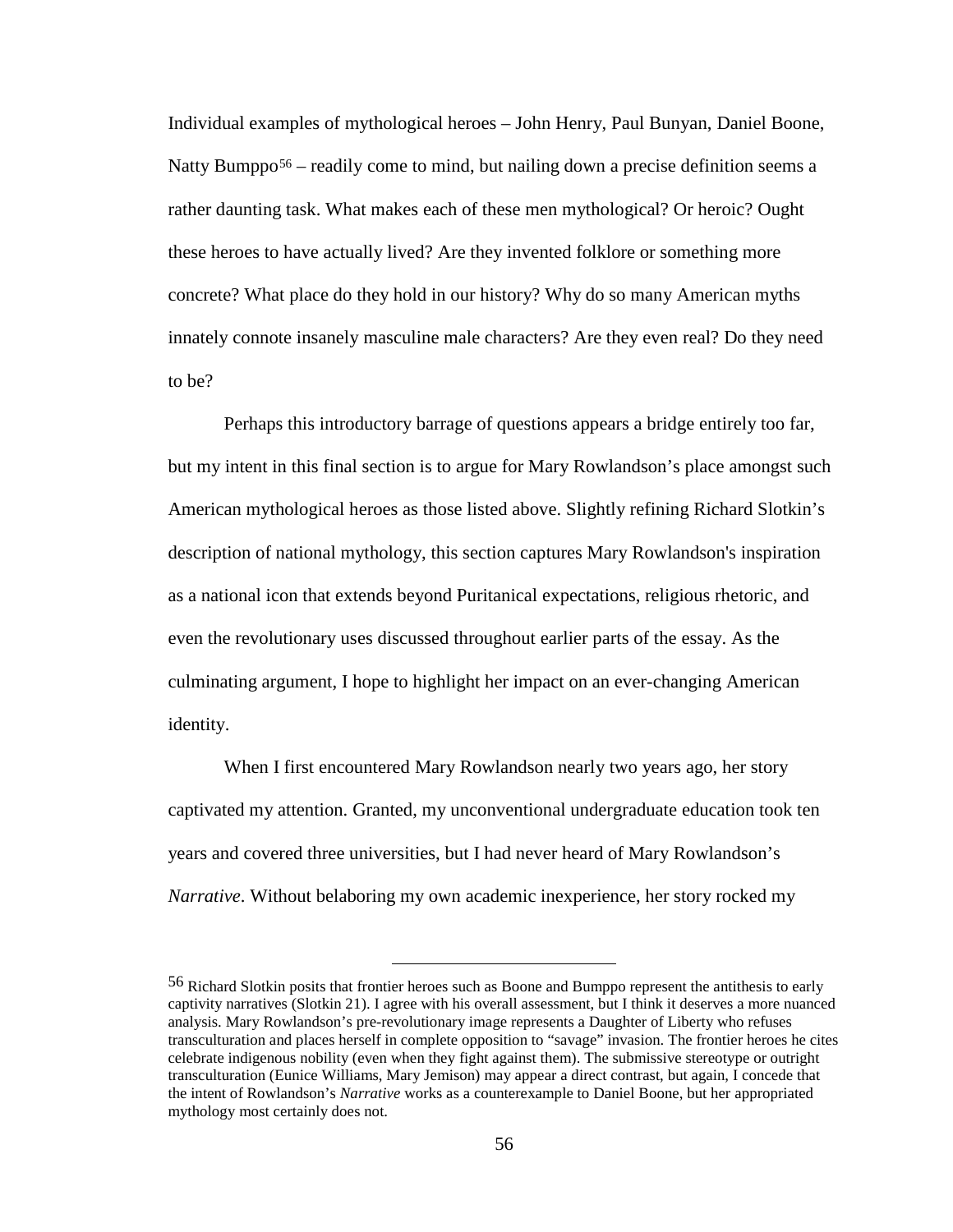world. Never had I encountered something so seemingly obscure<sup>[57](#page-64-0)</sup> that spoke so loudly to both historical and contemporary issues. Consequently, I figure that if her story caused me to examine my own ideas of an American identity, then she must have had the same effect on others throughout history. Boy was I right.

Stories not only serve to describe and define, but also to shape and change.<sup>[58](#page-64-1)</sup> Within so many of those stories, mythic figures emerge. And, for those who believe in them, as described by Slotkin, myths are generated "by the historical experiences of a people and thus constitute part of that inner reality which the work of the artist draws on, illuminates, and explains" (*Regeneration* 4).[59](#page-64-2) Paraphrasing Jung's basic premise, humans innately make myths to describe their existence.

Myths need heroes. Joseph Campbell's *Hero with a Thousand Faces[60](#page-64-3)* presents a comprehensive narrative study, documenting character and content attributes that remain relatively constant throughout the thousands of stories and myths examined by Campbell. Campbell coins the term *monomyth*, an archetypal heroic character representative of all heroic stories. <sup>[61](#page-64-4)</sup> Distilled, his heroic protagonist requires the following:

1. The hero receives a specific call to adventure (49).

<span id="page-64-0"></span><sup>57</sup> To me at least.

<span id="page-64-1"></span><sup>58</sup> A broad stroked statement, and one I intentionally choose not to qualify. Some stories are indeed more powerful, useful, and effective than others.

<span id="page-64-2"></span><sup>59</sup> Belief becomes a significant equivocation – the necessity to believe in the power of characters, stories, and myths – whether subconsciously accepted or in the open. A careful distinction raised by Richard Slotkin in *Regeneration through Violence*.

<span id="page-64-3"></span> $60$  Because this has seemingly become a nostalgic and far more personally inclined portion of the essay than the rest, I should note that Campbell's book is one of but a few texts that remains from my initial foray into college nearly 18 years ago. It has survived multiple moves (13 of them) and remains one of my favorite critical works, useful in almost every academic context.

<span id="page-64-4"></span><sup>&</sup>lt;sup>61</sup> Campbell uses dated pronouns (originally published in 1949 after all) throughout his study and largely ignores women in general and assumes the heroic monomyth ostensibly must appear male. In my own paraphrastic version of Campbell's heroic tenets, I expand pronoun usage to "they" since I fully endorse the notion that heroic archetypes were, are, and will not be confined by gender. I arrive alongside Denise MacNeil who expands "the gender designation of the hero to encompass both masculine and feminine protagonists" (626).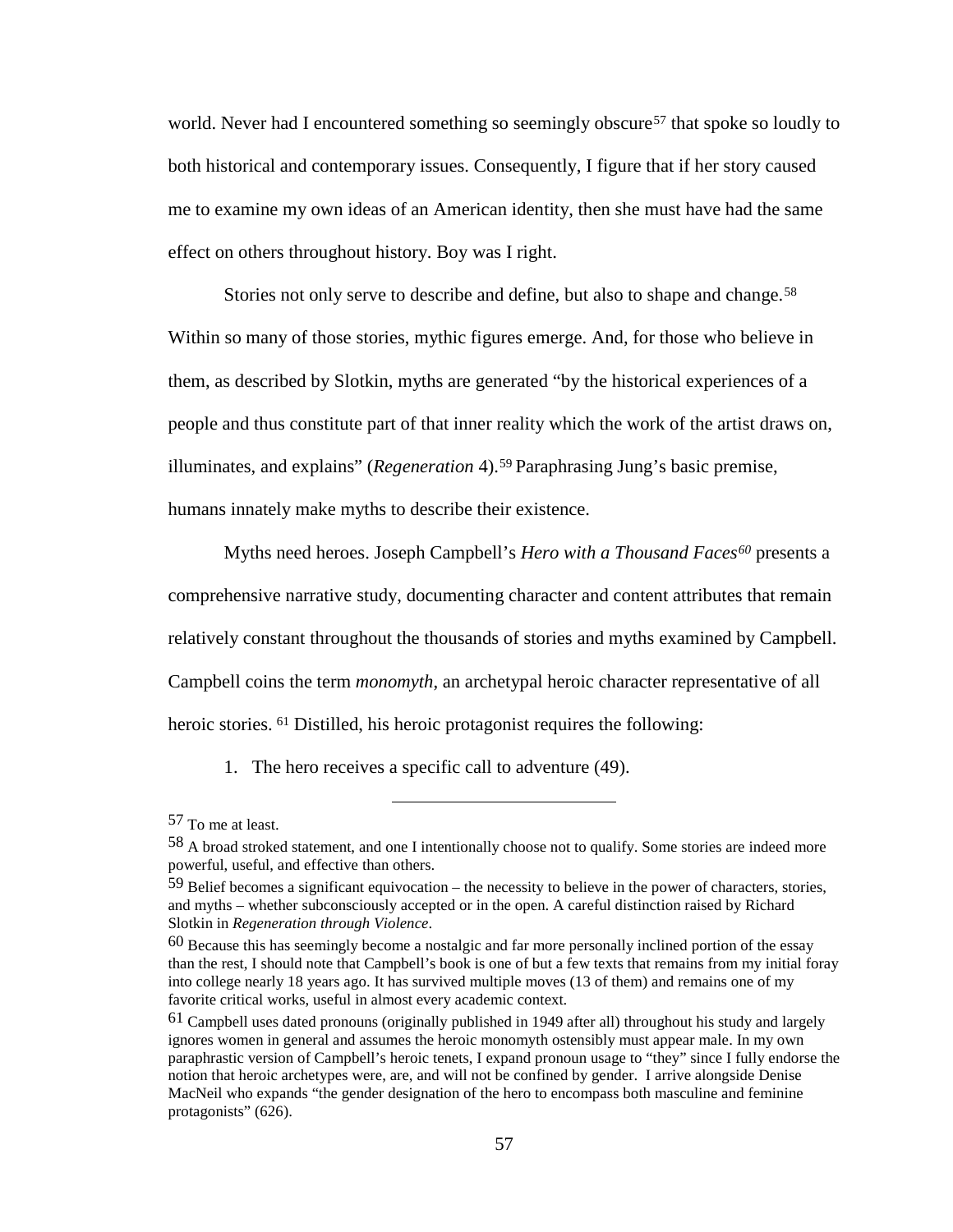- 2. The hero possesses extraordinary gifts or traits that enable them to endure the adventure they have been called to conduct (196-207, 245-251).
- 3. The hero encounters a guide or mentor even a supernatural aid who leads them across a threshold, marking the point of departure towards the adventure (69-77, 77-89).
- 4. After facing trials, temptation, and/or challenges, the hero receives a reward of some sort (97-109).
- 5. The changed hero returns to their former ordinary world, applying what they have learned or brought back from their adventure (217-228, 229-237).<sup>[62](#page-65-0)</sup>

Denise MacNeil usefully aligns Campbell's monomyth archetype against Rowlandson's removes by conducting a close reading through each of these principles. Ultimately, she concludes that Rowlandson's *Narrative* asserts necessary cultural importance and literary influence on later (and more prominent) frontier American heroes such as those I mentioned in the opening paragraph. From Rowlandson's call to adventure (the Algonquin attack on her Lancaster home) to her application of what she learned (the publishing of her *Narrative*), MacNeil connects eighteenth and nineteenth-century heroic literary figures to Rowlandson's seventeenth-century story. Mary Rowlandson is an American hero.

Extended even further, Rowlandson represents an American myth – a character who transcends her initial literary ambitions.<sup>[63](#page-65-1)</sup> Her story inspired contemporary imitations as well as stories spread across the past 337 years.<sup>[64](#page-65-2)</sup> Originally an account that transformed what Hilary Wyss calls her "lived trauma" into a mass-marketed "metaphor

<span id="page-65-0"></span> $62$  Campbell labels this the "application of the boon" (172).

<span id="page-65-1"></span><sup>&</sup>lt;sup>63</sup> And arguably those of her mediators, who would undoubtedly roll in their graves at the thought of revolting against England.

<span id="page-65-2"></span><sup>64</sup> Brenda Boyle examines modern captivity narratives established on accounts such as Rowlandson's in "Rescuing Masculinity: Captivity, Rescue and Gender in American War Narratives." She focuses predominantly on the male-dominated rescuer stereotype (such as America's sympathy extended to wartime captive Jessica Lynch), but her analysis nonetheless indicates Rowlandson's impact on modern literary discourse.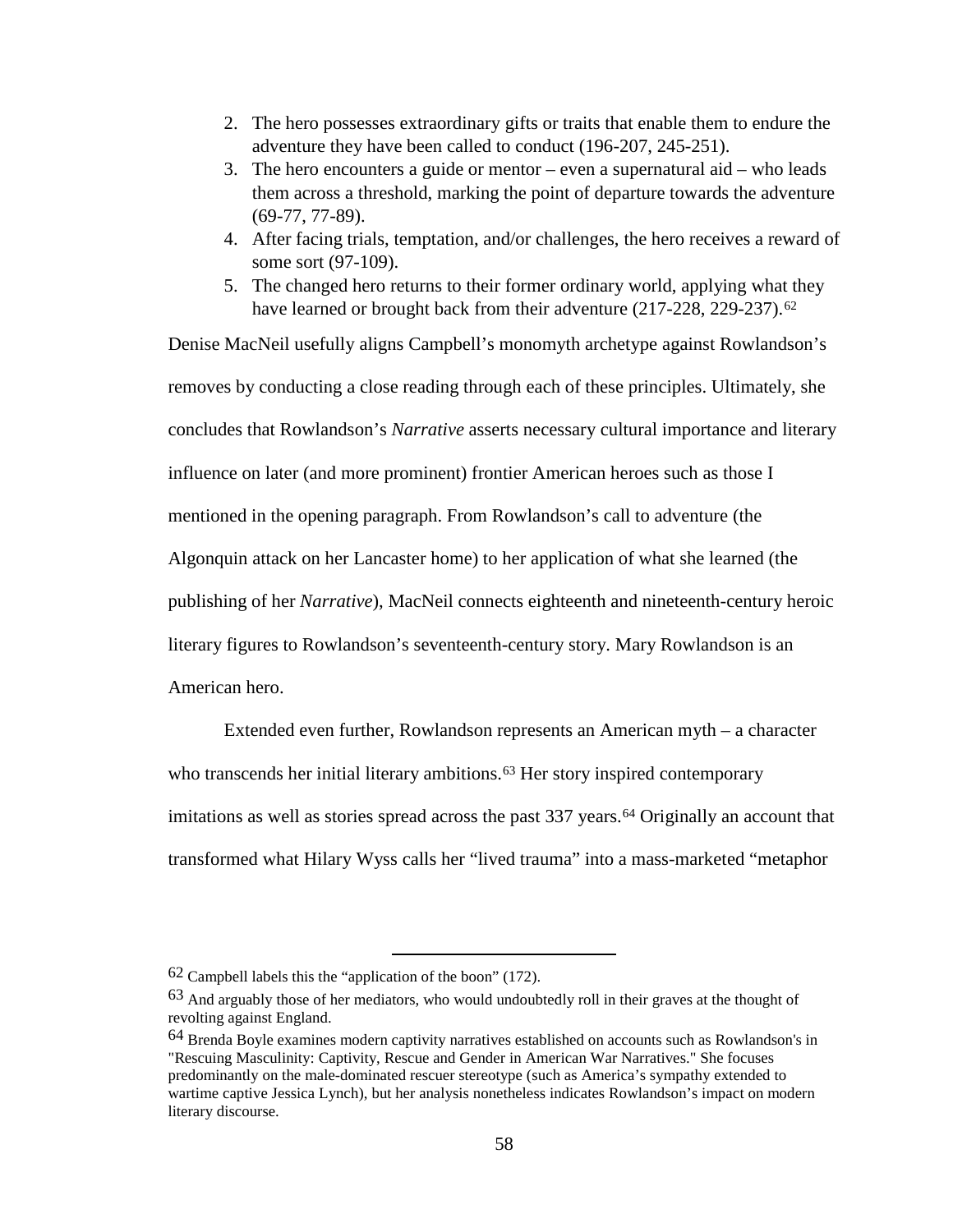for religious experience" (66), her story reanimated the captivity narrative.<sup>[65](#page-66-0)</sup> Consequently, captivity began to define the American experience. And, as shown in Section Two, pre-revolutionary propagandists employed themes of bondage to rile up revolutionary sentiment.

Returning to the original text (the last time, I swear), the first line of her story provides insight into Rowlandson's character as a heroic myth. The first line of her story establishes what Stephen King calls a "crucial sense of voice" (King 28), recognizing thematic elements that permeate the rest of the narrative. The first line of Rowlandson's *Narrative* reads as follows (13):

The sovereignty and goodness of God, together with the faithfulness of his promises displayed, being a narrative of the captivity and restoration of Mrs. Mary Rowlandson, commended by her, to all that desires to know the Lord's doings to, and dealings with her.

She claims the story as her own – described, experienced, and recorded by her own hand. In other words, Rowlandson's Narrative is a story of individual experience. Slotkin argues that mythology tells the story of an individual participant, "but its function is to reconcile and unite these individualities to a collective identity (*Regeneration* 8). By telling her story, Rowlandson creates a record that affects not only literary history but also the American culture of which that history forms a part.

Throughout the first three sections of my thesis, I focused almost exclusively on Campbell's second heroic principle, requiring Rowlandson to possess extraordinary character traits that enabled her to withstand her great "adventure." MacNeil identifies

<span id="page-66-0"></span><sup>65</sup> Andrew Newman's "Captive on the Literacy Frontier" argues that Rowlandson's *Narrative* (among others) positions literacy against an illiterate "savage" wilderness. He identifies three places where literacy plays a vital role in shaping the narrative – Rowlandson's reliance on the Bible, the transaction for her release, and the final publication of her *Narrative*. By exploiting literacy against a seemingly illiterate enemy, Anglo-American interests prevail.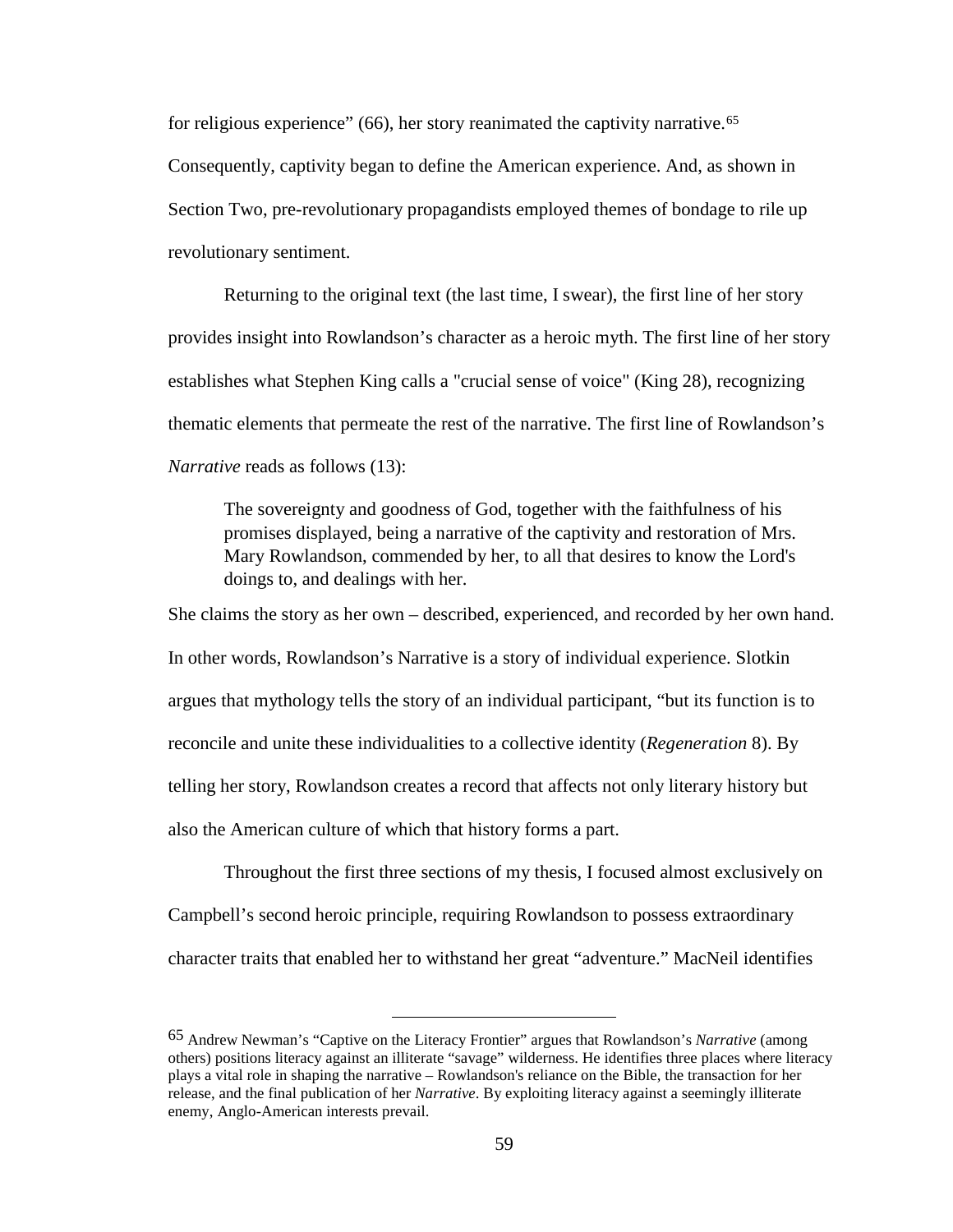Rowlandson's uncanny ability to remain calm and collected throughout her captivity while others did not (628), casting Rowlandson as an intentional actor in her own story. Like my own rebellion against Increase Mather's characterization of Rowlandson as a submissive Puritan, MacNeil's description of Rowlandson as a mythic hero reinforces my own analysis of her pre-revolutionary appropriations.

This final section arrives at the conclusion that Mary Rowlandson's worth rests in her place amongst American literary and heroic mythology. In fact, by becoming a mythic hero, she changes our own conceptions of heroism. It may seem an obvious conclusion, but I think that it is one that requires emphasis. So often, our American heroes are stereotypically culled from nineteenth-century frontier stories or twentiethcentury World War military heroes. Even as a relatively well-read student scholar, when I considered my own images of an American mythologic hero, the first names that came to my mind (after Mary Rowlandson of course) were those mentioned in the first paragraph.

Yet, Mary Rowlandson deserves a place at the table. The pre-revolutionary appropriated images examined throughout this thesis build upon a pre-existing mythologic character created in its initial 1682 publication and subsequent imitations hoping to capitalize on captivity's popularity and success. Rowlandson's *Narrative* experienced a nearly 100-year publishing hiatus between 1682 and 1770, yet her character remained relevant while others attempted to recreate her story. When it returned in 1770, pre-revolutionary Americans hungry for revolution already had an American hero in their literary arsenal – Mary Rowlandson.

60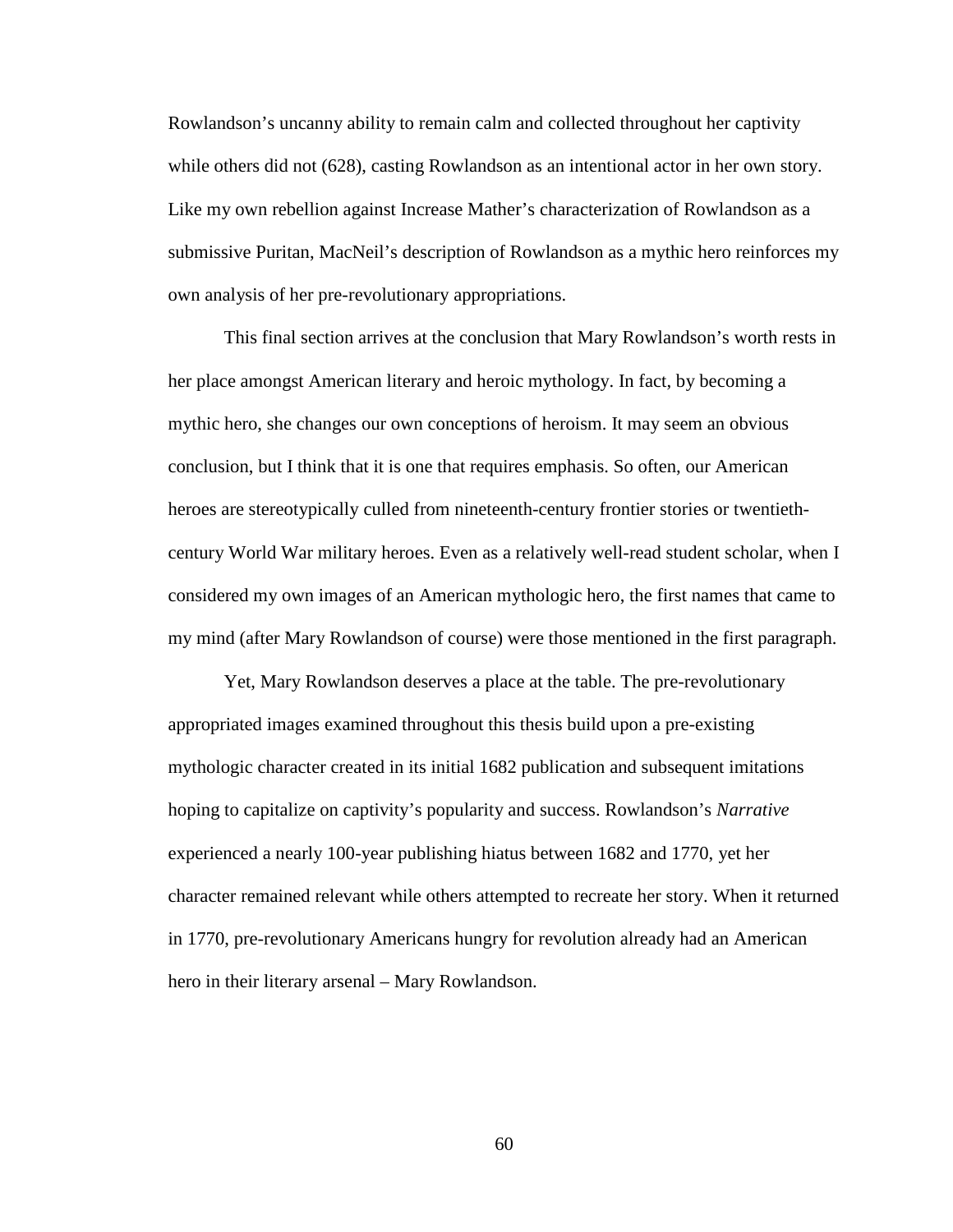### BIBLIOGRAPHY

- Bailey, Richard A. *Race and Redemption in Puritan New England*. Oxford Scholarship Online, 2011. www.oxfordscholarship.com/view/10.1093/acprof:oso/ 9780195366594.001.0001/a cprof-9780195366594.
- Bloch, Ruth H. "Religion, Literary Sentimentalism, and Popular Revolutionary Ideology." *Religion in a Revolutionary Age*, edited by Ronald Hoffman and Peter J. Albert, The University Press of Virginia, for the United States Capital Historical Society, 1994, pp. 308–330.
- Bonomi, Patricia U. "Religious Dissent and the Case for American Exceptionalism." *Religion in a Revolutionary Age*, edited by Ronald Hoffman and Peter J. Albert, The University Press of Virginia, for the United States Capital Historical Society, 1994, pp. 31–51.
- Boyle, Brenda M. "Rescuing Masculinity: Captivity, Rescue, and Gender in American War Narratives." *The Journal of American Culture - Wiley Online Library*, June 2011, onlinelibrary.wiley.com/journal/10.1111/(ISSN)1542-734X.
- Breck, Robert. "Past Dispensations of Providence." Printed by Barlow and Babcock, 1784. *Early American Imprints*, Series 1, no 18381, www.readex.com/content/early-american-imprints-series-i-evans-1639-1800.

Brooks, Lisa. *Our Beloved Kin: A New History of King Philip's War*. Yale University

- Press, 2018.
- Bulkeley, Kelly, and Clodagh Weldon. *Teaching Jung*. Oxford University Press, 2011, *Oxford Scholarship Online*, 10.1093/acprof:oso/9780199735426.001.0001.
- Burnham, Michelle. *Captivity and Sentiment Cultural Exchange in American Literature, 1682-1861*. Dartmouth College Press, 2000.
- Burnham, Michelle. "The Journey between: Liminality and Dialogism in Mary White Rowlandson's Captivity Narrative." *Early American Literature*, Volume 28, no. 1, 1993. *JSTOR*, www.jstor.org/stable/25056920. pp. 60-75.
- Butler, Jon. "Coercion, Miracle, Reason: Rethinking the American Religious Experience in the Revolutionary Age." *Religion in a Revolutionary Age*, edited by Ronald Hoffman and Peter J. Albert, The University Press of Virginia, for the United States Capital Historical Society, 1994, pp. 1–30.
- Campbell, Joseph. *The Hero with a Thousand Faces*. Pantheon Books, 1949.
- Castiglia, Christopher. *Bound and Determined: Captivity, Culture-Crossing, and White Womanhood from Mary Rowlandson to Patty Hearst*. The University of Chicago Press, 1996.
- Champion, Judah. "A Brief View of the Distresses, Hardships, and Dangers Our Ancestor's Encounter'd in Settling New England." Printed by Green and Watson, 1770. *Early American Imprints*, Series 1, no 11595,
- www.readex.com/content/early-american-imprints-series-i-evans-1639-1800. Chiles, Katy. *Transformable Race*. Oxford University Press, 2014.
- Church, Benjamin. *The Entertaining History of King Philip's War*. Printed by Solomon Southwick, 1772. *Early American Imprints*. Series 1, no. 12352.
- Davidson, Philip. *Propaganda and the American Revolution 1763-1783*. W.W. Norton and Company, 1973.
- Deloria, Philip. *Playing Indian*. Yale University Press, 1998.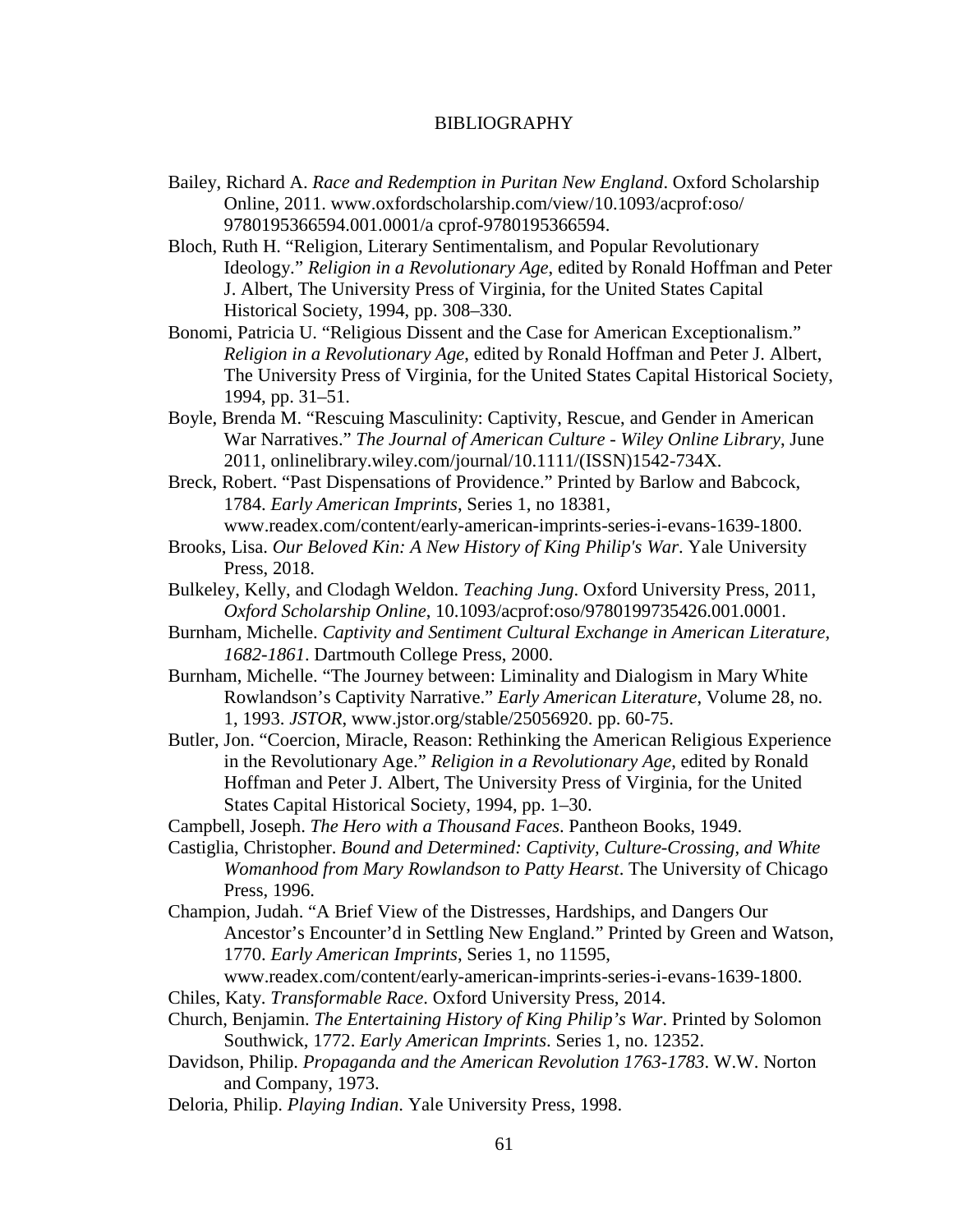- Derounian-Stodola, Kathryn Z. "The Publication, Promotion, and Distribution of Mary Rowlandson's Indian Captivity Narrative in the Seventeenth Century." *Early American Literature,* volume 23, no. 3, 1988. pp. 239-261. *JSTOR*, www.jstor.org/stable/25056730.
- Douglas, Ann. *The Feminization of American Culture*. Noonday Press, 1998.
- Dunbar-Ortiz, Roxanne. *An Indigenous Peoples' History of the United States*. Beacon Press, 2015.
- Fiske, Nathan. *Remarkable Providences.* Printed by Thomas and John Fleet. 1776. *Early American Imprints*, Series 1, no 14754, www.readex.com/content/early-americanimprints-series-i-evans-1639-1800.
- Fitzpatrick, Tara. "The Figure of Captivity: The Cultural Work of the Puritan Captivity Narrative." *American Literary History*, Volume 3, no. 1, Spring 1991. pp. 1-26. *JSTOR*, www.jstor.org/stable/489730.
- Fliegelman, Jay. *Declaring Independence: Jefferson, Natural Language, and the Culture of Performance*. Stanford University Press, 1993.
- Gleason, Ezra. *Thomas's New England Almanack or the Massachusetts Calendar for the Year of our Lord Christ, 1775*. Printed by Isiah Thomas, 1775. *Early American Imprints*, Series 1, no. 13300.
- Hoffman, Ronald, and Peter J. Albert. "Preface." *Religion in a Revolutionary Age*, The University Press of Virginia, for the United States Capital Historical Society, 1994, pp. ix-xvii.
- Howe, Susan. *The Birth-mark*. New Directions Books, 2015.
- Hubbard, William. *A Narrative of the Indian Wars*. Preface and Printed by John Boyle, 1775. *Early American Imprints*, Series 1, no 14120,

www.readex.com/content/early-american-imprints-series-i-evans-1639-1800.

- King, Stephen. "You've Been Here Before." *Light the Dark: Writers on Creativity, Inspiration, and the Artistic Process*, edited by Joe Fassler, Penguin Books, 2017, pp. 23–29.
- Laclau, Ernesto, and Lilian Zac. "Minding the Gap: The Subject of Politics." *The Making of Political Identities*, edited by Ernesto Laclau, Verso, 2005, pp. 11–39.
- Lepore, Jill. *The Name of War: King Philip's War and the Origins of American Identity*. Vintage Books, 1998.
- "liberty, n.1." *OED Online*, Oxford University Press, December 2018, www.oed.com/view/Entry/107898.
- Macneil, Denise. "Mary Rowlandson and the Foundational Mythology of the American Frontier Hero." *Women's Studies*, volume 34, no. 8, 15 August 2006. pp. 625-653. doi.org/10.1080/00497870500359522.
- Marini, Stephen. "Religion, Politics, and Ratification." *Religion in a Revolutionary Age*, edited by Ronald Hoffman and Peter J. Albert, The University Press of Virginia, for the United States Capital Historical Society, 1994, pp. 184–217.
- Mather, Cotton. "Magnalia Christi Americana: or, the Ecclesiastical History of New England, from its First Planting in the year 1620 unto the year of our Lord, 1698." Printed by Thomas Parkhurst, 1702. *Eighteenth Century Collections Online*, www.galegroup.com.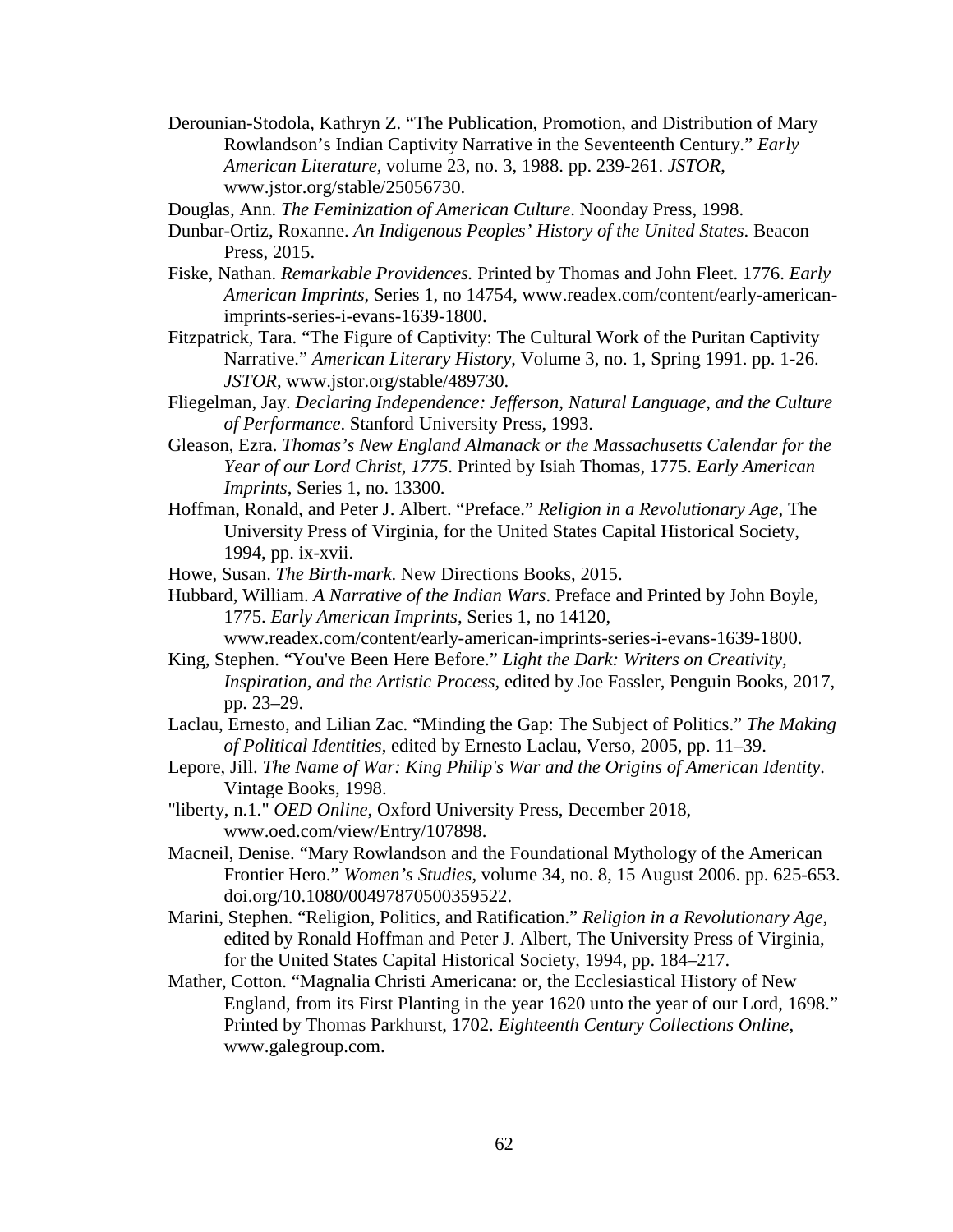- Mather, Increase. "The Wicked Mans Portion." Printed by John Foster in Boston, MA, 1675. *Early American Imprints*, series 1, no. 210, www.readex.com/content/earlyamerican-imprints-series-i-evans-1639-1800.
- Minter, David. "By Dens of Lions: Notes on Stylization in Early Puritan Captivity Narratives." *American Literature*, volume 45, no. 3, November 1973. pp. 335- 347. *JSTOR*, www.jstor.org/stable/2924608.
- Newell, Margaret Ellen. *Brethren by Nature: New England Indians, Colonists, and the Origins of American Slavery.* Chapter 6. Page 131-158. Cornell University Press. 2015.
- Newman, Andrew. "Captive on the Literacy Frontier: Mary Rowlandson, James Smith, and Charles Johnston." *Early American Literature*, Volume 38, no 1, 2003. pp. 31-65. doi.org/10.1353/eal/2003.0015.
- Parkinson, Robert G. *The Common Cause: Creating Race and Nation in the American Revolution*. North Carolina Pres, 2016.
- Romero, R. Todd. "Making War and Minting Christians: Masculinity, Religion, and Colonialism in Early New England." University of Massachusetts Press. 2011.
- Rowlandson, Mary. *A Narrative of the Captivity, Sufferings, and Removes of Mrs. Mary Rowlandson*. Printed by Nathaniel Coverly, 1770. *Early American Imprints,* Series 1, no. 42165, www.readex.com/content/early-american-imprints-series-ievans-1639-1800.
- Rowlandson, Mary. *A Narrative of the Captivity, Sufferings, and Removes of Mrs. Mary Rowlandson*. Printed by Z. Fowle, 1770. *Early American Imprints,* Series 1, no. 50071. www.readex.com/content/early-american-imprints-series-i-evans-1639- 1800.
- Rowlandson, Mary. *A Narrative of the Captivity, Sufferings, and Removes of Mrs. Mary Rowlandson.* Printed by John Boyle, 1773. *Eighteenth Century Collections Online*, www.galegroup.com.
- Rowlandson, Mary. *A Narrative of the Captivity and Restoration of Mrs. Mary Rowlandson.* Edited and Introduction by Kathryn Z. Derounian-Stodola. *Women's Indian Captivity Narratives*. Penguin, 1998.
- Rowlandson, Mary. *The Sovereignty and Goodness of God*. Printed by Samuel Green, 1682. *Early American Imprints,* Series 1, no. 32, www.readex.com/content/earlyamerican-imprints-series-i-evans-1639-1800.
- Sayre, Gordon, editor. *American Captivity Narratives*. Houghton Mifflin, 2000.
- Sieminski, Greg. "The Puritan Captivity Narrative and the Politics of the American Revolution." *American Quarterly*, Volume 42, no 1, March 1990. pp. 35-56. *JSTOR*, www.jstor.org/stable/2713224.
- Skillman, Isaac. "An Oration on the Beauties of Liberty." Printed by Ebenezer Watson, 1774. *Early American Imprints*, Series 1, no. 13627,

www.readex.com/content/early-american-imprints-series-i-evans-1639-1800.

- Slotkin, Richard. *Regeneration through Violence: The Mythology of the American Frontier, 1600-1860*. University of Oklahoma Press, 2000.
- Slotkin, Richard, and James K. Folsom. *So Dreadful a Judgment: Puritan Responses to King Philip's War, 1676-1677*. Wesleyan University Press, 1999.
- Tawil, Ezra F. *The Making of Racial Sentiment: Slavery and the Birth of the Frontier Romance*. Cambridge University Press, 2008.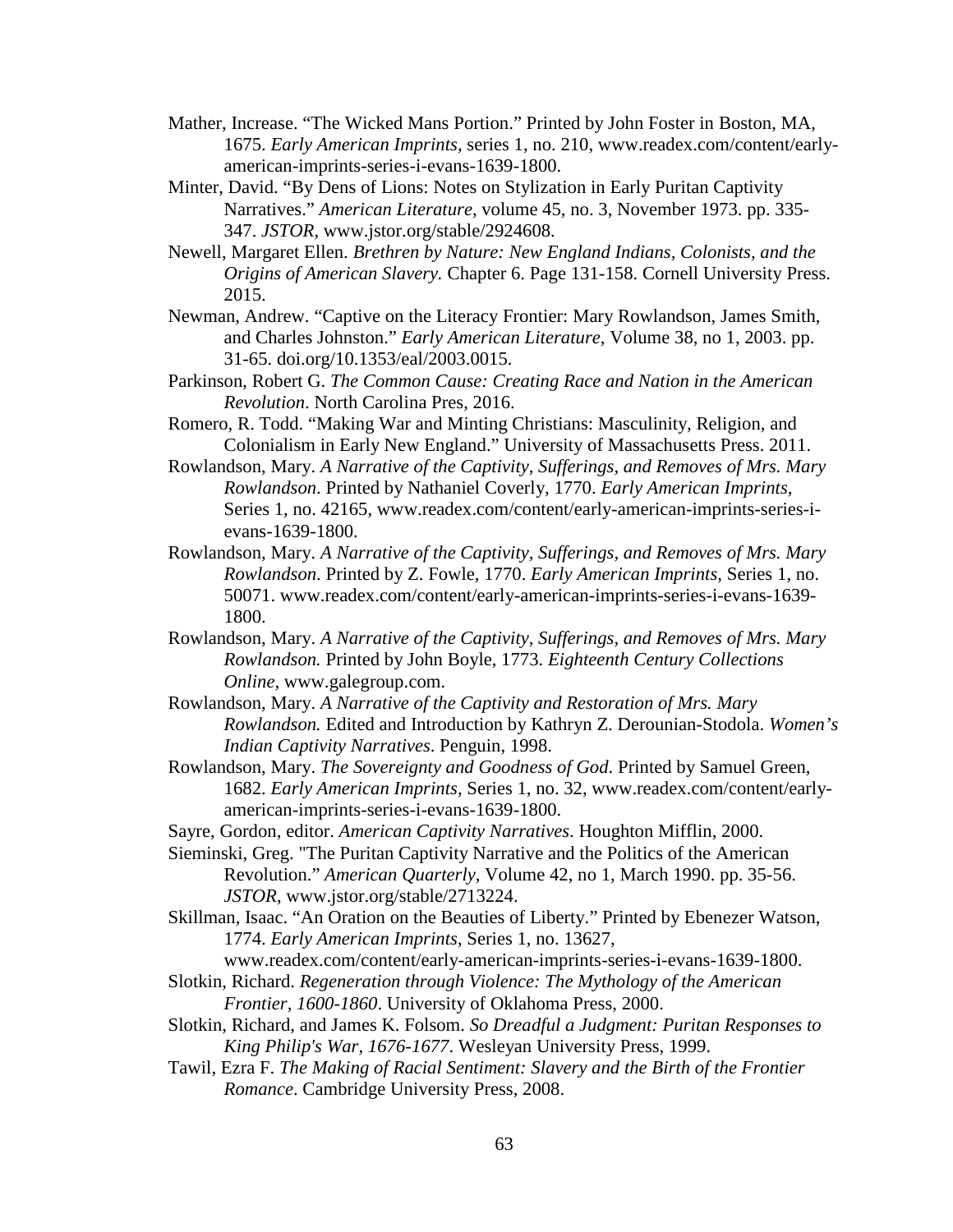- Wormald, Benjamin. "U.S. Public Becoming Less Religious." *Pew Research Center's Religion & Public Life Project*, 25 Apr. 2018, www.pewforum.org/2015/11/03/us-public-becoming-less-religious/.
- Wyss, Hilary. "Captivity and Conversion: William Apess, Mary Jemison, and Narratives of Racial Identity." *American Indian Quarterly*, Volume 21, no. 3-4, Summer-Autumn 1999. pp. 63-82. *JSTOR*, www.jstor.org/stable/1185829.
- Vail, R.W.G. *The Voice of the Old Frontier*. University of Philadelphia Press, 1949.